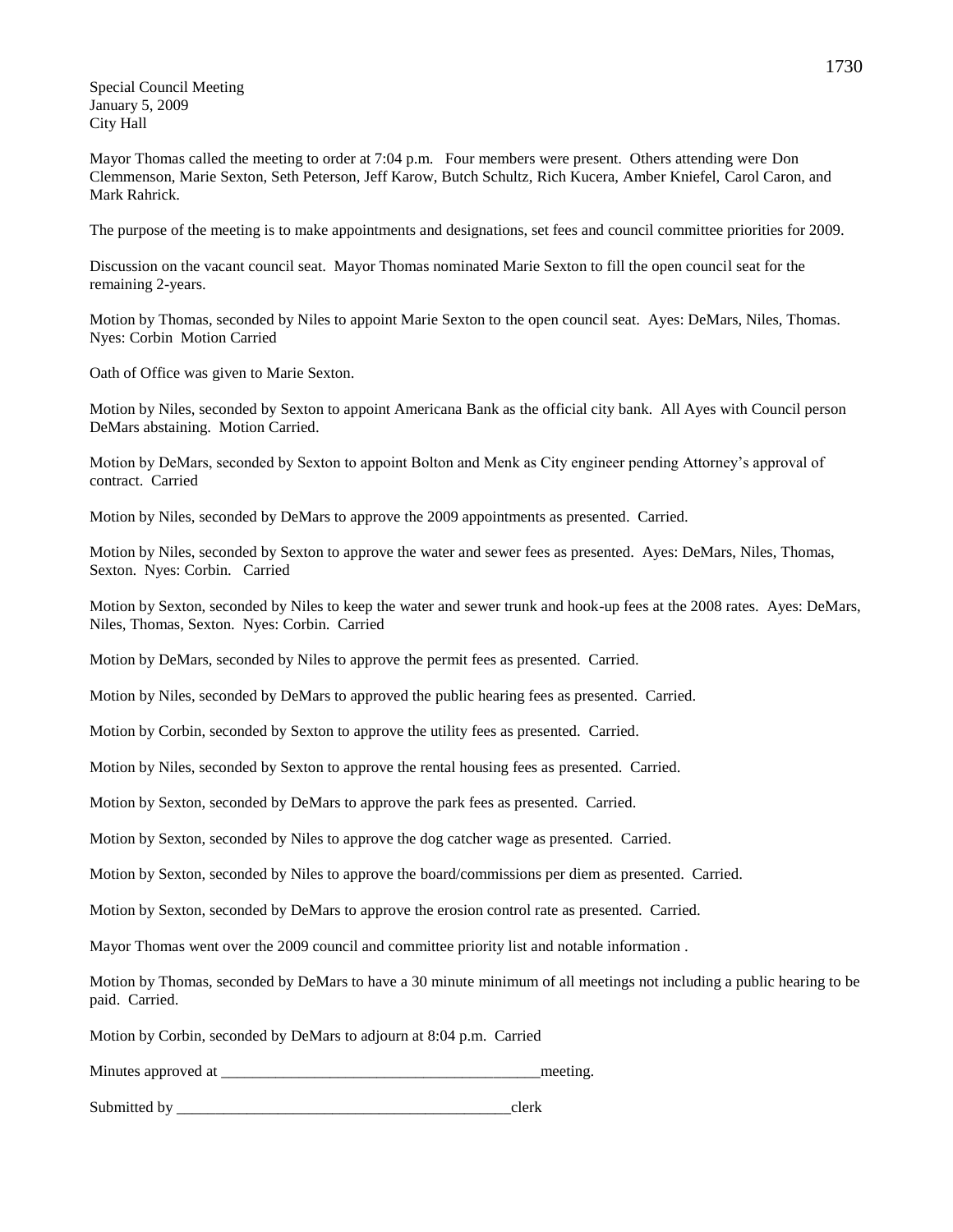Regular Council Meeting January 26, 2009 City Hall

Mayor Thomas called the meeting to order at 7:00 p.m. All members were present. Others attending were Seth Peterson, Jeff Karow, Butch Schultz, Rich Kucera, Amber Kniefel, Carol Caron, Mark Rahrick, Malcolm Hall, Joe Erler, Keith Maas, Mary Brandvold, Chad Langeslag, Pat Merritt, Jeff Evans, Toby Erler, Rick Hager, and Tony Durand.

Motion by Sexton, seconded by DeMars to approve the agenda as amended. Carried Motion by Sexton, seconded by Niles to approve the minutes as read. Carried Motion by Niles, seconded by DeMars to pay the city and liquor store bills. Carried Motion by Sexton, seconded by Corbin to approve the December 2008 check register to include the City Attorney bill. Carried

Motion by DeMars, seconded by Niles to accept the warming house donation resolution as presented. Sexton abstained. Carried

Corbin asked about previous donations for the warming house. Kniefel will need to research all the donations and if resolutions were written for each one.

Medford Civic Club. Mary Brandvold is the new president of the Medford Civic Club. Ms. Brandvold presented food, liquor, dance, and gambling permits for approval from the Council for Straight River Days.

Motion by Niles, seconded by DeMars to grant the food permit and to waive the permit fee. Carried

Motion by Niles, seconded by DeMars to grant the dance permit and to waive the permit fee. Carried

Motion by Sexton, seconded by DeMars to grant the parade permit and to waive the permit fee. Carried

Motion by Sexton, seconded by DeMars to grant the gambling permit for raffle tickets and to waive the fee with no waiting period. Carried

Motion by Niles, seconded by DeMars to grant the bingo permit and to waive the fee. Carried

Ms. Brandvold informed the Council that the Civic Club is looking at having large inflatable jumping games on the ball diamonds. Sexton stated that the Civic Club should attend a Park Board meeting and they would make a recommendation to the Council. Ms. Brandvold asked if there were any council members that could attend a Civic Club meeting. Niles offered to attend.

Motion by Niles, seconded by Sexton to grant the alcohol permit with the fee waived. Carried

Celebrations presented a permit request for a 3.2 malt liquor license which does allow for set-ups and a request for a dance permit.

Motion by Sexton, seconded by DeMars to grant the permit request for a 3.2 malt liquor license for Celebrations. Carried

Motion by DeMars, seconded Sexton to grant the dance permit request. Carried

Mr. Erler asked the Council about the \$175 permit fee and the ability to pay a pro-rated amount due to the license being in effect from February to June. Kniefel will reimburse at the pro-rated amount.

Mr. Erler asked about the possibility of a full liquor license and that they would like to proceed with a full liquor license in June.

Medford Fire Department – Rick Hager

Motion by DeMars, seconded by Corbin to approve the 2008 Annual Fire Department Payroll. Carried

Discussion on the rural contracts for Medford and Deerfield.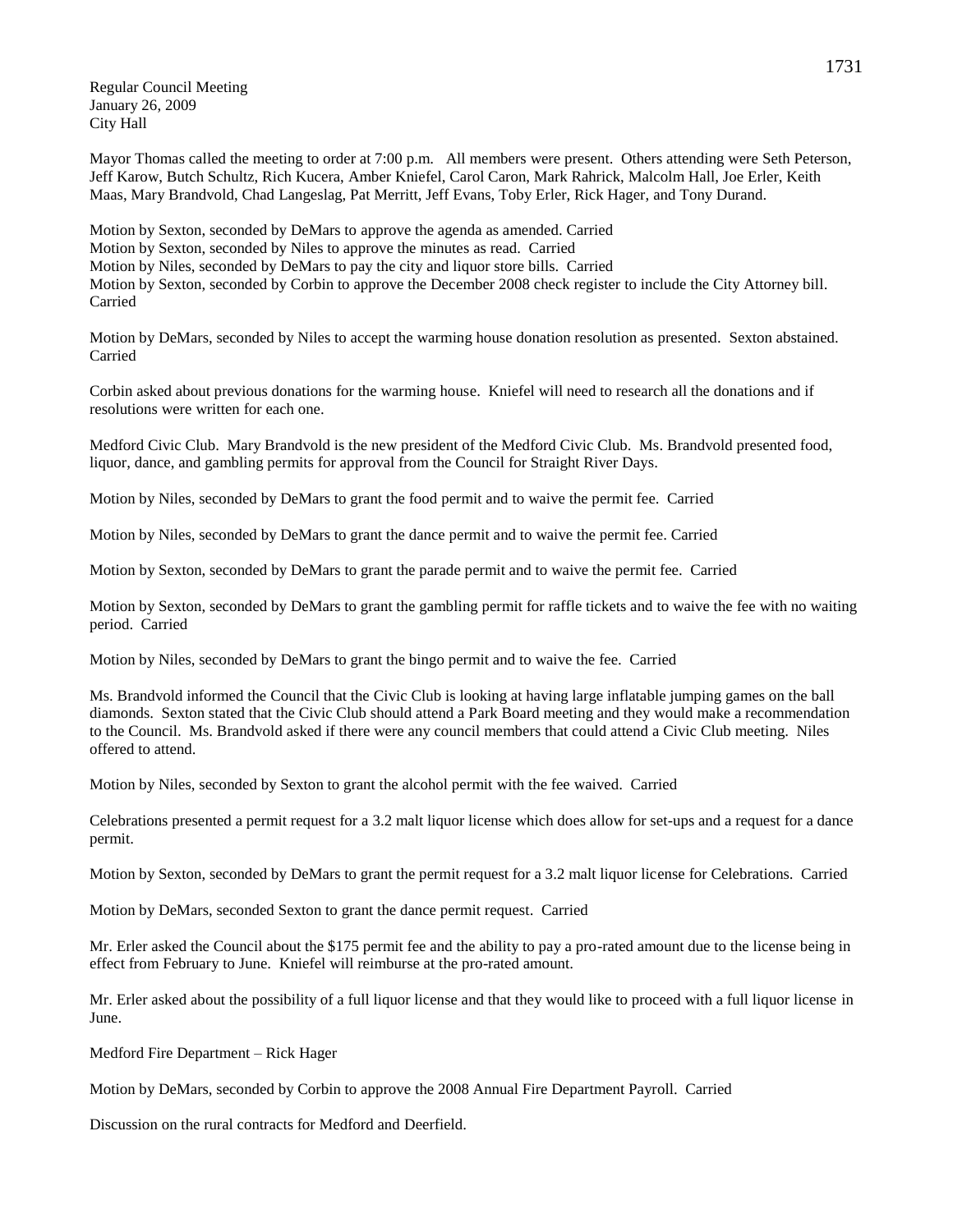Motion by Corbin, seconded by Sexton to approve the rural contracts for Medford and Deerfield. Carried

Motion by Sexton, seconded by Niles to approve the purchase of rescue tools for the Fire Department. Carried

The Fire Department is looking for one council member to volunteer to be on the planning committee for the future. Marie Sexton volunteered to be on the committee.

Corbin asked if someone from the Fire Department could attend the next council meeting and answer questions regarding Fire Department retirement. Hager said the president of the Relief Association would attend.

No concerns from the public.

## Planning and Zoning

The Planning and Zoning Chairperson, Pat Merritt, presented the minutes from the January meeting. Discussion on the rezone request submitted to the Zoning Board on January 12, 2009. The rezone request was from Malcolm Hall to rezone his property located at Block 3, Lot 2, Jones Second Addition. He requested the property to be rezoned from R-1 to R-2. The Zoning Board recommendation was to approve the rezone request. Mark Rahrick gave background information on the property and the ability to sell each living unit of a townhome separately. The R-2 section of the Zoning Ordinance has a specification in there that townhomes that share a common wall shall be exempt from the side yard regulations on that side of the lot on which a common wall is located, but shall meet all other side yard requirements. Sexton was concerned with splitting duplexes and spot zoning and would rather see a change to the ordinance. Thomas was also not in favor of the rezone and would like to see a change to the ordinance.

Motion by Sexton, seconded by Corbin to deny the rezone request of Malcolm Hall. Carried

This will be directed back to the Planning and Zoning Board. The Zoning Board, Mark Rahrick and Amber Kniefel will work on the verbiage of the ordinance.

Motion by DeMars, seconded by Corbin to revoke all inactive conditional use permits. Carried

On behalf of the Medford Civic Club, Pat Merritt presented \$300 to deposit into the Medford Park Endowment Fund.

Motion by Sexton, seconded by Niles to accept the \$300 check from the Civic Club. Carried

## City Engineer

Carol Caron gave an update on the Ritchie Bros. project. There are just a few punch list items to finish up. Sexton asked if all the permits for the site are in line. Ms. Caron replied, yes, as far as she knows.

Seth Peterson updated the Council on the Water Feasibility Study. A water committee was formed to determine a plan to address the City's radium levels in the water. The committee met with the Department of Health. The Department of Health will be testing the Outlet Center wells. Mr. Peterson will continue to research funding for the water project. Mr. Peterson presented three options for the City. Option 1 will be to loop the system and use the Outlet Center well as the City's primary well. This option only exists if the tests come back in compliance. Option 2 is to build a new water treatment facility in the City. Option 3 would be to interconnect with Owatonna and buy water from them.

Motion by Niles, seconded by DeMars to move forward with option 1 and wait for the test results, if the results are not in compliance, then proceed with option 2. Carried

Bolton & Menk recommended to the City Council to hire Pettipiece & Associates to assist the City with the PFA loan application. Mayor Thomas commented that he has heard good things about Pettipiece & Assoc. He asked Mr. Peterson if there was a way to have incentives for finding grants. Mr. Peterson replied that there really is no way to do that.

Motion by Sexton, seconded by Niles to accept the Pettipiece & Assoc. proposal. Carried.

The City of Medford received a letter from I & S Group concerning a tile line that was damaged. According to I & S, the tile was damaged during the construction of the sanitary and water lines. During the construction of the turn lanes, the damaged tile were located and repaired for a cost of \$1,769.74. I & S proposed that the City deduct the \$1,769.74 from the sanitary and water contractor's payment and be added to the escrow balance to be refunded to Ritchie Bros.

City Engineer, Carol Caron's recommendation to the Council was to deny this request.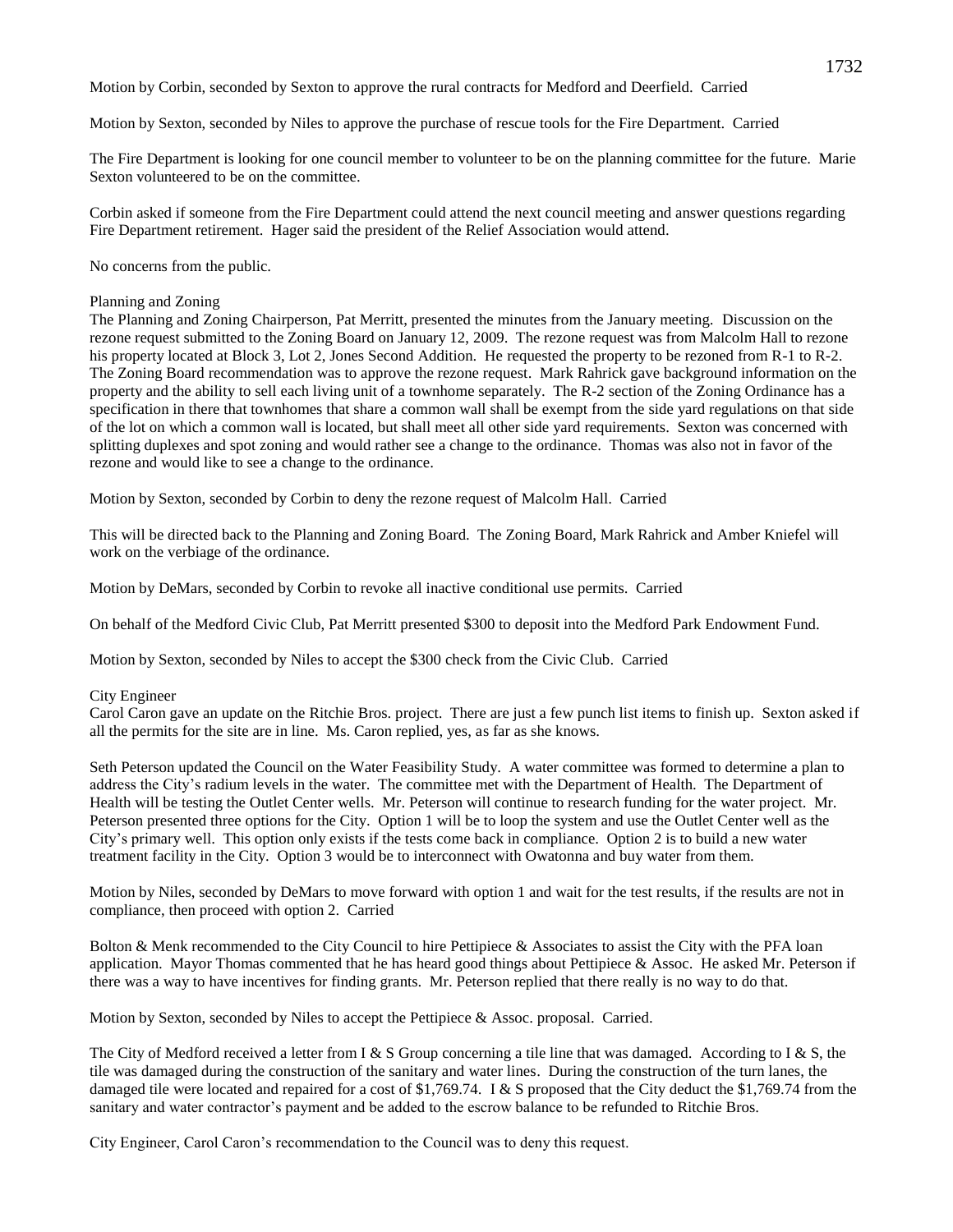Motion by Corbin, seconded by Sexton to deny the I  $&$  S request. Niles abstained. Carried

Discussion of the Water Supply Plan. The City must incorporate demand reduction procedures.

Motion by Corbin, seconded by Niles to formally adopt the Water Supply Plan. Carried

Motion by Thomas, seconded by DeMars to have Corbin and Niles attend a Tim Walz session in Mankato with mileage and meals paid. Carried

#### City Attorney

Discussion of the Law Enforcement Agreement between the City and Steele County.

Motion by Corbin, seconded by Sexton to approve the Law Enforcement Agreement. Carried

### Water/Sewer

Discussion of the Wastewater Operator Contract.

Motion by Niles, seconded by Sexton to give Keith Maas a written 30 day notice to end the Wastewater Operator Contract between him and the City. Carried

Sexton asked if Mr. Maas would still work on-call on the weekends. Niles will continue working on the maintenance staff schedule.

Thomas asked Niles to research and get more details on the possibility of buying gas on bulk for the City.

Discussion of the proposed sales tax resolution.

Motion by Niles, seconded by Corbin to approve the sales tax resolution. Carried

Street/Light Nothing.

### Park

Rich Kucera is in need of renewing his Certified Pool Operator license.

Motion by Sexton, seconded by DeMars to approve Rich Kucera and one other maintenance staff to attend CPO training with the training and expenses paid by the City. Carried

Sexton discussed with the Council an option to hire someone to help clean large amounts of snow off the ice at Snow Park. Thomas directed Sexton to stay within the budgeted plan. Maintenance staff is not to be cleaning off the ice in the evenings.

Sexton will be presenting plans for a pool updating project at next month's meeting.

The Park Board updated the park policies.

Sexton inquired about needing a food permit for pot luck events at the park. City Attorney, Rahrick, says no permit is needed.

Discussion of the flow meter at the wastewater plant which is not being used. The City has an offer from Szymanski, from Alden Pool & Municipal Supply, to purchase the flow meter for \$300.

Motion by Corbin, seconded by Sexton to sell the flow meter to Szymanski for \$300. Carried

## Liquor Store

Inventory went well. Final numbers for 2008 will be coming in April or May. Pull tabs are going very well.

## EDA

Joint meeting between the EDA and the Council will be on Wednesday, March 18, 2009 at 6:30 p.m.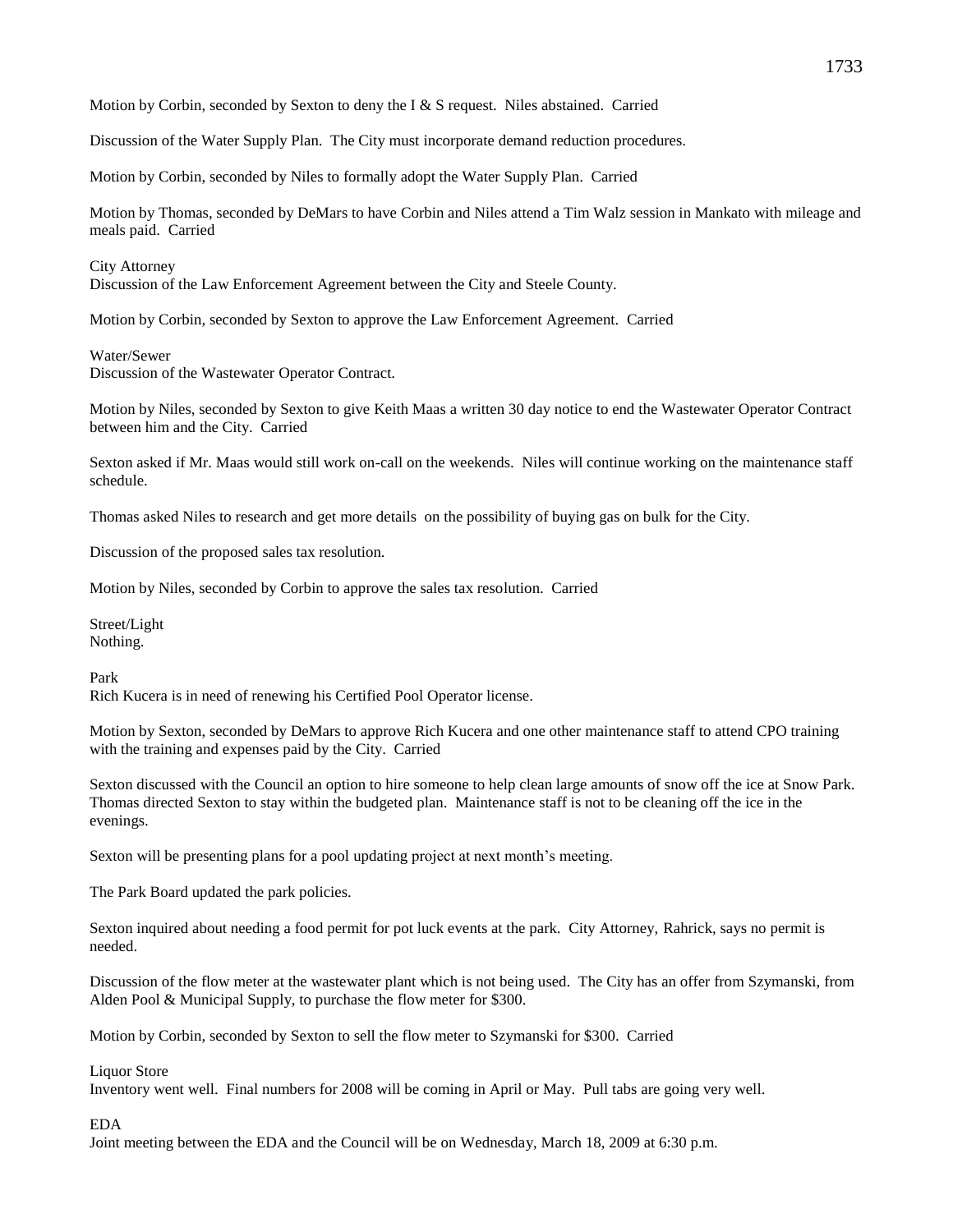| City Clerk Resignation. Mark Rahrick drew up a separation agreement that states all PTO days will be paid out, the City<br>will not protest unemployment requests, and salary and insurance will be paid to the end of January. |
|---------------------------------------------------------------------------------------------------------------------------------------------------------------------------------------------------------------------------------|
| Motion by Niles, seconded by DeMars to accept the resignation and authorize the Mayor to sign the separation agreement.<br>Yeas: Niles, DeMars, Thomas, and Sexton, Nays: Corbin. Carried                                       |
| Discussion of posting for the Clerk position. Mayor Thomas asked the council to think about the future for the City Hall<br>and discuss this at the February meeting.                                                           |
| Motion by Thomas, seconded by Sexton to make Amber Kniefel temporary acting City Clerk. Carried                                                                                                                                 |
| Motion by Niles, seconded by DeMars to accept the bid for a new copy machine in the City Hall. Carried                                                                                                                          |
| Discussion on training for Amber Kniefel.                                                                                                                                                                                       |
| Motion by Thomas, seconded by Sexton to approve training for Amber Kniefel not to exceed \$1000. Carried.                                                                                                                       |
| Motion by Corbin, seconded by Niles to adjourn at 9:19 p.m. Carried                                                                                                                                                             |

Minutes approved at \_\_\_\_\_\_\_\_\_\_\_\_\_\_\_\_\_\_\_\_\_\_\_\_\_\_\_\_\_\_\_\_\_\_\_\_\_\_\_\_\_meeting.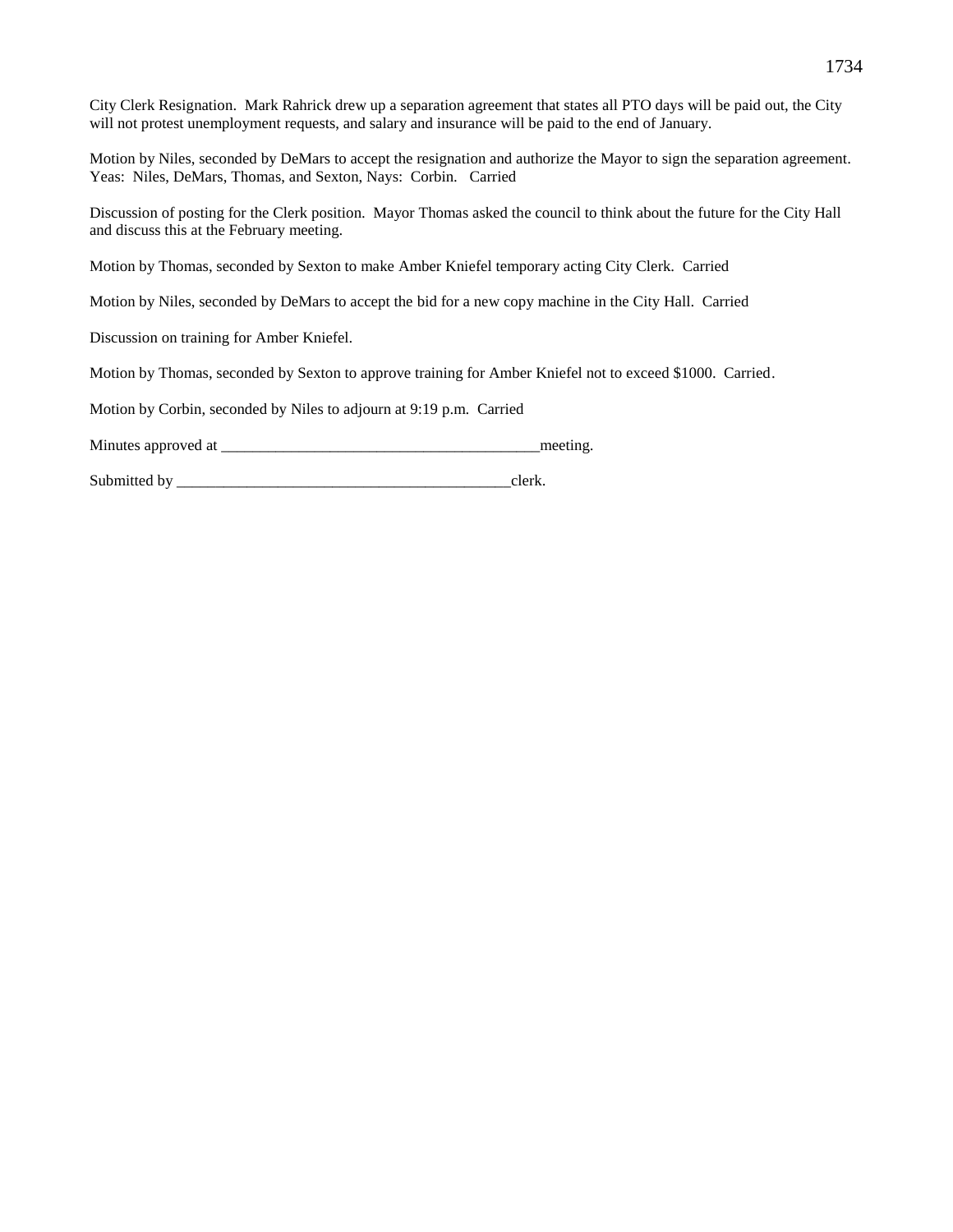Special Council Meeting February 23, 2009 City Hall

Mayor Thomas called the meeting to order at 5:15 p.m. All members were present. Others attending were Jeff Karow, Butch Schultz, Rich Kucera, Mark Rahrick, Pat Merritt, Steve Rue, and Bill Goldy.

Purpose of this meeting is to discuss City staffing issues.

Motion by Corbin, seconded by Sexton to approve the agenda as presented. Carried

Discussion of City Hall staffing. The Mayor presented to the council that the City back pay Amber Kniefel \$16.00 per hour from the date the previous clerk left.

Motion by Sexton, seconded by DeMars to back pay Amber Kniefel \$16.00 per hour from January 23, 2009 forward. Carried.

Discussion pertaining to training for Amber Kniefel on the Banyon Data Systems Software. The Mayor presented three main options. The options are 1) Manpower – Manpower has two people that have experience using the Banyon Software. The cost for Manpower would be \$20.72 per hour. 2) Karen Sanborn – The City could fly Karen Sanborn home for a week and pay all expenses. The cost for Karen Sanborn would \$1600 for the week. 3) Claremont – The City of Claremont uses Banyon and the City Clerk would be willing to spend some time in Medford training. The cost would be \$25.00 hour. The Clerk would be an independent contractor. There would be no extra cost for mileage.

Motion by Sexton, seconded by Niles to enter into agreement with the City of Claremont for \$25.00 per hour, including mileage. Carried.

Discussion of posting the City Clerk position. Mayor Thomas presented to the Council to promote Amber Kniefel to the City Clerk position for \$17.00 per hour.

Councilperson Corbin asked about the Administrator option. He felt this would not be a realistic long term solution. He added that LGA would be cut again and in turn, the City personnel would then need to be cut.

Introduction of Bill Goldy. Bill Goldy is the City Administrator for the City of Claremont. The council discussed Bill Goldy's professional history. The City Attorney presented a sample agreement between the City of Medford and the City of Claremont. The council discussed the proposal for a shared administrator position between the City of Medford and the City of Claremont. Mr. Goldy would work part-time in each location.

Motion by Niles, seconded by Sexton to hire Bill Goldy part-time and to enter into the agreement as presented by the City Attorney. Carried.

Motion by Sexton, seconded by DeMars to appoint Amber Kniefel to the City Clerk position at \$17.00 per hour and to retain the six month review period. Carried.

Discussion on overtime for City staff. Rich Kucera asked about changing the work week. The consensus of the council is to not allow any overtime. There will be no working over 40 hours per week without the consent of any council member.

Maintenance Department Discussion. A possibility was presented to have Rich Kucera work at both the City of Medford's and the City of Claremont's wastewater plant. This would now be a problem if Bill Goldy gets approval to work part-time in both City's. Dependant upon the approval from the City of Claremont's council, Mr. Goldy will work on the City of Medford's job description, pay scale, employee handbook, etc.

Sexton asked about the clerk position and taking time off. The City Hall office will need to be closed sometimes.

Motion by Corbin, seconded by Sexton to adjourn at 6:35 p.m. Carried

Minutes approved at the meeting.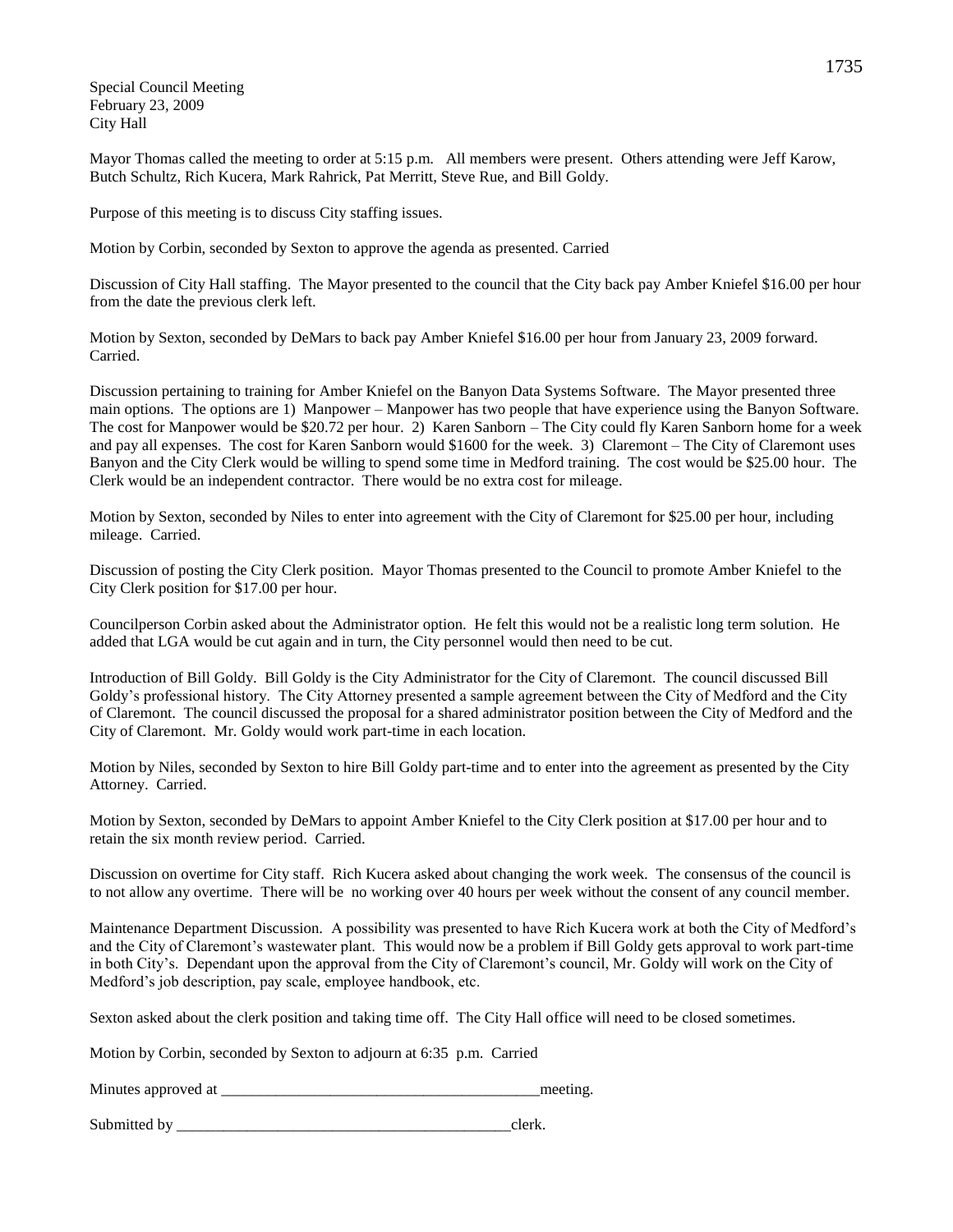Regular Council Meeting February 23, 2009 City Hall

Mayor Thomas called the meeting to order at 7:02 p.m. All members were present. Others attending were Jeff Karow, Rich Kucera, Mark Rahrick, Pat Merritt, Bill Goldy, Seth Peterson, Carol Caron, Mike Smith, Craig Helgeson, Todd Peterson, John Anhorn, and Jeffrey Smith.

Motion by Corbin, seconded by DeMars to approve the agenda as amended. Carried Motion by Sexton, seconded by DeMars to approve the minutes as amended. Carried Motion by DeMars, seconded by Niles to pay the city and liquor store bills. Carried Motion by Corbin, seconded by DeMars to approve the January 2009 check register. Carried

Concerns from the general public. None.

Motion by Sexton, seconded by Niles to accept the donation resolution for \$1500 from Steele County for construction of a warming house. Carried

Motion by Sexton, seconded by Niles to accept the donation resolution for \$2900 from Steele County for the construction of a concrete sitting area at the Medford Pool. Carried

Motion by Corbin, seconded by DeMars to accept the donation resolution for \$300 from the Medford Civic Club for the Park Endowment Fund. Carried

Medford Civic Club Parade. Mayor Thomas asked the council to participate in the Straight River Days Parade together as a group. The Council agreed.

Relief Association – Todd Peterson gave the council an explanation on the retirement plan through the Relief Association. Corbin was concerned that the information was not being given to the council for review. Peterson added that the clerk and mayor are invited to the annual meetings. The Clerk signs the forms and the forms are to be given to the council every year for review. Mayor Thomas requested the Relief Association to present these forms to the council each year.

Fire Department is separate from the Relief Association. John Anhorn told the council of the three ways to add money to the retirement fund. 1) Municipal Contribution. 2) State Aid. 3) Making money on current money. Pull tab money cannot be donated to the retirement fund.

### Planning and Zoning

The Planning and Zoning Chairperson, Pat Merritt, presented the minutes from the February meeting. Planning and Zoning is recommending to the City Council to have the City Attorney help draft correct verbiage to fix the ordinance pertaining to R-1 and R-2 districts. Council discussed multiple family dwellings. Consensus of the Council is to keep two dwelling residences R-1 and to change the ordinance to allow a zero lot line and lot splits.

City Attorney will get information on administrative fines to Amber Kniefel before the next Zoning Board Meeting.

Mayor Thomas asked the Zoning Board to do research on wind turbines.

#### City Engineer

Carol Caron gave an update on the Ritchie Bros. project. Discussion on the tile payment of \$1726.00 that Ritchie Bros. has requested be deducted from BCM's contract. Community Partner's plan did not show this tile line at all.

Motion by Thomas, seconded by Corbin to have the City pay this bill for fixing the tile line. Ayes: Thomas, Corbin, DeMars Nay: Sexton Abstain: Niles Motion Carried.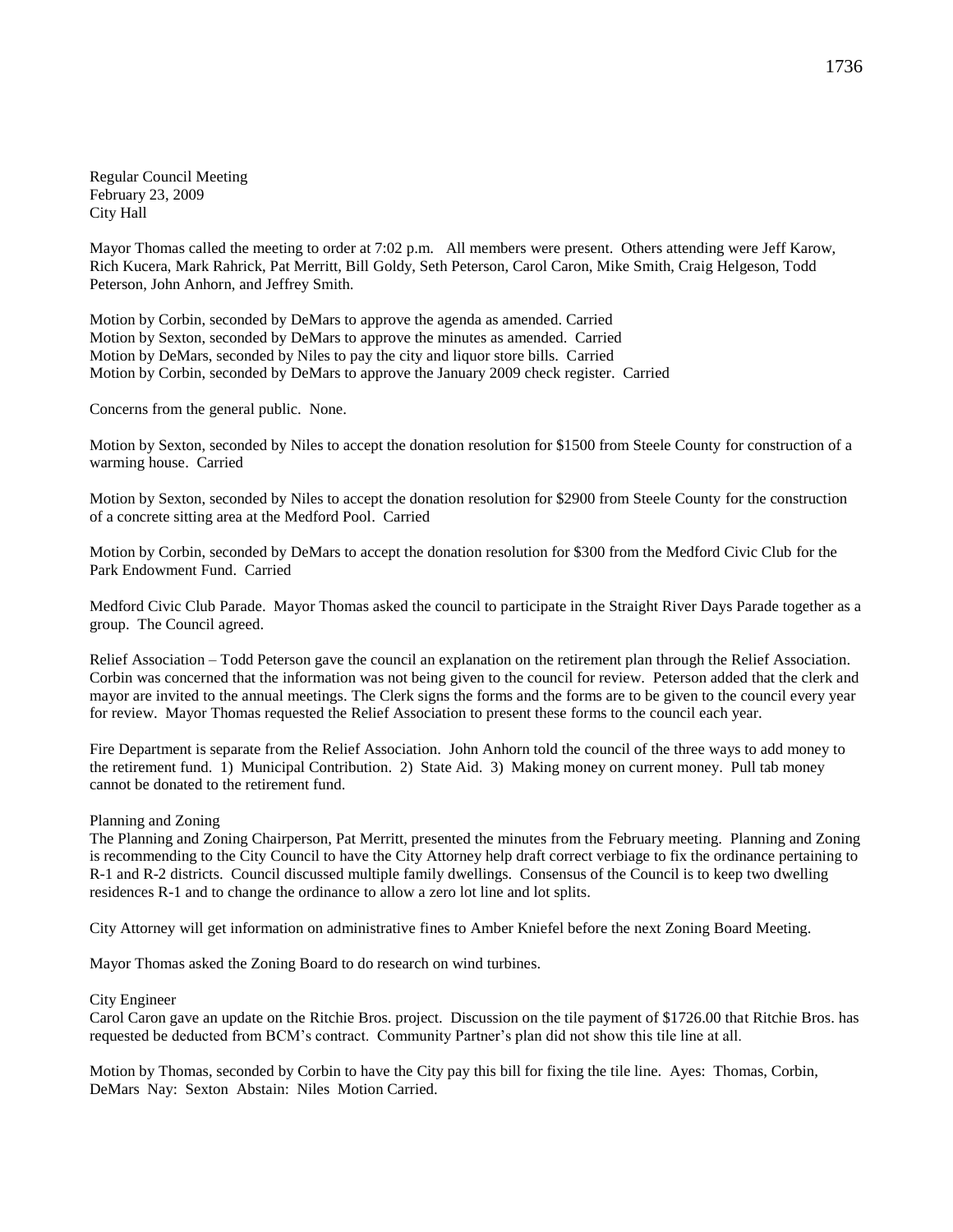Ms. Caron presented change order #3 for the sod placed in front of Nagel's and Fabricated Wood Products. The City originally agreed to pay the difference between seed and sod. The original measurement done by Community Partners was incorrect. This resulted in a large cost difference of \$3303.00.

Motion by Corbin, seconded by Niles to have the City pay for change order #3 for \$3303.00. Carried

Ms. Caron presented Pay Request #5.

Motion by Corbin, seconded by DeMars to accept the Pay Request #5 excluding the deduction. Carried.

Seth Peterson presented the Pettipiece Resolution of Application.

Motion by Corbin, seconded by DeMars to approve the Resolution of Application Carried

The results to the testing done at Well 2 at the Outlet Center should be in by the March Council meeting.

## City Attorney

Presented a City Administrator Ordinance. This ordinance establishes the City Administrator position and administrator duties.

Motion by Corbin, seconded by Sexton to accept a first reading of this ordinance. Carried

Law Enforcement agreement is signed and in place.

Water/Sewer

Niles spoke with Dick Day and the Sales Tax Resolution is in.

Niles also spoke with John Anhorn about bulk storage of gasoline. It was determined that without a storage facility, bulk storage would not be feasible for the City.

## Street/Light

Corbin updated the council on Steele County's five year plan. The Main Street light and sidewalk renovations are not included in the five year plan. Ms. Caron will be presenting a report at the March meeting concerning Main Street.

Corbin also discussed the meeting he attended with Tim Walz. There is no grant money available for projects. However, there is loan money.

Park/Pool

Sexton reported that both Rich Kucera and Jeff Karow received their CPO licenses.

Discussion on the mandated pool upgrades. Sexton would like to begin the pool improvements at the end of April. Pool needs about \$10,500 for the improvements. Sexton will do more research and present at the March meeting.

## Liquor Store

DeMars will be having a meeting with Joe Erler of Celebrations about a possible agreement for the parking lot. The City will continue to clear the snow out of that parking lot.

## EDA

Joint meeting between the EDA and the Council will be on Wednesday, March 18, 2009 at 6:30 p.m.

## City Clerk

Kniefel presented a Volunteer Accident Plan from Dave Rubey.

Motion by Corbin, seconed by Sexton to pay the \$150 for the coverage of volunteers for the City. Carried

CD Rates Discussion. The City has \$114,112.63 and the Council needs to decide what to do with the money. Corbin mentioned to look into on-line savings. Kniefel presented a list of rates through Americana Community Bank. Discussion of putting the money into the City savings account until the administrator can start working.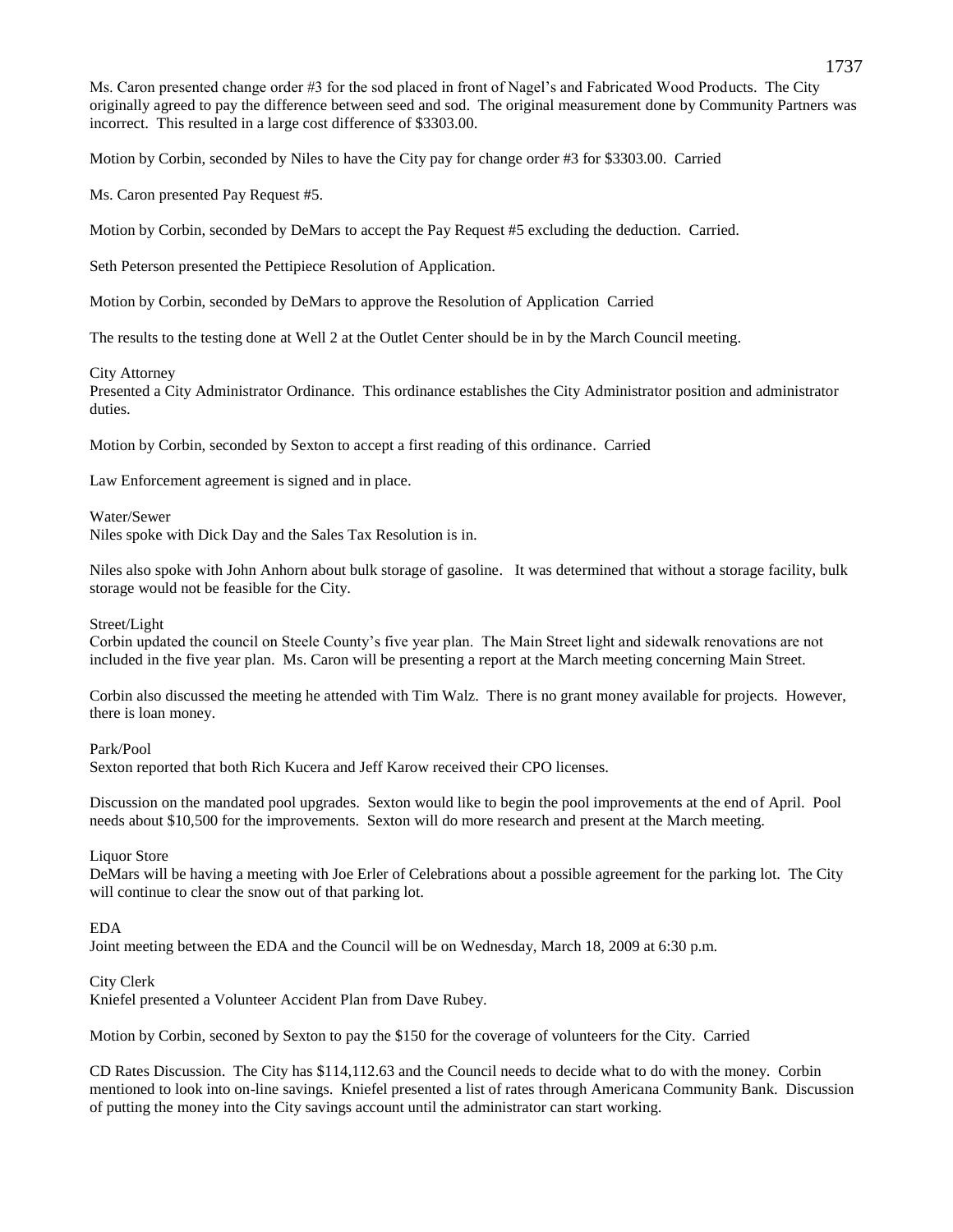Motion by Niles, seconded by Corbin to put both checks from Stifle Nicolas into the City savings account. Abstain: DeMars. Carried Board of Appeal and Equalization Meeting is scheduled for April 29, 2009 at 7:00 p.m. Special Joint Meeting between the Council and the EDA is scheduled for March 18, 2009 at 6:30 p.m.

Motion by Corbin, seconded by DeMars to adjourn at 8:26 p.m. Carried

Minutes approved at \_\_\_\_\_\_\_\_\_\_\_\_\_\_\_\_\_\_\_\_\_\_\_\_\_\_\_\_\_\_\_\_\_\_\_\_\_\_\_\_\_meeting.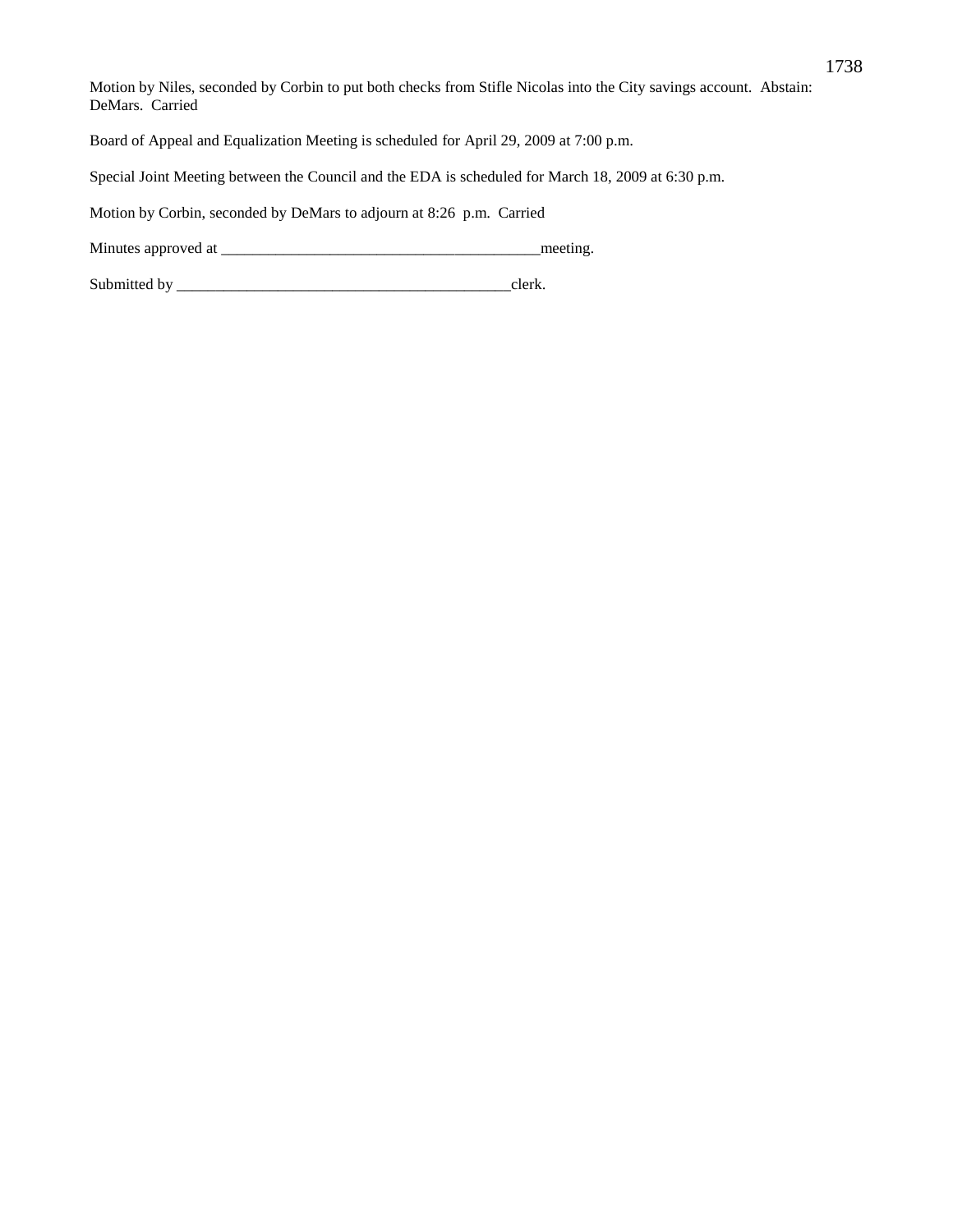Special Council Meeting March 23, 2009 6:30 p.m. City Hall

Nelson Litigation

Persons in attendance were the City Council, LMC Attorneys, City Attorney, and City Clerk.

Motion by Niles, seconded Corbin to enter into closed session at 6:30 p.m. Carried.

The purpose of the closed session is to discuss the ongoing litigation of Nelson vs. City of Medford. The meeting was closed under Minnesota Statues 13D.05.

Motion by Corbin, seconded by Sexton to come out of closed session at 6:55 p.m. Carried.

Motion by Corbin, seconded by DeMars to adjourn the special meeting at 6:58 p.m. Carried.

Minutes approved at \_\_\_\_\_\_\_\_\_\_\_\_\_\_\_\_\_\_\_\_\_\_\_\_\_\_\_\_\_\_\_\_\_\_\_\_\_\_\_\_\_meeting.

Submitted by \_\_\_\_\_\_\_\_\_\_\_\_\_\_\_\_\_\_\_\_\_\_\_\_\_\_\_\_\_\_\_\_\_\_\_\_\_\_\_\_\_\_\_clerk

Regular Council Meeting March 23, 2009 City Hall

Mayor Thomas called the meeting to order at 7:02 p.m. All members were present. Others attending were Mark Rahrick, Pat Merritt, Bill Goldy, Seth Peterson, Carol Caron, Jon Wagaman, Chase Hanson, Donna Ihlenfeld, Michele Hanson, Kallen Hanson and Steve Pumper.

Motion by Corbin, seconded by Sexton to approve the agenda as amended. Carried Motion by Sexton, seconded by Corbin to approve the minutes as amended. Carried Motion by DeMars, seconded by Niles to pay the city and liquor store bills and look up the R & K bill. Carried Motion by Sexton, seconded by Niles to approve the February 2009 check register. Carried

Concerns from the general public. None.

Medford Civic Club -- Storage Shed -- There was no one from the Civic Club present.

Boy Scouts – The Boy Scout Troop of Medford are now holding weekly meetings in the chalet at the Medford Park. Jon Wagaman, Chase Hanson, and Donna Ihlenfeld were present with requests to the council. The first request was to be able to hang a United States flag and a plaque on the wall of the chalet. Council directed the Boy Scouts to research the appropriate way to hang a flag and bring the information to the Park Board for discussion. The second request was to put a large aluminum can collecting bin at the recycling center. The council suggested that the Straight River Park might be a better location. Council asked for this request to go to the Park Board also. The Boy Scouts also asked for an aluminum can drive throughout the city. They would pick up cans that the residents would set out for them. Mark Rahrick stated that this would not need to involve the City.

Fire Department – Savings Transfer – During the years, 2007-2008, fire department Capital Outlay expenses were being paid out of the general fund without transferring the funds out of the Fire Department Truck & Equipment Fund.

Motion by Sexton, seconded by Corbin to transfer the funds out of the Fire Department Truck & Equipment Fund and put back into the general fund. Carried.

### Planning and Zoning

The Planning and Zoning Chairperson, Pat Merritt, presented the minutes from the March meeting. Planning and Zoning is recommending to the City Council an administrative fine schedule. Zoning Board recommended 105 days consisting of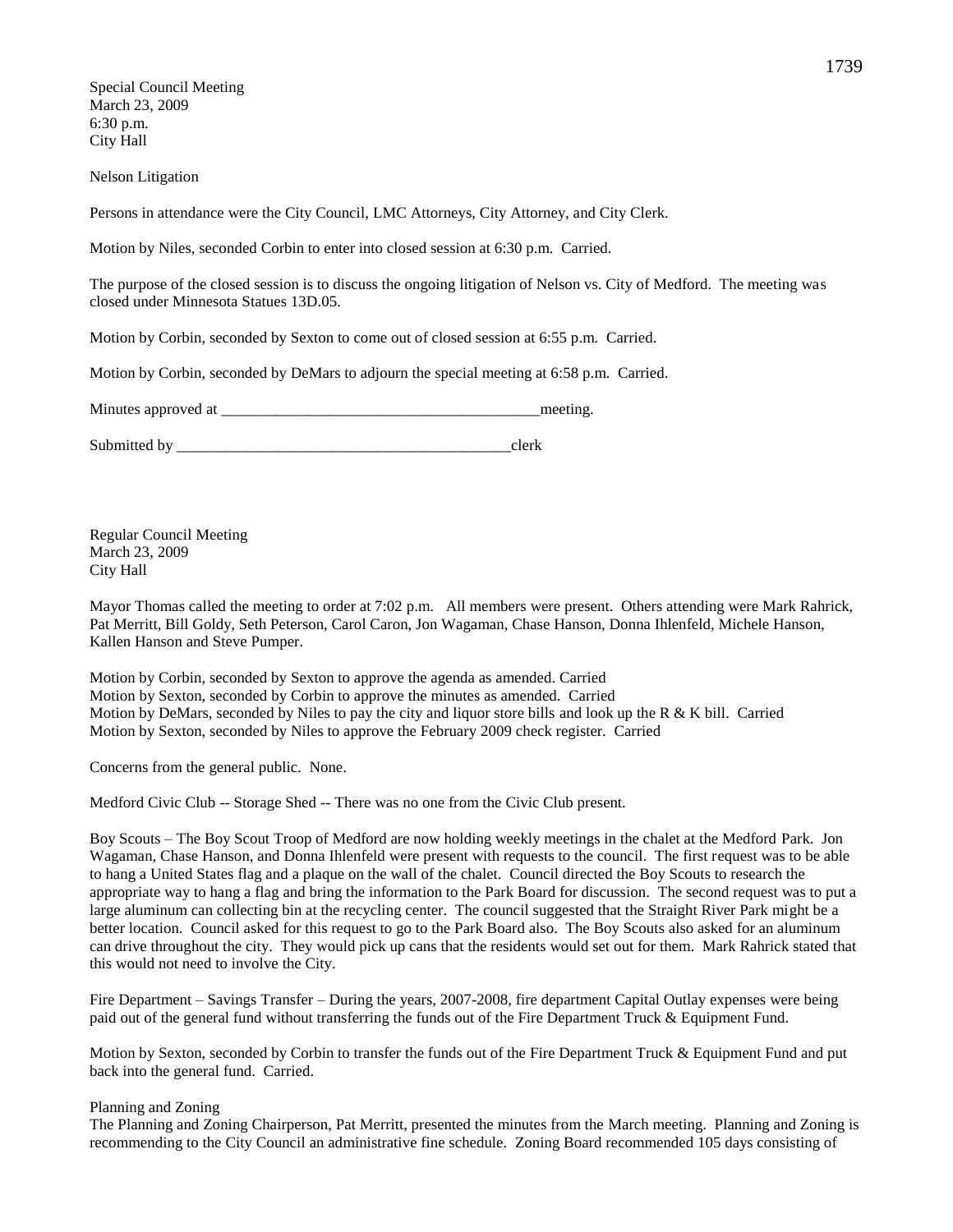four notices for non-compliance of an ordinance. The council feels this is too long. Corbin suggested to go down to two letters; first notice with a \$50 fine and a second notice with a \$200 fine. Discussion on the staff that will enforce the ordinance. Council decided to direct the City Administrator to implement the fine schedule. Mark Rahrick will draft an Administrative Fine Ordinance for the Zoning Board to review at the April meeting.

The Zoning Board will be discussing Wind Energy Conversion Systems at the April meeting. They will be reviewing Fergus Falls ordinance pertaining to this.

River View Drive Sign – Zoning Board received complaints about people driving down into the River View Drive cul-desac and not realizing it is not a through street. Zoning Board recommended to the City Council to install a sign at the entrance. Council directs city personnel to install a "Not a Through Street" sign or a "Dead End" sign at the entrance of River View Drive.

Township Annexation Agreement – Zoning Board recommended to the City Council to extend the annexation agreement to the west to include the Lazy-U and south to County Road 9 and to the north into Walcott Township. Discussion of the Council included all the way west to the edge of the township. Zoning Board will look at a map to discuss the northern boarder in more detail.

Discussion on the question of placing a manufactured home on a lot for a temporary living space while remodeling the primary living space. Zoning Board will research this more.

## City Engineer

Carol Caron – Geo Eng Consultants – A bill that was sent to the City in June of 2008 still had not been paid. Recommendation from the city engineer is for the City to pay the bill and get reimbursed from Ritchie Bros.

Motion by Sexton, seconded by Corbin to pay the Geo Eng Consultants bill for \$3,100. Carried.

Ms. Caron reported that there are many options for the Main Street lights. She is working with Alliant Energy and will have more information for the April meeting.

City Attorney

Ordinance establishing a City Administrator position within the City of Medford.

Motion by Corbin, seconded by Niles to approve the second reading of this ordinance. Carried

Motion by Sexton, seconded by DeMars to adopt the City Administrator Ordinance. Carried

Motion by Corbin, seconded by Sexton to approve the ordinance summary for publication in lieu of publishing the entire ordinance and that the summary adequately reflects the entire ordinance. Carried

Discussion on the agreement to share services of city administrator. Only change that was made included that a 90 day written notice for termination was not needed if the termination was due to misconduct or gross negligence.

Motion by Niles, seconded by Sexton to approve the agreement to share service of city administrator to include that a 90 day written notice for termination was not needed if the termination was due to misconduct or gross negligence. Carried

Annexation Agreement – Discussion on the Council's involvement with land use decisions outside the city limits of Medford. Council would like to be more involved. Attorney will draft a Joint Resolution and have the Zoning Board review at their April meeting.

## Mayor

Administrator Update – Mayor Thomas asked Bill Goldy to meet with each commissioner and talk about each department. He reminded the Council to always be aware of the Open Meeting Law.

Employee Mileage – Bill Goldy will work on a policy to establish the payment of mileage for the use of personal vehicles being used for City business. Kniefel talked with Dave Rubey, Americana Insurance Agency, and he said the City could pay \$10 per employee per year for insurance coverage. Kniefel was directed by the Council to get the policy for the Council to review.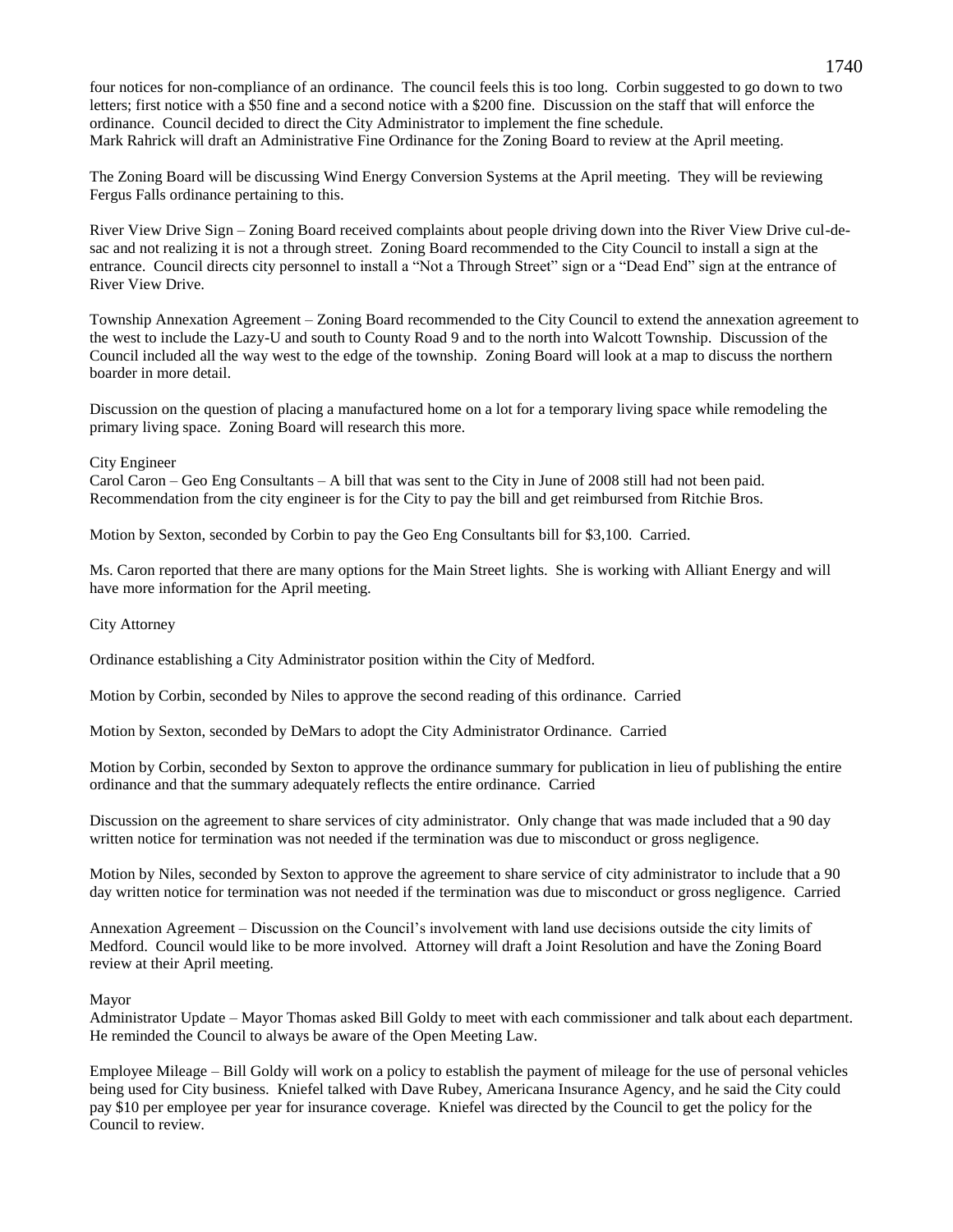Fire Department ATV – Council would like to have the Fire Chief present this information at the next council meeting.

Water Project – Mayor Thomas would like to call a special meeting to discuss the water project. The results from the Outlet Center Well have not been received yet. Mr. Peterson is hopeful that the results will be in by Monday, March 30. The special meeting for the water project will be Monday, March 30, 2009 at 6:30 p.m.

# Water/Sewer

Utility Truck – the utility truck is in need of repairs.

Motion by Niles, seconded by DeMars to approve the repairs to the utility truck not to exceed \$1400. Carried

Sales Tax Resolution – Councilperson Niles was informed that there is a sales tax moratorium in place until May 10, 2010.

City Insurance Proposal – Leroy Taggart made a presentation to the council asking the council to consider him to be the insurance agent for the City. Mayor Thomas directed Bill Goldy to meet with Leroy Taggart and our current insurance agent, Dave Rubey, and report back to the council.

Street/Light None.

# Park/Pool

Flower Pots – Mayor recommends that the City staff handle of the watering instead of bidding this work out. DeMars reported that at bid for watering the plants will be coming to the EDA. Consensus of the council is to have all bids go through the Park Board.

## Pool Project

Carol Caron announced that Caron Fencing will be donating the labor to install a new fence around the pool extension.

Sexton presented the Pool Renovations List 2009 to the Council. After taking out the money received from grants, donations, and the budgeted amount, the total needed to make all the updates to the pool was \$9,559.50. The Fire Department granted a total of \$8,000 leaving \$1,559.50. Corbin felt the pool loses a large amount of money every year and the citizens of Medford need to start paying for it if they want the pool to remain open. He added that LGA could be cut again and what would the City do then. DeMars added that new laws are affecting the cost of the update. DeMars agrees with the need for the updates and added that as a Council, they need to start planning for repairs and maintenance. Thomas, Niles, and Sexton support the pool and the updates.

Motion by Thomas, seconded by Niles to transfer \$10,000 from the general fund to the pool fund to pay for the improvements as presented, in addition, the Fire Department donation will be returned. Ayes: Thomas, Niles, Sexton, DeMars Nays: Corbin Carried

Sexton inquired about the difference between sponsorships and donations. Bill Goldy will work with Sexton on this matter.

## Liquor Store

DeMars met with Joe Erler of Celebrations about a possible agreement for the parking lot. He was not in favor of signing an agreement at this time. DeMars will work on answering his liability questions.

EDA None.

City Clerk Donation Resolution.

Motion by Sexton, seconded by Niles to accept the donation resolution in the amount of \$110.50 from the Medford Congregational Church for pool improvements. Carried

Motion by Corbin, seconded by Niles to adjourn at 9:20 p.m. Carried

Minutes approved at  $\blacksquare$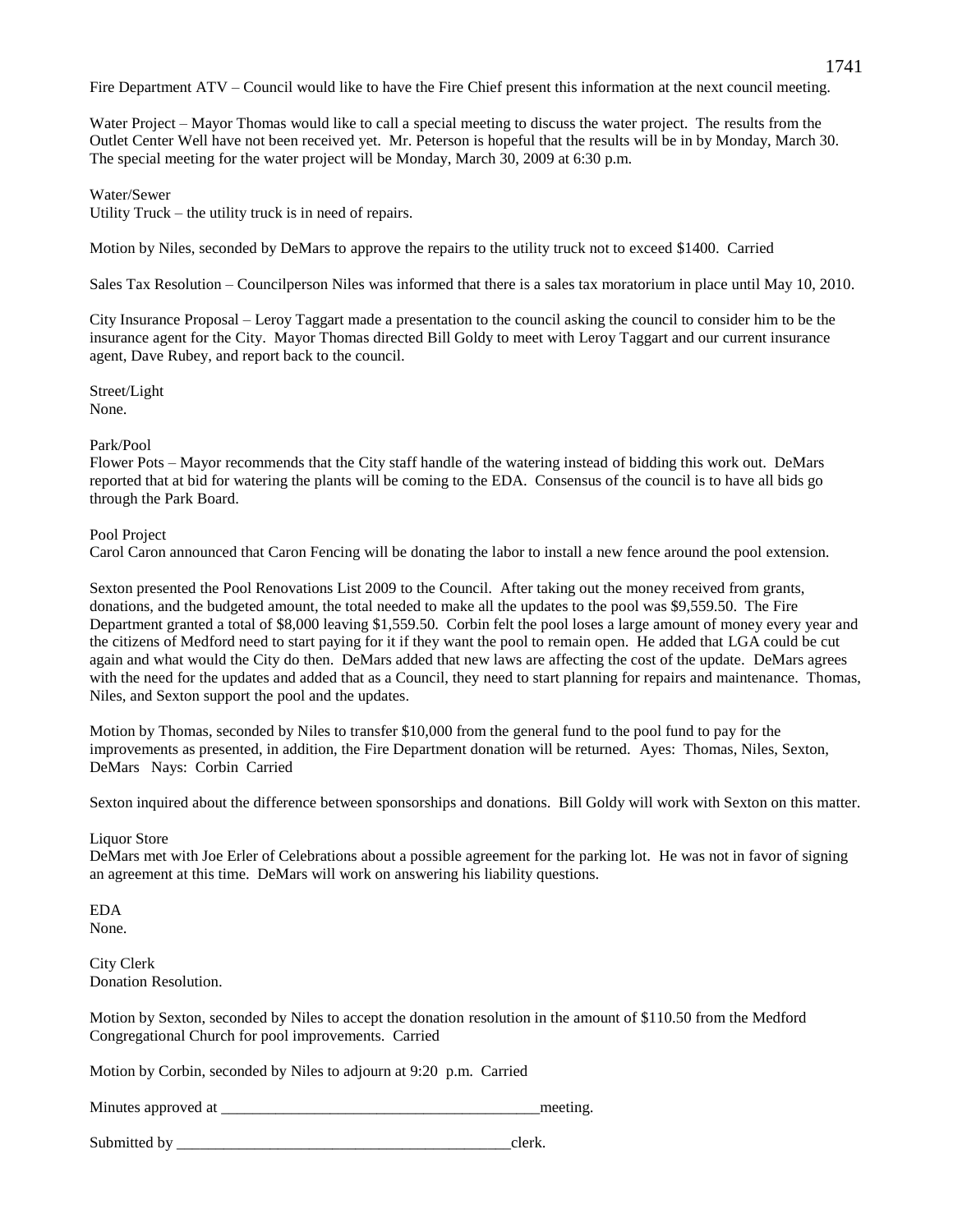Special Council Meeting March 30, 2009 6:30 p.m. City Hall

Water Improvement Project

Mayor Thomas called the meeting to order at 6:34 p.m. All members were present with Dan Niles arriving late. Others attending were Mark Rahrick, Seth Peterson, and Rich Kucera.

Purpose of the special meeting is to discuss the City's decision to build a water treatment facility to comply with the Minnesota Department of Health regulations for radium concentration in drinking water.

City Engineer, Seth Peterson, presented two water treatment facility options and two schedules in which to build these.

The first option includes the water treatment facility, Medford interconnect between the Outlet Center well and the main well, an elevated tower, and miscellaneous watermain improvements.

The second option includes the water treatment facility and the Medford interconnect.

The first schedule starts with the authorization of design in March 2009 and ends with complete construction in June 2011.

The second schedule starts with the authorization of design in March 2009 and ends with complete construction in October 2011.

Schedule one is very tight, but does allow for the City to try for a one time grant of 10% of the project cost. In order to receive this grant portion of 10%, the City must use federal wage rates and follow the Buy American requirements. This could possibly increase the project cost significantly.

Mayor Thomas informed the council that the water committee choose option one including the water treatment facility, Medford interconnect and an elevated tower.

Motion by Corbin, seconded by DeMars to authorize the engineer to move forward with option one and schedule two. Carried

Motion by Corbin, seconded by Sexton to authorize the Mayor to sign the engineering contract after review by the City Attorney. Carried

Motion by Corbin, seconded by DeMars to adjourn the special meeting at 7:04 p.m. Carried.

Minutes approved at \_\_\_\_\_\_\_\_\_\_\_\_\_\_\_\_\_\_\_\_\_\_\_\_\_\_\_\_\_\_\_\_\_\_\_\_\_\_\_\_\_meeting.

Submitted by  $\qquad \qquad \text{clerk}$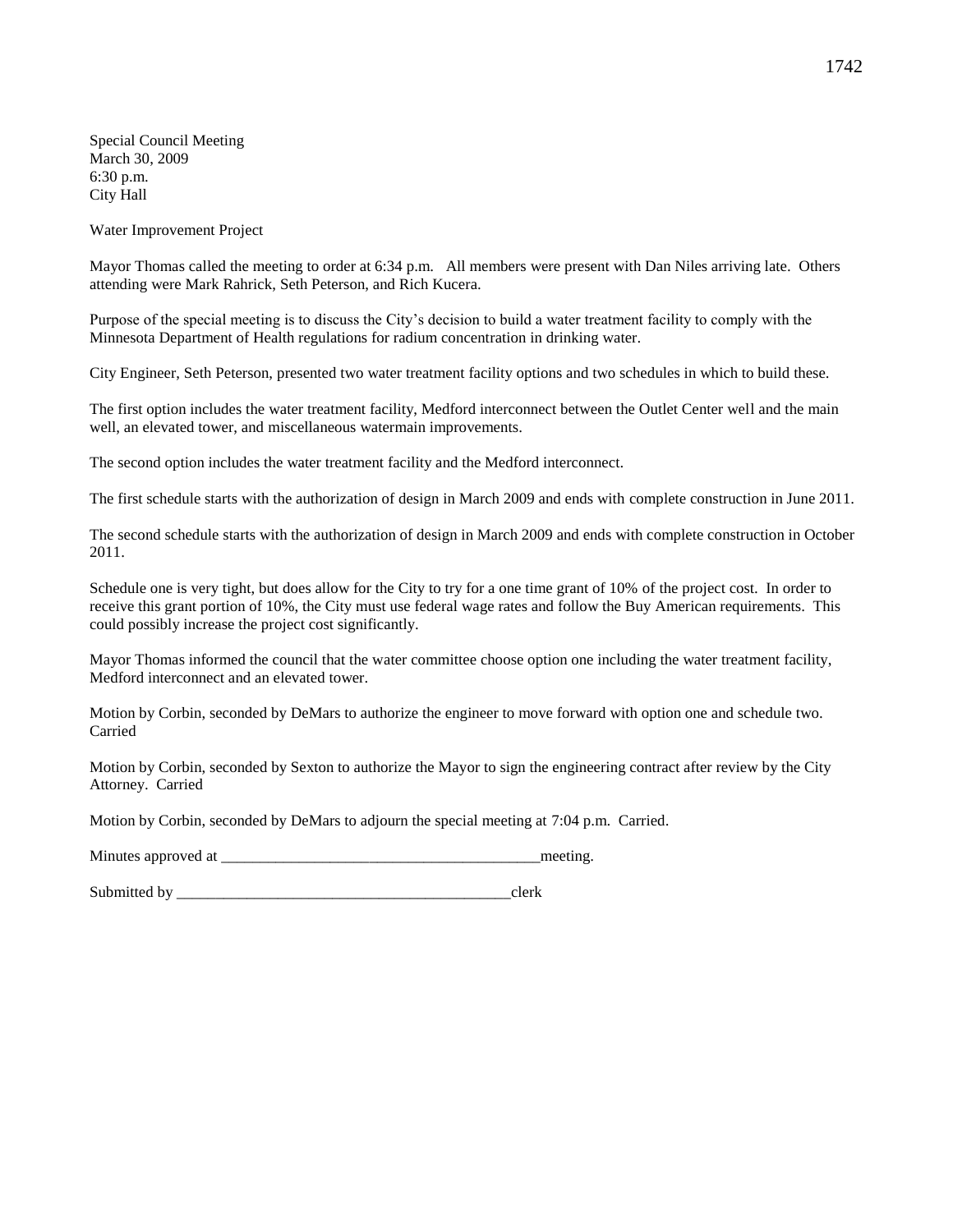Special Council Meeting – Joint meeting between City Council and EDA April 15, 2009 6:30 p.m. City Hall

Mayor Thomas called the meeting to order at 6:30 p.m. All members of the City Council were present. EDA members present were Corbin, DeMars, Colwell, Luedtke, absent, Heim. Others attending were Bill Goldy.

Discussion of the Council's expectations of the EDA. Corbin stated that the EDA, in it's current form, is an advisory board. Going out and seeking and trying to attract businesses to this community is a lot to ask from a small group of volunteers. The EDA is here as a resource to businesses.

Sexton stated that, within reason, the EDA loan is available to businesses to expand or repair their property, not for operating expenses. Corbin explained the situation involving the Nycore loan.

Discussion on how to promote "Snow Week" and how the Medford Merchant money benefits Medford. Colwell stated that we want to find ways to keep businesses in Medford. Sexton questioned whether or not the merchant money was beneficial to the businesses. DeMars stated that it was helping the businesses by having that money be spent in the community. Even if they winners were not coming back to spend the money, the City is not losing anything for that.

Niles asked about hiring a consultant for the EDA to work with. Corbin stated that was done in the past and was very expensive and nothing really came out it.

Discussion on different incentives to make coming to Medford more appealing. Thomas stated that we need to get the EDA more active and have the City Administrator, Bill Goldy, get involved. Thomas added that maybe we need to develop more ways for the City to make money. Possibly City owned restaurants or nursing homes. Thomas would like to see Bill Goldy guide and help reenergize the EDA. Corbin gave background information on the Enabling Resolution. Bill Goldy stated that he would be the EDA's executive director. He will research all the information such as revolving loan funds, the enabling resolution, applications. This will be a 5-7 hour per week commitment to get this started. Bill Goldy will be able to meet with the EDA every other month. Everyone is in agreement that Bill Goldy and the EDA will work together and start moving forward.

Motion by Corbin, seconded by DeMars to adjourn the special meeting at 7:15 p.m.

Minutes approved at \_\_\_\_\_\_\_\_\_\_\_\_\_\_\_\_\_\_\_\_\_\_\_\_\_\_\_\_\_\_\_\_\_\_\_\_\_\_\_\_\_meeting.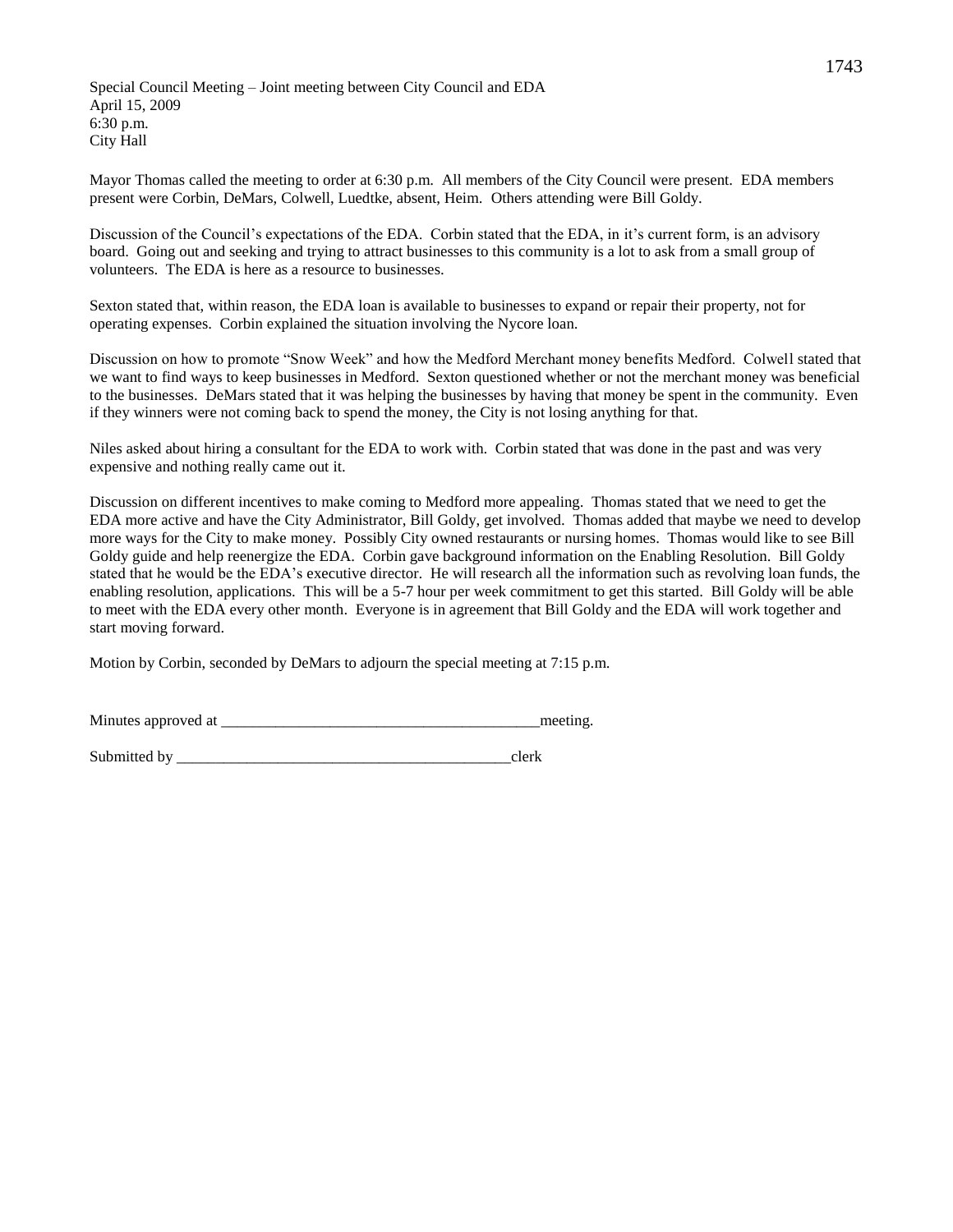Regular Council Meeting April 27, 2009 7:00 p.m. City Hall

Mayor Thomas called the meeting to order at 7:00 p.m. All members were present with Mike Corbin arriving late. Others attending were Mark Rahrick, Seth Peterson, Rich Kucera, Chad Langeslag, Butch Schultz, Pat Merritt, Lyle Tuttle, Shannon Jones, Rick Hager, Nick Goodnature, John Anhorn, Jeff Karow, and Drew DeMars.

Motion by Sexton, seconded by Niles to approve the agenda as amended. Carried Motion by Sexton, seconded by Niles to approve the minutes as amended. Carried Motion by Sexton, seconded by Niles to pay the city and liquor store bills. Carried Motion by DeMars, seconded by Niles to approve the March 2009 check register. Carried

Concerns from the general public. None.

## Planning and Zoning

The Planning and Zoning Chairperson, Pat Merritt, presented the minutes from the April meeting. Planning and Zoning held a public hearing for Shannon Jones. Shannon Jones had two variance requests for his property located at 2044<sup>th</sup> Ave SW. The first variance is to the front yard setback requirement of 5 feet for a setback of 20 feet. The second variance is to the rear yard setback requirement of 8 feet 5 inches for a setback of 16 feet 7 inches. Sylvia Lee sent back a response to the Zoning Board. Ms. Lee was not opposed to the request as long as the deck extends only to the North and no further East than the East wall of the house. Also, that the deck did not obstruct the easement on the North end of Shannon Jones' property. The Zoning Board made a recommendation to the Council to approve the two variance requests.

Motion by Sexton, seconded by DeMars to approve the two variance requests made by Shannon Jones at the property located at 204 4<sup>th</sup> Ave SW for installation of a deck. Carried

Lyle Tuttle made a request to allow the City to install signs on  $3<sup>rd</sup>$  Ave SE and Forest Lane. The pedestrian and car traffic has increased on that private drive and Mr. Tuttle has concerns that someone will get hurt. He feels it is a safety issue for both walkers and drivers. The Zoning Board also discussed adding a walking path along the private drive. The Zoning Board recommended to the Council to install the signs.

Motion by Niles, seconded by Sexton to install a "Dead End" sign on 3<sup>rd</sup> Ave SE and to install a "Private Drive/No Through Traffic" sign on Forest Lane. Carried

Council discussion on the possibility of a walking path along  $3<sup>rd</sup>$  Ave SE and Forest Lane. Consensus of the Council is to discuss this at a later time.

Wind Generators – Zoning Board made a recommendation to the Council to draft an ordinance based on the Fergus Fall Ordinance. Council directed the City Attorney to draft an ordinance for review.

Discussion on R-1 and R-2 verbiage in the Land Use. Zoning Board made a recommendation to the Council to approve the changes drafted by the attorney. Mark Rahrick presented the changes to the ordinance.

Motion by Niles, seconded by DeMars to accept this draft as the first reading of the proposed changes to the Land Use. Carried

Pat Merritt asked the Council for approval to have city maintenance staff locate a sewer line on a property that is asking for a variance.

## EDA

The EDA Board elected their chairperson, vice chairperson, secretary, and treasurer. Also, discussed the "Shop Medford" program.

## Park Board

The Boy Scout Troop that has been using the chalet for meetings asked the Park Board about hanging a flag in the chalet along with a small plaque saying where the donation came from. Park Board recommended to the Council to approve the request of the Boy Scouts.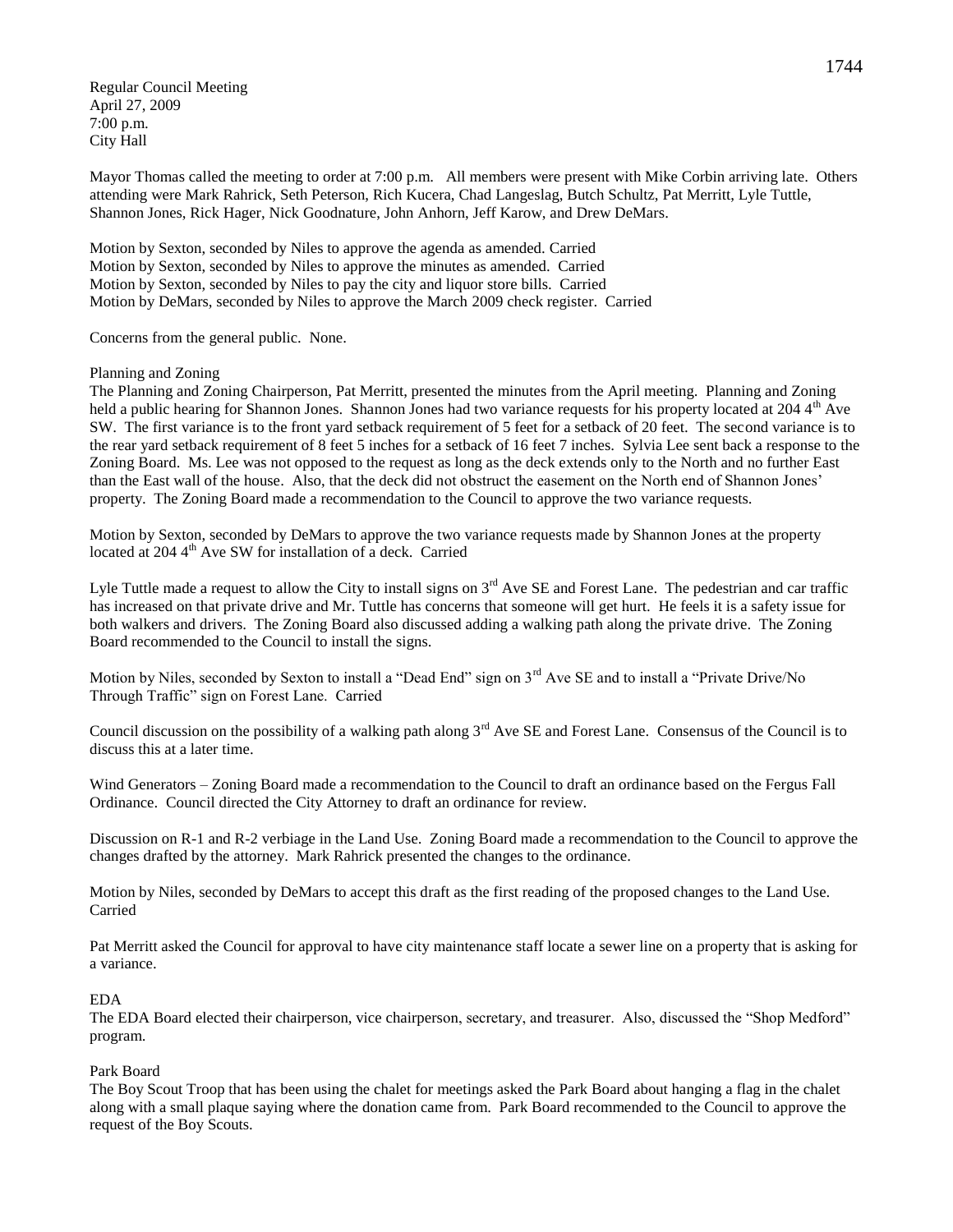No action needed from the council. The Boy Scouts are allowed to hang the flag.

Fire Department – Rick Hager – ATV/Rhino. The fire department would like to participate in a Law Loan Program offered by YAMAHA Motor Corporation, USA. For six months, the fire department will be using the Rhino with no cost to the City. After the six month trial period, the Rhino may be purchased. If the City chooses not to purchase the ATV, the fire department may continue to use it at no cost.

Motion by Niles, seconded by DeMars to allow the fire department to participate in the program and get the Rhino. Carried

The fire department would also like the opportunity to put the city's name in to receive a used ambulance from Gold Cross.

Motion by Niles, seconded by DeMars to approve the fire department to put the city's name in to receive a used ambulance donated to the fire department with a \$3,000 paint limit to repaint the ambulance.

Motion rescinded.

Motion by Niles, seconded by DeMars to approve the fire department to put the city's name in to receive a used ambulance which would be donated to the fire department. Carried

City Engineer

Seth Peterson presented on behalf of Carol Caron.

Discussion of the Steele County Cost Participation Policy. Council had no comments or changes.

Discussion of paving  $1<sup>st</sup>$  Ave SE. Three options were presented. 1. Continue doing the short term maintenance on the gravel. 2. Complete an interim improvement (This option is not recommended by the engineer) 3. Complete a full reconstruction project and assess the property owners.

Niles would like to look into using millings/recycled bituminous material.

Thomas would like to get chloride on the gravel to help with dust.

Goldy asked Seth Peterson to get preliminary cost estimates for options 1, 2, and the millings option.

Discussion on  $3<sup>rd</sup>$  St SE – there could be opportunities to combine this project with other projects to help with the cost.

Thomas and Goldy with meet with Paul Wencl to discuss this situation.

Street Lights and Sidewalks presentation. Goldy and Corbin will work together and assess the situation along Main Street.

City Attorney None.

City Clerk

Amber Kniefel presented information about the MN Warn system. This is a program set up to help cities during a disaster. There is no cost to the City. Council directed Kniefel to move forward and get the City enrolled in the program.

City Administrator

Bill Goldy presented his Administrator's Report.

-LGA cuts may not be as severe as first thought.

-Goldy will be meeting with the Steele County sheriff to discuss the Law Enforcement Contract.

-Explanation of the role of the administrator. City Council members are not direct supervisors of the city staff. They do not need to get involved in the day to day operations of the City.

Liquor Store

Drew DeMars presented a plan for the Muni to build a patio in the back and between the old fire hall on the concrete slab by the parking lot. The estimated cost of the project would not exceed \$3,000.

Sexton and Corbin are concerned with security and patrons walking on the sidewalk with alcohol. DeMars moved the placement of the gate to include the off sale door.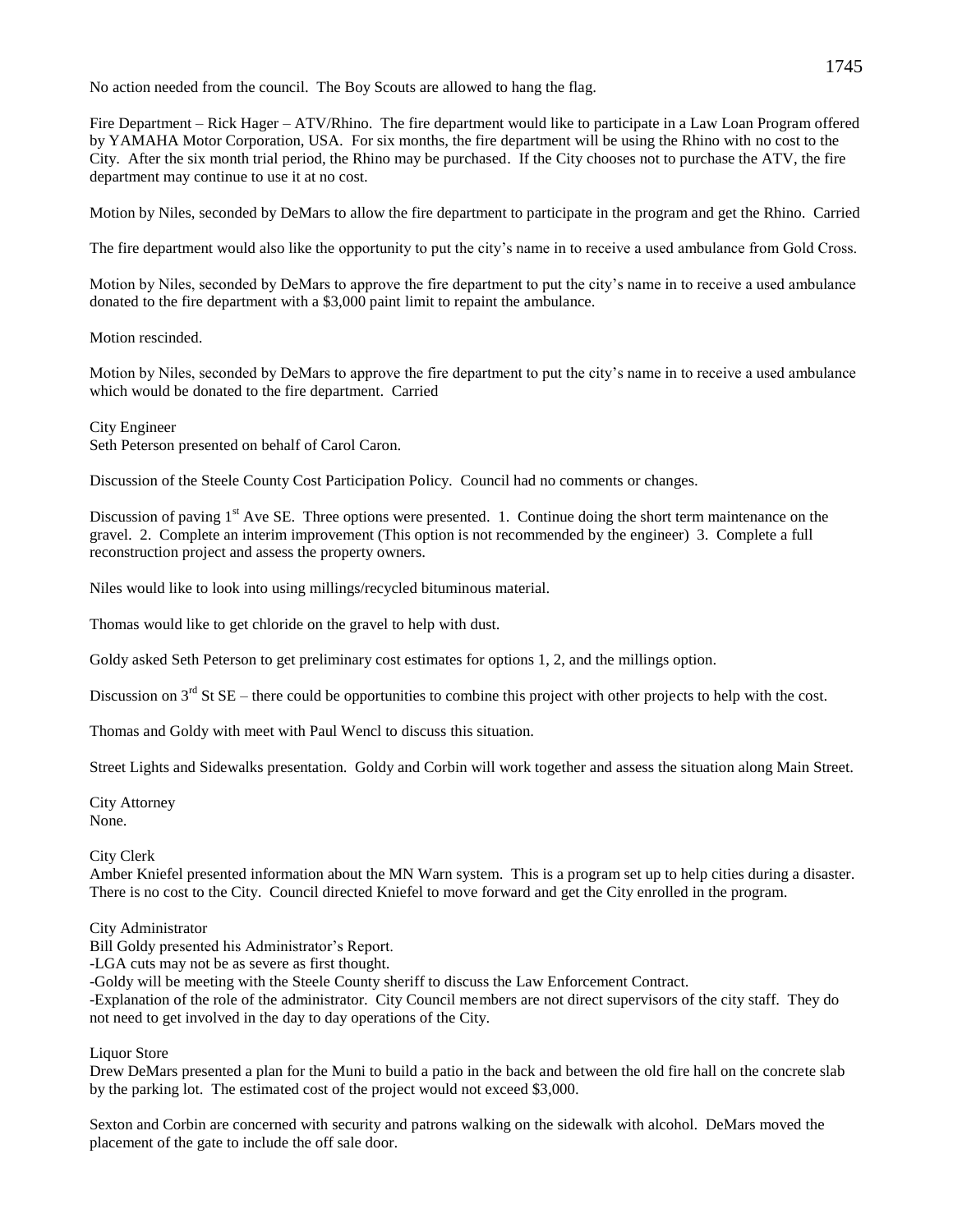Motion by Niles, seconded by DeMars to approve the construction of the patio not to exceed \$3,000 as long as all codes are met. Ayes: Niles, DeMars, Thomas, Sexton Nays: Corbin. Carried

Discussion of the kitchen idea at the Muni. A liquor store committee was formed to discuss this idea further. The liquor store committee consists of Bill Goldy, Brenda DeMars, Drew DeMars, Craig O'Hearn, and Marie Sexton.

Park & Pool None.

Mayor

Mayor Thomas gave a thank you to the City staff and the great job snow plowing this past winter. Also, a thank you to the council for all their efforts and flexibility with all the changes as a City.

Mayor Thomas gave an update on the Dan Barker property concerns. Dan Barker contacted the Mayor and City Hall about concerns with his property not getting water flowing through a creek on his property. Mr. Barker believes the creek is dry due to the Ritchie Bros. site. Mayor Thomas stated that the City will not be getting involved, this is a civil issue between Dan Barker and Ritchie Bros.

Mayor Thomas would like the May council meeting to be changed. He will be out of town during the regular meeting date.

Old Business

Discussion of the administrative fines ordinance drafted by the City Attorney.

Motion by Niles, seconded by DeMars to accept this draft as the first reading with changes about collection of court costs. Carried

Discussion of the annexation agreement. Council consensus is to authorize Bill Goldy to communicate with the townships about the annexation agreements. City Attorney needs to change the compensation to townships to \$150 per gross acre for residential, commercial, and industrial.

Discussion of extra insurance coverage for when city staff uses their personal vehicles for city business.

Thomas would like to pay the \$10/year/person for the extra coverage.

Motion by Niles, seconded by DeMars to pay the \$10 per year per person for Amber Kniefel, Bill Goldy, Rich Kucera, Jeff Karow, Brenda DeMars, Dan Niles, Danny Thomas, Marie Sexton, Mike Corbin, and Pat Merritt for extra insurance coverage for the use of personal vehicles for city business. Carried

### New Business

Resolution for donation from Caron Fencing for the labor of installation of new fencing around the pool extension.

Motion by Sexton, seconded by Niles to accept the donation resolution for labor from Caron Fencing. Carried

Travel Reimbursement Policy - Bill Goldy presented a travel reimbursement policy to the council.

Motion by DeMars, seconded by Niles to approve the travel reimbursement policy as presented. Carried

City Wage Scale – Bill Goldy presented a City Wage Scale. This wage scale will bring the City into compliance with Pay Equity.

Motion by Niles, seconded by DeMars to approve the wage scale as presented. Carried

Public Works Director – Bill Goldy presented a job description creating a new Public Works Director position for the City of Medford. Rich Kucera has all the licenses to run a public works department and every piece of equipment within the City. He has all the responsibilities without the managerial responsibilities. The City is in need of two full time people that can handle all the heavy maintenance duties.

Bill Goldy made a recommendation to the Council to create the Public Works Director position and make Rich Kucera the Public Works Director. Rich Kucera would be the public works department's direct supervisor. This would be a salaried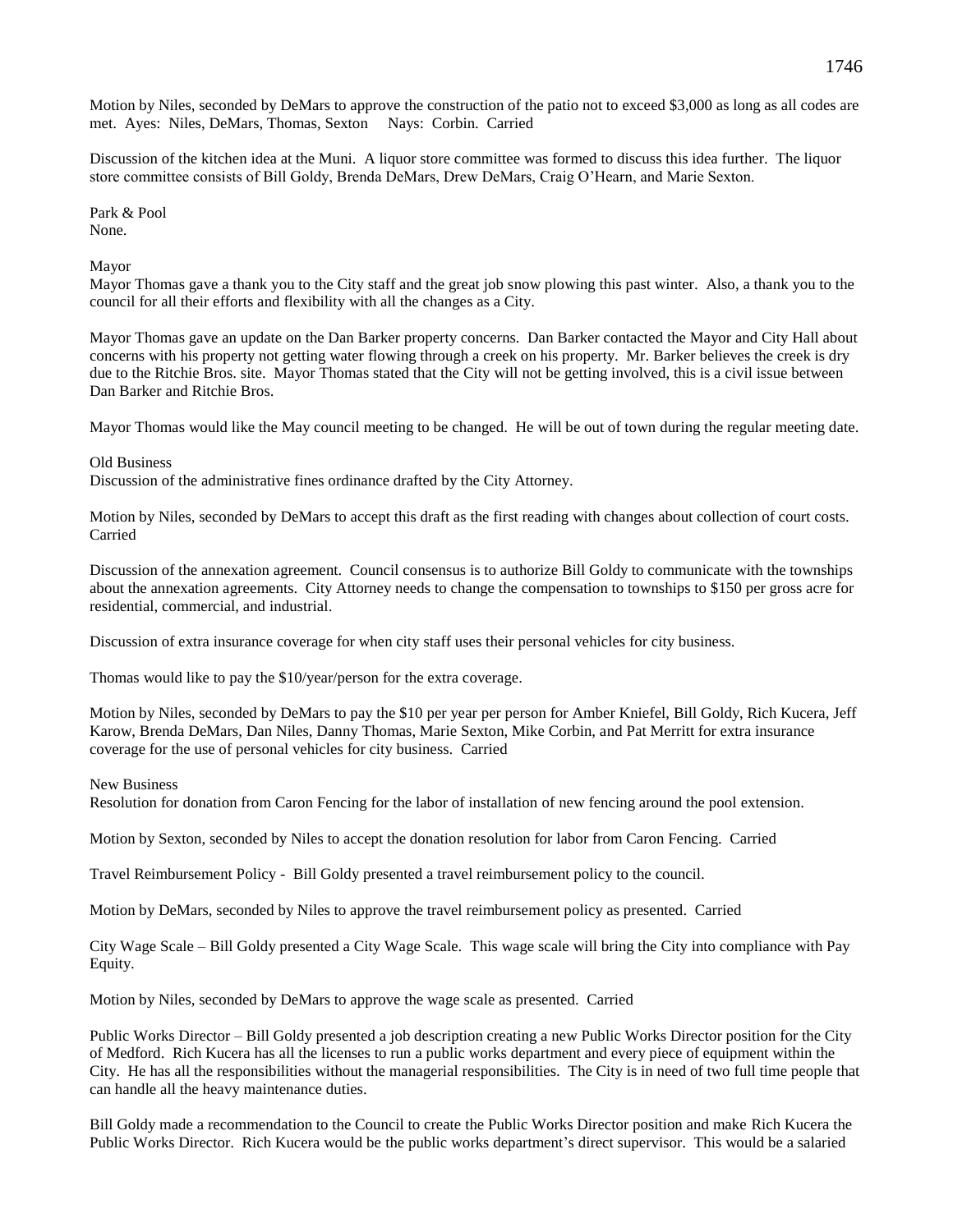position. In addition, Goldy recommended that we change the employee handbook on how the City handles salaried positions. Goldy's recommendation is to change the handbook so that salaried positions work up to 47 hours per week. After the 47 hours, comp time would be earned, hour for hour.

Bill Goldy recommended to the council to hire another full time maintenance worker. He suggested to post a position for a full time maintenance worker that will do everything Rich Kucera does, aside from the management responsibilities, with a rate of pay of \$13.50 to \$15.45 per hour.

Discussion of the Straight River Enterprises Contracts. The contracts are for mowing, cleaning the bathrooms at the park, the chalet, the muni, and City Hall. Mayor Thomas is recommending not to enter into agreement in June with Straight River Enterprises. He would like the City maintenance staff to do all the mowing and cleaning.

Watering of the flower pots. Marie Sexton abstained from all discussion. Thomas stated that he would not want to contract out for these services and let the maintenance staff handle all of the watering.

Mayor Thomas asked the council to think very carefully about all the decisions and about being fair to all employees.

Motion by Niles, seconded by DeMars to adopt the job description and create the position of Public Works Director. Carried

Motion by Niles, seconded by Corbin to promote Rich Kucera into the Public Works Director position at range 16 step 2. Carried

Motion by Niles, seconded by DeMars to changed the handbook to allow salaried employees to earn comp time hour for hour after 47 hours worked in a week. Carried

Motion by Niles, seconded by Corbin to authorize Bill Goldy to post for a full time maintenance position at the wage range of \$13.50-\$15.45 per hour. Carried

Motion by Niles, seconded by Corbin not to renew the contracts with Straight River Enterprises. Carried

Next regular council meeting will be Wednesday, May 20, 2009 at 7:00 p.m.

Motion by Corbin, seconded by DeMars to adjourn at 10:05 p.m. Carried

Minutes approved at  $\blacksquare$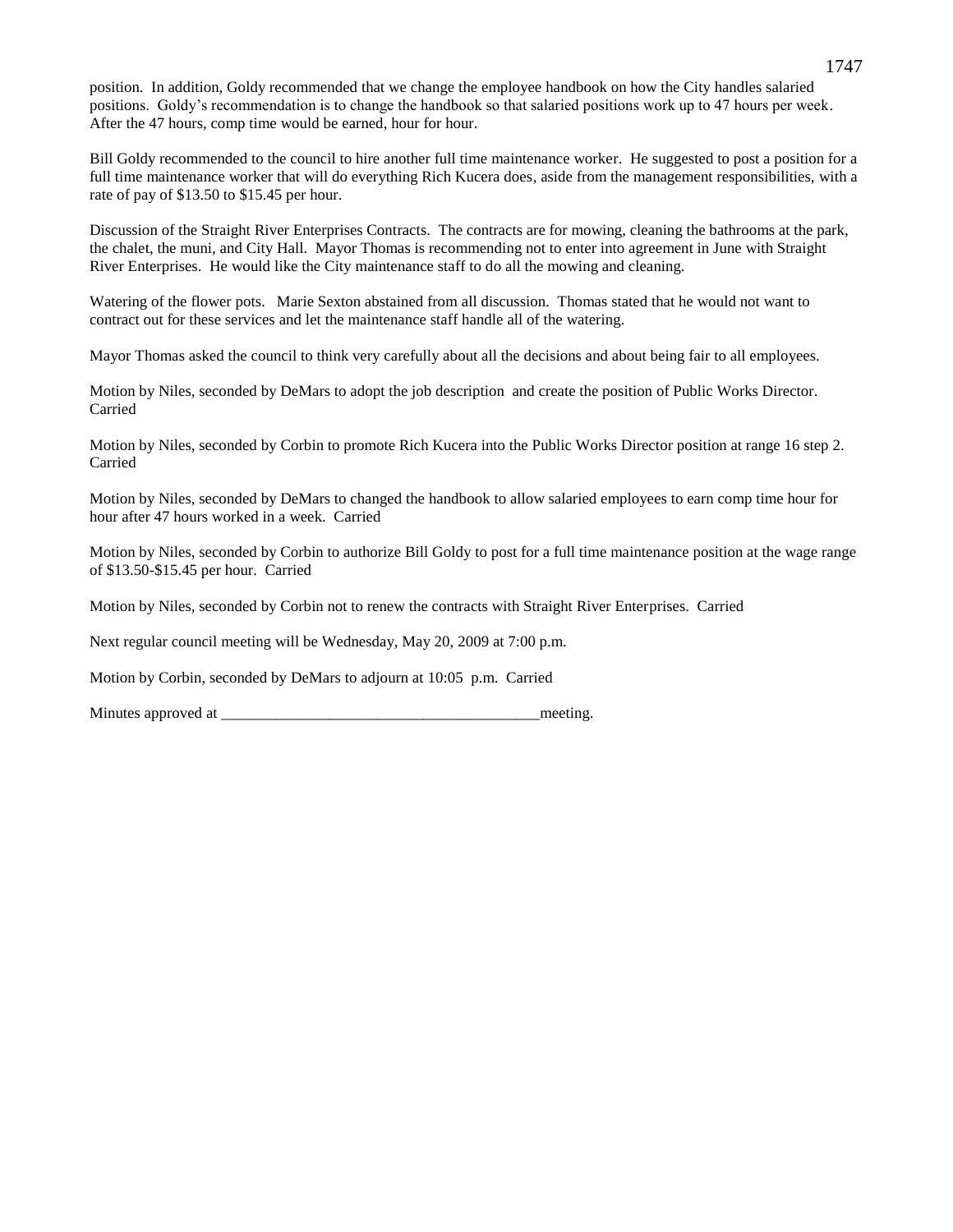Board of Appeal & Equalization April 29, 2009 City Hall

Mayor Thomas called the meeting to order at 7:00 p.m. All members were present. Also in attendance were Glen Purdie and Steve Halverson – County Assessors, Jim and Patty Beucler, Chad Langeslag, Monique Johnson, Andy Colwell, and Arthur Hanson.

The purpose of this meeting is to allow property owners the opportunity to review the market values for tax purposes as set by the Steele County Assessors office.

Glen Purdie explained the process for evaluating properties.

Mike Corbin has been trained on Board of Appeal and Equalization. His certification will expire on May 4, 2009. He is willing to go to the training again. At least one voting member of the council must be trained in order for the City of Medford to hold a Board of Appeal and Equalization meeting.

Chad Langeslag questioned the value of his property located at 209 Sunrise Dr., parcel #16-100-3410.

Motion by Corbin, seconded by Sexton to accept the assessor's recommendation on parcel #16-100-3410. Carried.

Monique Johnson inquired about the possibility of not having to pay property taxes do to health and financial reasons. Mr. Purdie explained a program run by the Department of Revenue that does allow for people to apply and following the set criteria would not have to pay property taxes. The State would pay the taxes and the taxes would then become a lean against the property. Ms. Johnson was directed to go to the administration center for the application.

Andy Cowell questioned the value of his property located at  $512.3<sup>rd</sup>$  St SW, parcel #16-112-0402. The assessor's office will review his property and make a recommendation to the council.

Jim and Patty Beucler questioned the value of their property located at 336 6<sup>th</sup> St SE, parcel #16-115-0501. The assessor's office will review their property and make a recommendation to the council.

Arthur Hanson questioned the value of his property located at 301  $1<sup>st</sup>$  Ave NE, parcel #16-101-3002. There was no change from the assessors valuation.

Glen Purdie presented a list of property owners who called the assessor's office before the meeting.

Motion by Sexton, seconded by Corbin to accept the assessor's recommendation on parcel #16-101-1213. Carried

Motion by Corbin, seconded by Niles to accept the assessor's recommendation on parcel #16-112-0302. Carried

Motion by Corbin, seconded by Niles to accept the assessor's recommendation on parcel # 16-115-0504. Carried

Motion by Corbin, seconded by DeMars to accept the assessor's recommendation on parcel #16-118-0102. Niles abstained. Carried.

Motion by Corbin, seconded by Niles to adjourn the meeting at 7:55 p.m. Carried

Minutes approved at \_\_\_\_\_\_\_\_\_\_\_\_\_\_\_\_\_\_\_\_\_\_\_\_\_\_\_\_\_\_\_\_\_\_\_\_\_\_\_\_\_ meeting.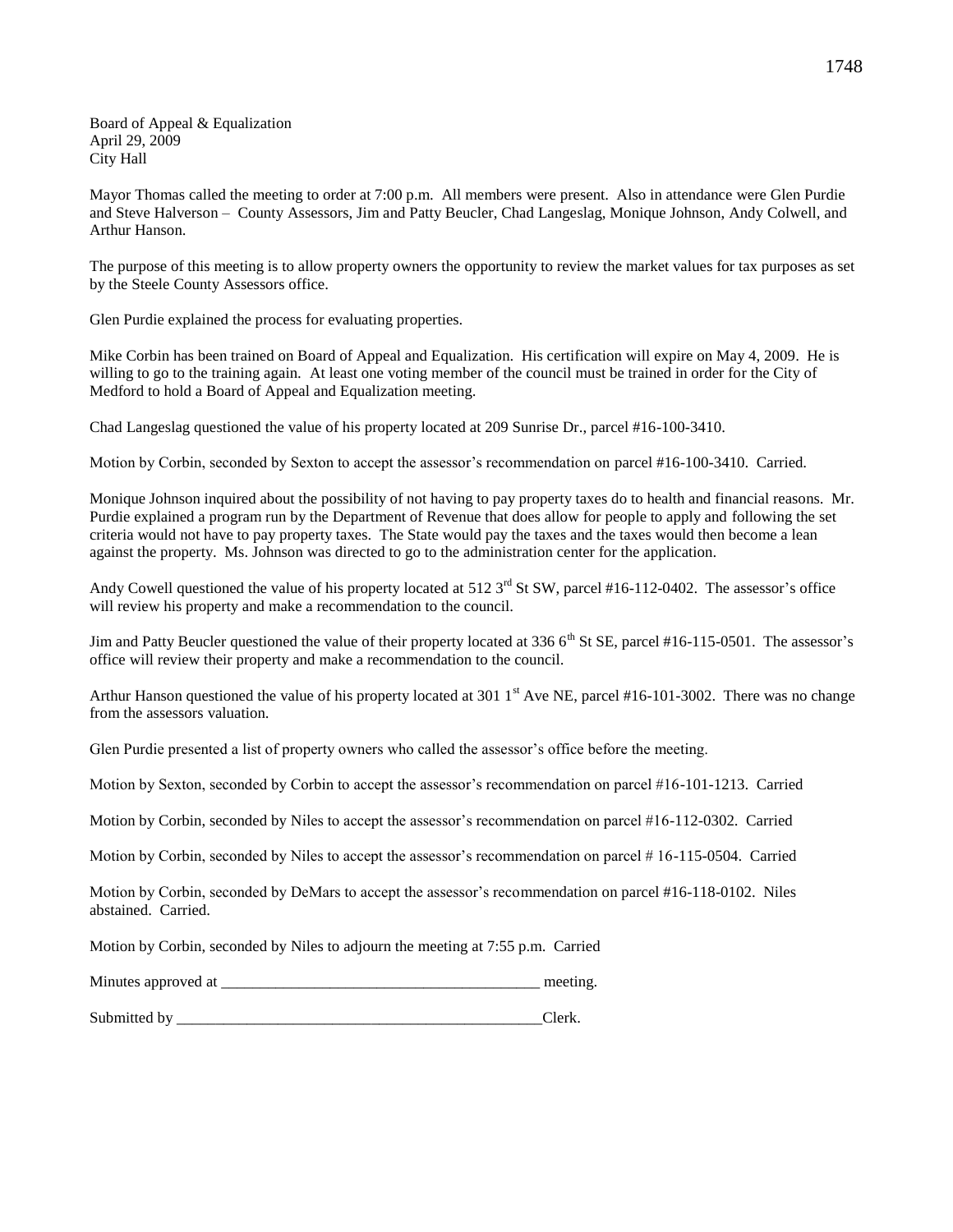Special Council Meeting May 11, 2009 City Hall

Mayor Thomas called the meeting to order at 6:00 p.m. All members were present. Also in attendance were Amber Kniefel, Bill Goldy, Mark Rahrick, Rich Kucera, and Butch Schultz.

The purpose of this meeting is to discuss city staffing and operations and the role of the City Administrator.

Discussion of the full time public works worker job description. Bill Goldy, City Administrator, and Rich Kucera, Public Works Director, drafted a new full time public works worker job description.

Motion by Corbin, seconded by DeMars to approve the full time public works worker job description as amended. Carried.

Discussion of the motion made at the April 27, 2009 meeting to post the full time public works worker position.

Thomas gave background as to why the motion needs to be talked about again.

Motion by Niles, seconded by DeMars go into closed session during the sections of the agenda that involve reconsideration of the motion and the proposal to promote Jeff Karow to the public works worker full time position. Carried

Rich Kucera, Public Works Director, will be present during the closed session.

Motion by Sexton, seconded by Corbin to re-open the special meeting. Carried

The proposal on the table is to promote Jeff Karow into the full time public works worker position.

Motion by Sexton, seconded by Corbin to rescind the motion to post the full time public works worker position. Ayes: Thomas, Niles, Sexton, Corbin Nay: DeMars

Motion by Sexton, seconded by Corbin to promote Jeff Karow into the full time public works worker position at range 9, step 4 (\$15.45/hour). Carried

Discussion of the role of the city administrator. Mark Rahrick, City Attorney, gave background on the roles of the commissioners in the City of Medford.

Minnesota State Statute states that a council member does not have the authority to direct city staff. Council members need to set policies for the City.

Thomas agrees that Bill Goldy needs to be dealing with the city employees on a day to day basis.

Goldy gave a presentation on how the council, city staff and the city administrator can interact together.

The city staff will take care of the day to day operations of the city and if needed do all the research to make presentations to the council. The council members will always be informed and aware of the issues of the City.

The council decided to meet again in six months and re-evaluate how everything is working.

Rahrick suggested that Goldy add the "chain of command" information to the handbook.

Discussion on the new format of the agenda. Goldy explained what the sections entailed. The chairpersons of each board, Park Board, Zoning Board, and EDA, need to be present at the council meetings to give reports.

Motion by Corbin, seconded by Niles to adjourn the meeting at 7:36. Carried

| Minutes approved at                                                                                                                   |                               |
|---------------------------------------------------------------------------------------------------------------------------------------|-------------------------------|
|                                                                                                                                       |                               |
| the contract of the contract of the contract of the contract of<br>the control of the control of<br><b>Contract Contract Contract</b> | the control of the control of |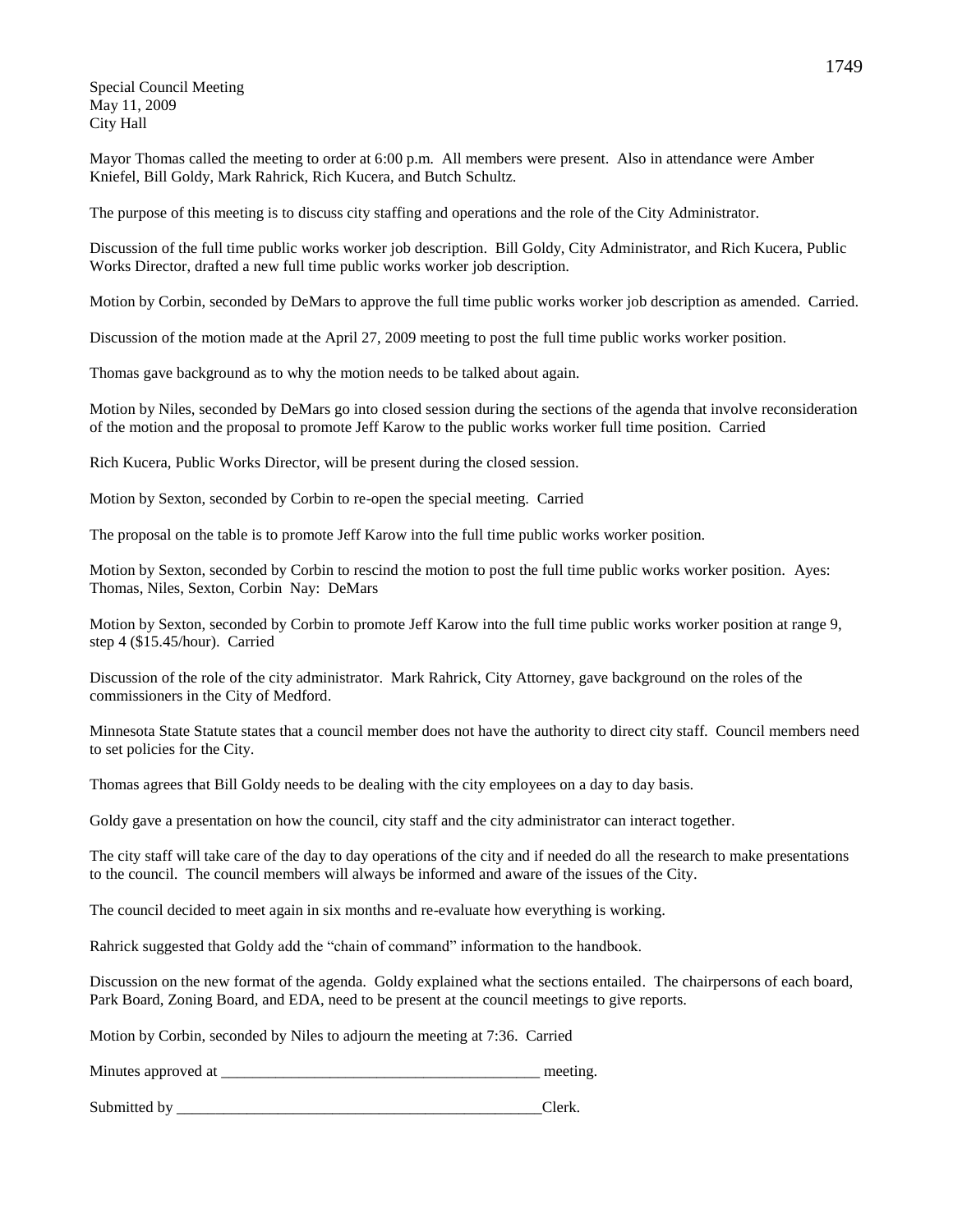Regular Council Meeting May 20, 2009 7:00 p.m. City Hall

Mayor Thomas called the meeting to order at 7:00 p.m. All members were present with Mike Corbin arriving late. Others attending were Mark Rahrick, Carol Caron, Rich Kucera, Jason Underdahl, Gene Luedtke, Andy Colwell, Mary Brandvold, Pat Merritt, and Malonna Krogh.

Motion by DeMars, seconded by Sexton to approve the agenda as amended. Carried Motion by DeMars, seconded by Niles to approve the minutes as presented. Carried Motion by Sexton, seconded by DeMars to pay the May city and liquor store bills. Carried Motion by DeMars, seconded by Niles to approve the April 2009 check register. Carried

Concerns from the general public/requests from organizations.

Celebrations – Liquor License Renewal and Dance Permit for 2009-2010.

Motion by DeMars, seconded by Niles to approve the liquor license renewal pending all the proper signatures. Carried

Motion by Sexton, seconded by Niles to approve the dance permit. Carried

Civic Club – "Show Mobile". The "Show Mobile" is the stage used during Straight River Days. Usually the cost is shared between the City and the Civic Club. For 2008, the City paid the deposit of \$150 and the Civic Club paid the rest of the fee of \$652.50. For 2009, the Civic Club has paid the deposit of \$160. The Civic Club is requesting the City pay the remainder of \$640.

Motion by Niles, seconded by DeMars for the City to pay the \$640 for the "Show Mobile" this year. Carried

Medford Area Recreation Committee – The MARC group is asking for a food permit dated June 20 to sell food at the Muni Straight River Days street dance.

Motion by Niles, seconded by DeMars to approved the food permit for the MARC group. Sexton abstained. Carried

EDA – Andy Colwell, EDA chairperson, presented to the Council two requests for EDA funding.

The first request was from Custom Building Components, Inc. This company purchased the NyCore building north of town. This land is not within the corporate city limits of Medford. They are requesting a loan amount of \$25,000. Thomas asked questions about securities for the loan.

Consensus of the council is to get more information before making a final decision. Goldy will get the loan application to the city attorney.

The second request was from Civil Enterprises, Inc. and New Traditions Realty. Todd Kavitz is asking for \$30,000 for exterior and interior renovations to his building on Main Street. Thomas asked questions about securities for the loan.

Consensus of the council is to get more information on both loans and discuss at a special meeting.

## Park Board

Brief discussion of the use of Central Park for a Farmer's Market. The Americana Bank is organizing a Farmer's Market that will be held in their parking lot.

Civic Club brought a request to the Park Board for the Civic Club to use the Medford Pool again this year for the Amazing Race event.

Motion by Sexton, seconded by Niles to approve the request of the Civic Club to allow them to use the Medford Pool on Saturday morning for the Amazing Race event and to pay for the wages of two lifeguards. Carried

New appointment to the Park Board. Thomas recommends to the council to appoint Theresa Sierakowski to the Medford Park Board.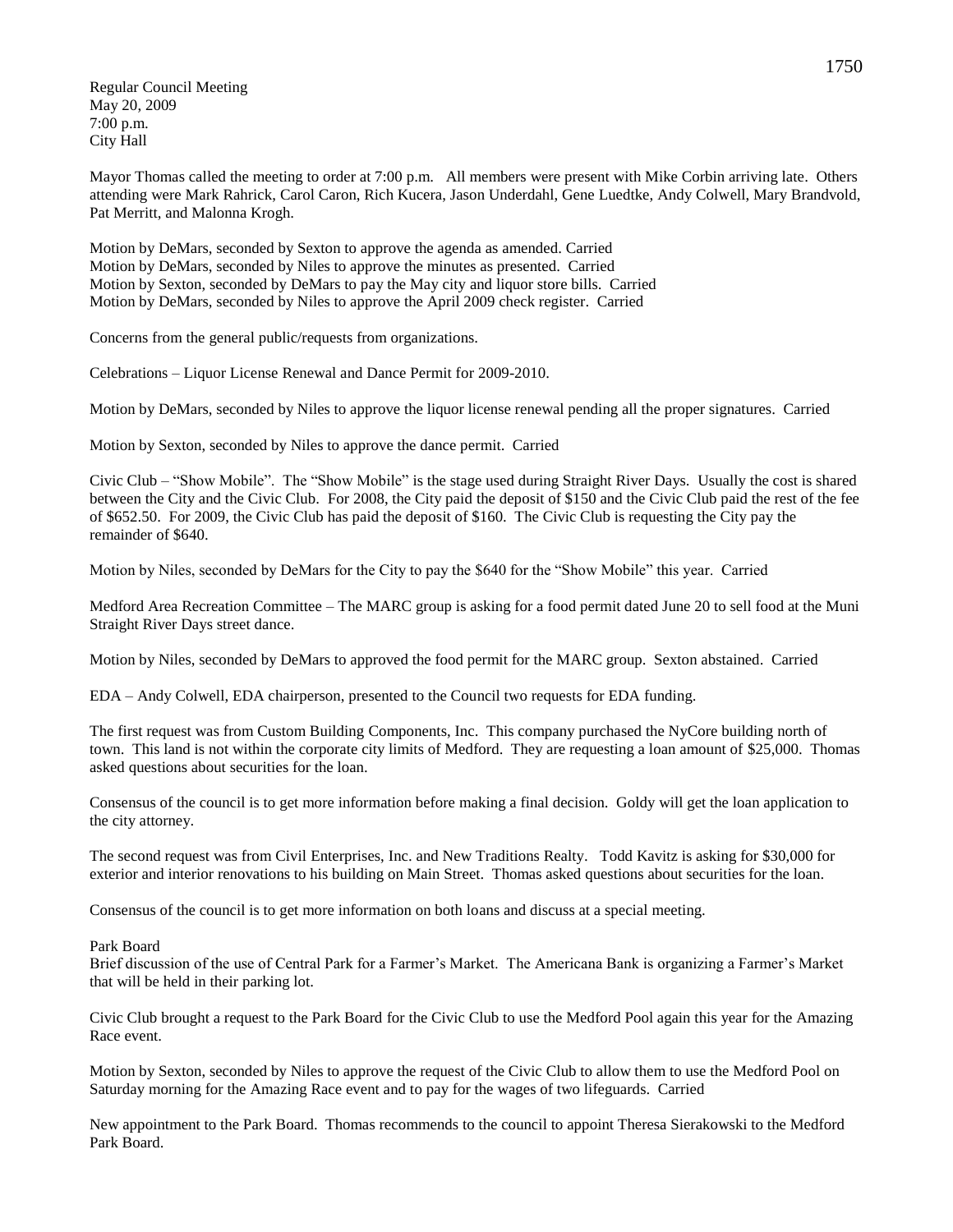Motion by Niles, seconded by Sexton to appoint Theresa Sierakowski to the Park Board. Carried

Planning and Zoning

The Planning and Zoning Chairperson, Pat Merritt, presented the minutes from the May meeting. Planning and Zoning held a public hearing for Jason Underdahl. Jason Underdahl is asking for a three foot variance request for his property located at 105 Sunrise Drive. The variance is needed for the north end of a new garage on the east property line.

Motion by Sexton, seconded by Niles to approve the three foot variance request by Jason Underdahl. Carried

Zoning Board discussed the "Notice to Residents" information that Kniefel is putting together. The Zoning Board would like this information put in the CAST also.

City Engineer - Carol Caron presented information regarding the paving of  $1<sup>st</sup>$  Ave SE. Caron's recommendation is to hire a GeoTech firm to do soil testing of the area to determine the most beneficial option to fix this problem.

Consensus of the council is to have city staff send a letter to all the property owners involved explaining the situation and the estimated costs to pave that road.

City Attorney None.

City Clerk None.

City Administrator None.

Liquor Store

DeMars discussed the lease agreement for the parking lot between the City and Celebrations. Celebrations would prefer an annual agreement.

The patio idea is put on hold for a little while. Different improvement ideas are being researched.

Park & Pool None.

Mayor None.

Old Business Administrative Fines Ordinance  $-2<sup>nd</sup>$  Reading.

Rahrick determined that a City cannot certify most administrative fines to property taxes. There are other remedies that will need to be used if someone refuses to pay the fines.

Motion by Corbin, seconded by DeMars to approve the 2<sup>nd</sup> reading of the Administrative Fines Ordinance. Carried

Motion by Corbin, seconded by Niles to adopt the Administrative Fines Ordinance. Carried

Discussion of the annexation agreement. Letters went out to the townships. Medford Township is having their attorney review the agreement.

Land Use R-1 and R-2 verbiage change  $-2<sup>nd</sup>$  Reading.

Motion by Sexton, seconded by Corbin to approve the  $2<sup>nd</sup>$  reading of the verbiage changes to the R-1 and R-2 districts in the Land Use. Carried

Motion by Corbin, seconded by Niles to adopt the changes to the R-1 and R-2 sections of the Land Use. Carried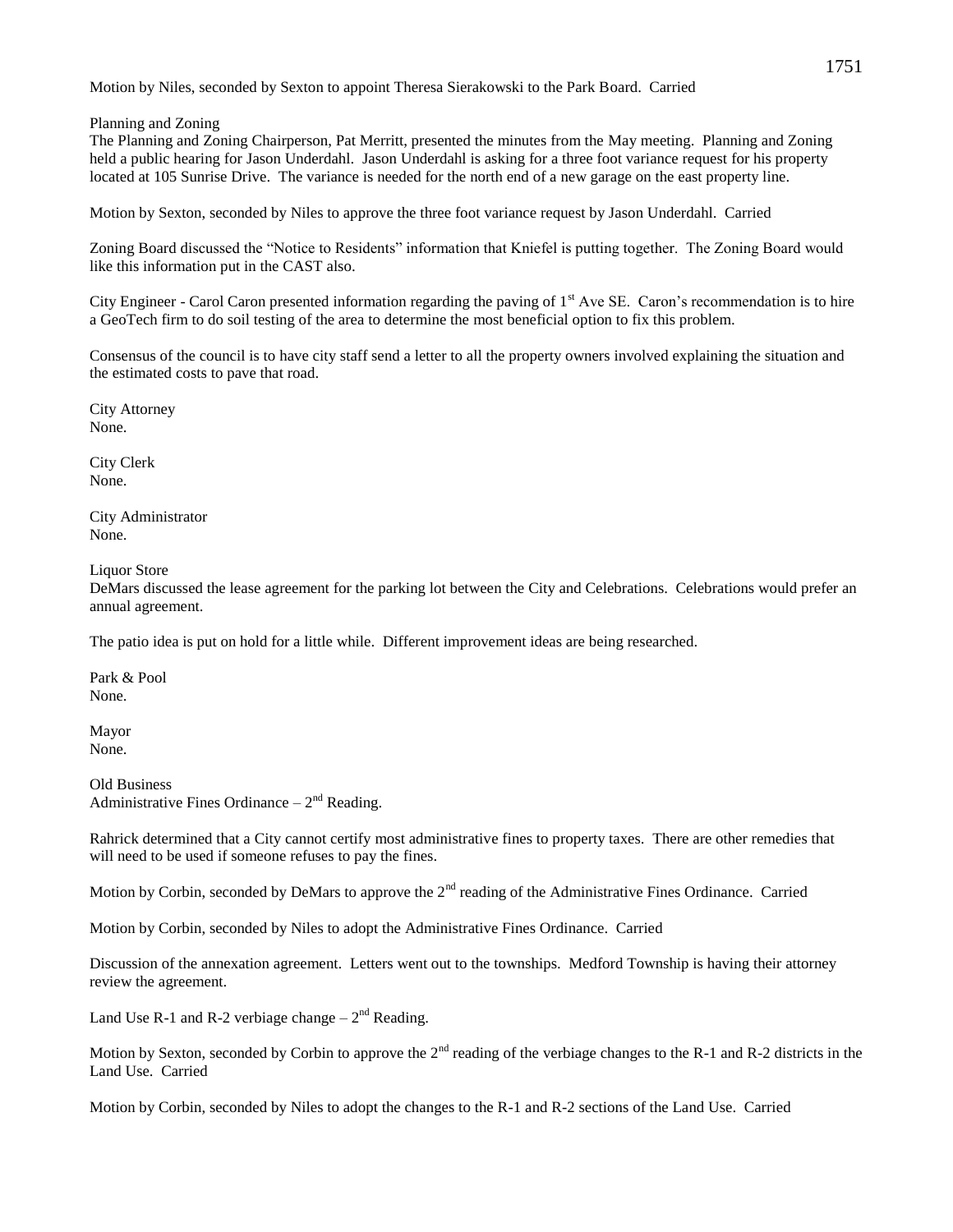#### New Business

Discussion on the need to have two readings for any ordinance change. The City Code outlines that the City needs to have two readings for any changes to any ordinances.

Thomas would like to have one reading and then the ability to adopt changes.

Rahrick will amend the current ordinance to read that the City will not have to have two readings for future changes to the ordinance.

Fire Department – Special Meeting is set for Wednesday, June 3, 2009 at 6:00 p.m.

Internal Control Procedures – Bill Goldy presented an Internal Control Procedure Policy.

Motion by Corbin, seconded by DeMars to approve the Internal Control Procedure Policy. Carried

Investment Policy – Bill Goldy presented an Investment Policy.

Motion by Corbin, seconded by DeMars to approve the Investment Policy. Carried

Purchasing Policy – Bill Goldy presented an updated Purchasing Policy.

Motion by Niles, seconded by DeMars to approve the Purchasing Policy. Carried

Posting of the part-time public works worker position. Bill Goldy is requesting of the City Council the approval of posting for a part-time public works worker.

Motion by Niles, seconded by Corbin to post the part-time public works worker position. Carried

Bill Goldy presented the job description for the part-time public works worker.

Motion by Niles, seconded by DeMars to approve the job description for the part-time public works worker. Carried

Bill Goldy presented the job description for the seasonal public works worker.

Motion by Niles, seconded by Corbin to approve the job description for the seasonal public works worker. Carried

Discussion on the maintenance at the Frank Woodfill Wildlife Refuge. Lorice Wilkie has been getting paid by the City for many years to maintain this park. John Hager has been spraying for weeds. This property is not within the corporate City limits. In order for Frank Woodfill Wildlife Refuge to become part of the City, the county needs to give it to the State, the State will then need to deed it to the City. Right now, it is in the County's hands.

The City will not take any action regarding this property until it is part of the City.

Next regular council meeting will be Monday, June 22, 2009 at 7:00 p.m.

Motion by Corbin, seconded by Niles to adjourn at 8:30 p.m. Carried

Minutes approved at  $\blacksquare$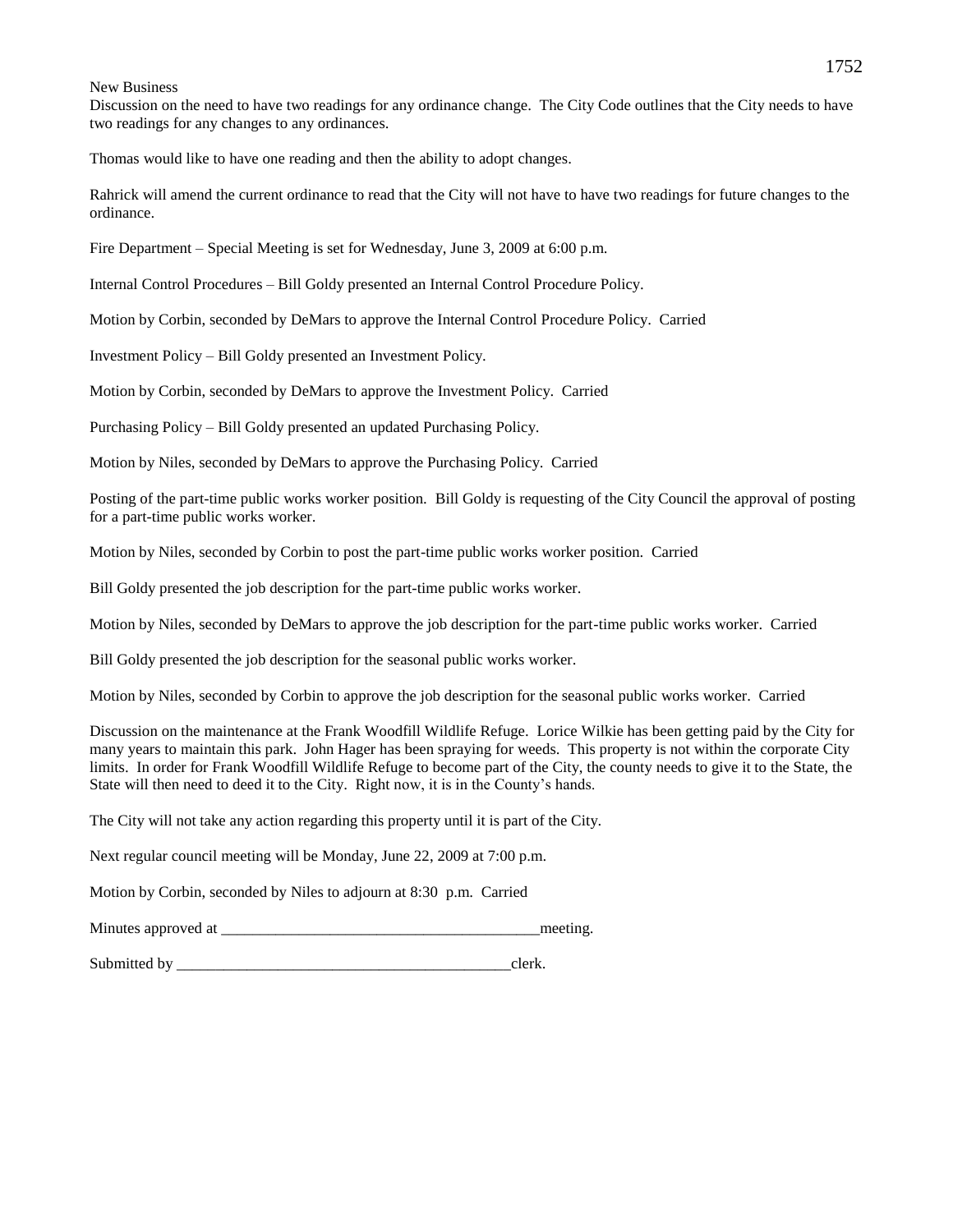Special Council Meeting June 3, 2009 City Hall

Mayor Thomas called the meeting to order at 6:00 p.m. All members were present. Others attending were Bill Goldy, Amber Kniefel, Paul Wencl, Keith Maas, Todd Peterson, Rick Hager, Shane Yule, and John Anhorn.

Purpose of this meeting is to discuss municipal facilities.

Mayor Thomas thanked the Medford Fire Department for the exceptional work that they do.

Discussion of the quotes received for the building repairs to the existing fire hall. There were three quotes received ranging in cost of \$9,165 to \$32,150. The costs all involve different aspects of repair and need in different areas of the building.

Discussion of authorizing the drafting of plans to build a new Fire hall/City Hall. Goldy expressed to the Council that the fire hall is getting to the point of being unable to fulfill the spacing needs of the fire department. If the City wants to start applying for grants to help fund a new facility, we need to have plans drawn up and in place. Building a new facility is a long range plan of 5-10 years. Goldy is requesting authorization of using up to \$3500 for the drafting of architectural plans.

Discussion of the purchase of land from Paul Wencl (Old School Property). Paul Wencl's proposal to the City is the north block along County Road 12. This is 3 plus acres of land for \$160,000. The terms presented were \$10,000 down, 4.9% interest, and payments of \$1,500 per month.

Thomas discussed the option of making the current fire hall/city hall the public works building. A plan needs to be put together and we need to determine what the City needs in a new building. Different ideas would be the City Hall, meeting area, community center, senior center, etc.

Corbin does not feel \$3500 is enough for the drafting of the plans. He also added that the County may have a problem with the additional traffic entering and exiting on County Road 12.

The fire department representatives did not feel the County would be too concerned since the use would basically be for emergency vehicles.

Consensus of the Council is that the Wencl land would be the best choice for the placement of the new facility.

Motion by Corbin, seconded by DeMars to authorize Goldy to proceed with architectural plans for a cost not to exceed \$3500. Carried

Council authorizes DeMars, Thomas, and Goldy to enter into discussions with Paul Wencl involving the possible land purchase.

Discussion of the fire department radio communications. Rick Hager, Fire Chief, presented to the Council that by 2013, all the City's fire department radio communications need to narrow band. This involves a cost to the City of approximately \$75,000. The City needs to contact Tom Shea of Steele County and inform him of the City's decision to purchase the new narrow band radios. The Council decided that basically \$25,000 per year will be budgeted in order to pay for this expense.

Goldy will contact Tom Shea.

Discussion of the municipal liquor store. DeMars, Liquor Store Commissioner, presented to the council that she would like authorization to use up to \$3500 for architectural plans for liquor store improvements. DeMars explained ideas of tearing down the old fire hall that is located west of the Muni and adding on in that direction. A new addition on the west side of the Muni would be used for a kitchen and restaurant.

Thomas explained that he is in favor of bringing food into the Muni. He stated that he did not think this was a big enough area and that this type of restaurant is not what he feels the people are looking for.

Sexton stated that we need to keep in mind that the dumpsters in the back are not fully on City property. If we build to fill up the area that we have, we could get stuck in the future with no place for the dumpsters. Also, updates to an old building have to come into compliance with massive state and federal regulations that get to be very costly.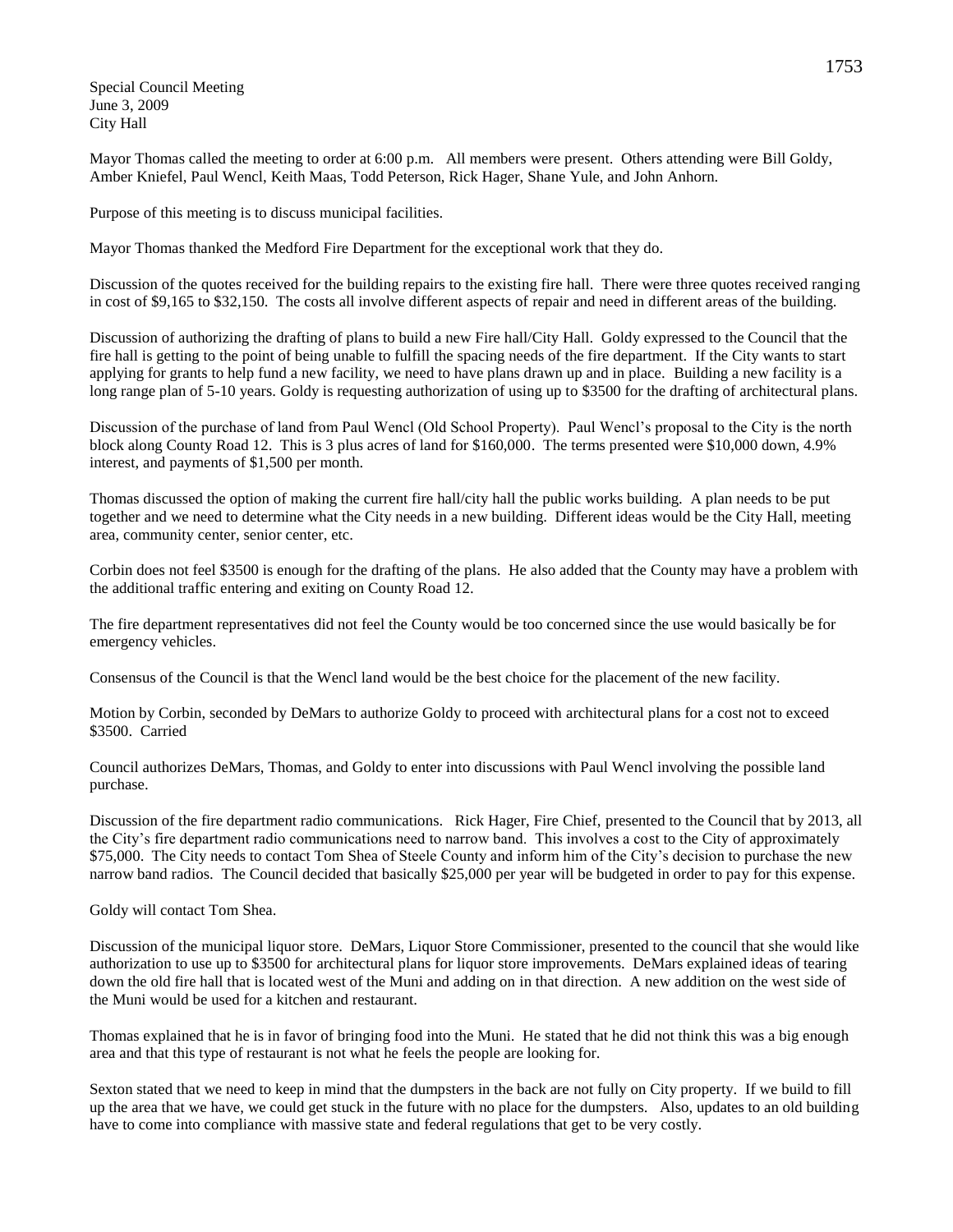1754

Corbin added that he feels the construction costs would be astronomical and the City cannot afford it. This would be a limited amount of space with a limited number of people that would go there just to eat.

Niles would like to see the Muni explore the original idea of the patio.

Thomas asked DeMars to get cost estimates on the stainless steel sinks.

No decisions about Muni improvements will be made at this time.

Motion by Corbin, seconded by Niles to adjourn at7:12 p.m. Carried

Minutes approved at \_\_\_\_\_\_\_\_\_\_\_\_\_\_\_\_\_\_\_\_\_\_\_\_\_\_\_\_\_\_\_\_\_\_\_\_\_\_\_\_\_meeting.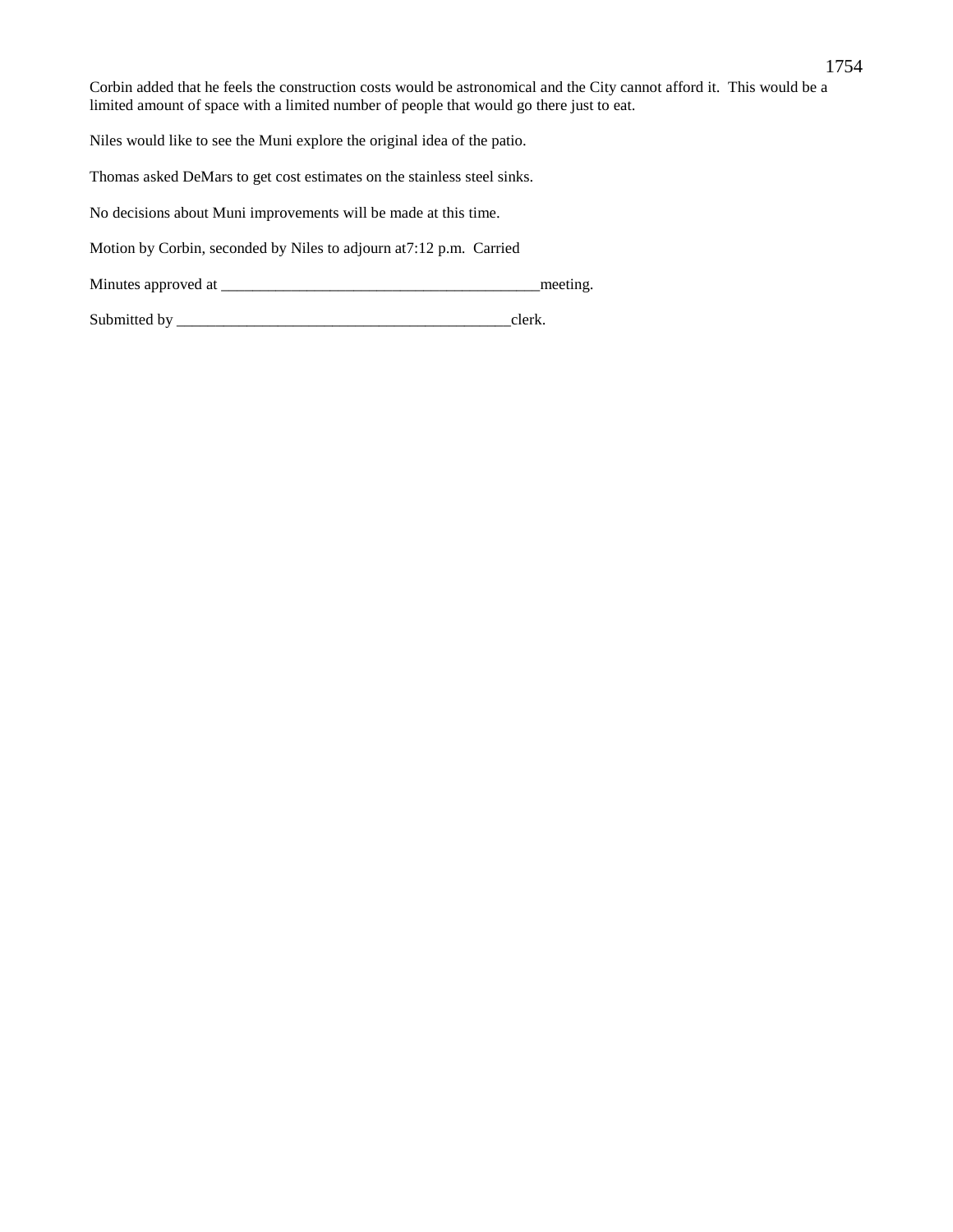Special Council Meeting June 22, 2009 City Hall

Mayor Thomas called the meeting to order at 6:30 p.m. All members were present. Others attending were Bill Goldy, Amber Kniefel, Paul Wencl, and Mark Rahrick.

Purpose of this meeting is to discuss a possible land purchase from Paul Wencl at the Old School Addition Lot 3.

Motion by Corbin, seconded by DeMars to go into closed session. Carried.

The meeting went into closed session at 6:31 pm upon the grounds permitted under Minnesota Statute Section 13D.05 subdivision 3. Persons in attendance included the City Council, City Attorney, City Administrator, and City Clerk. The closed portion of the meeting was being recorded. Items discussed were the negotiations between Paul Wencl and the committee formed by the council.

Motion by Corbin, seconded by Sexton to reopen the meeting. Carried.

Council consensus is to get an appraisal of the property before making any further decisions.

Motion by Corbin, seconded by DeMars to authorize the City Administrator to contract for an appraisal not to exceed a cost of \$2,000. Carried.

Motion by Corbin, seconded by DeMars to adjourn the special meeting at 7:00 p.m.

Minutes approved at \_\_\_\_\_\_\_\_\_\_\_\_\_\_\_\_\_\_\_\_\_\_\_\_\_\_\_\_\_\_\_\_\_\_\_\_\_\_\_\_\_meeting.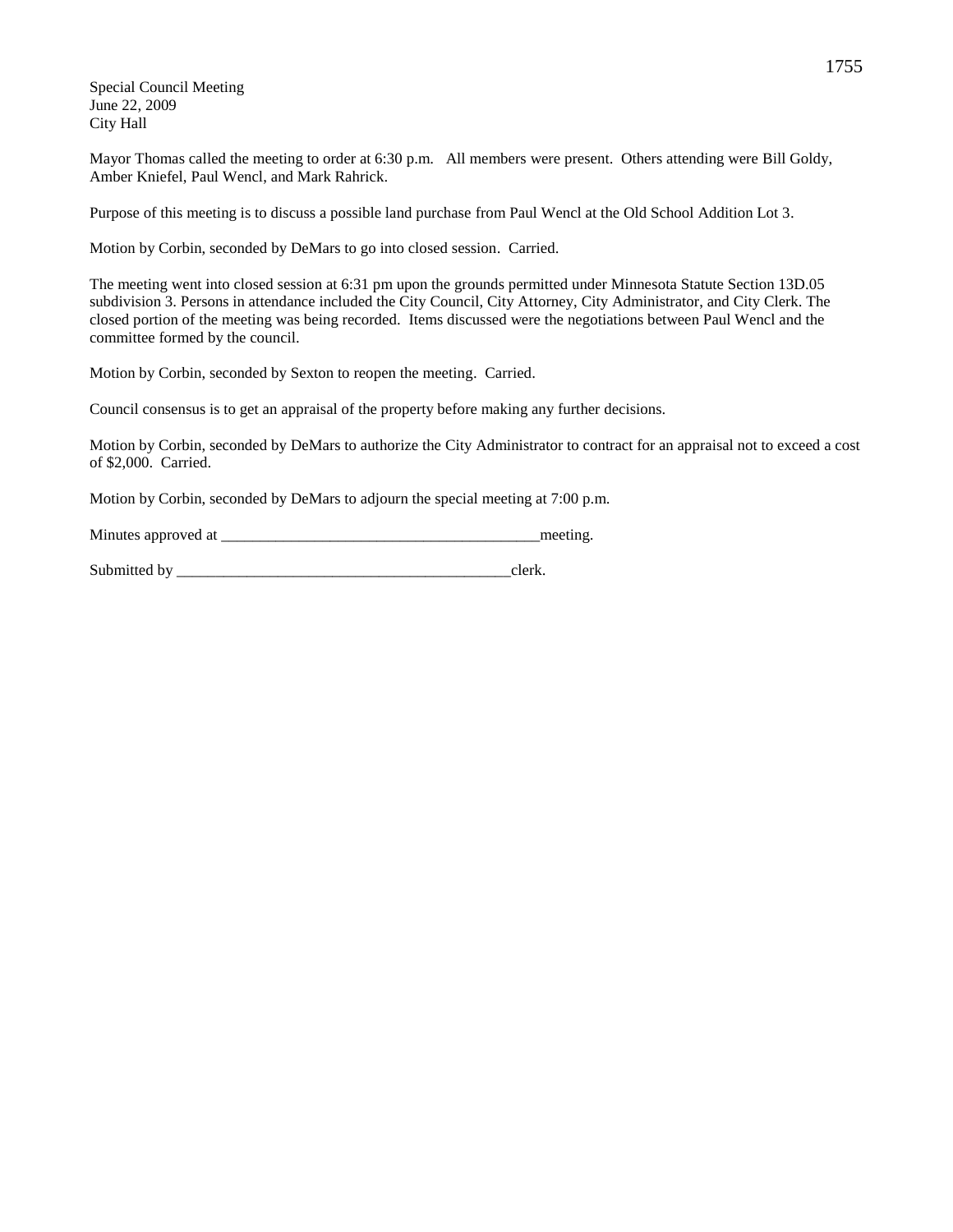Regular Council Meeting June 22, 2009 7:00 p.m. City Hall

Mayor Thomas called the meeting to order at 7:00 p.m. All members were present. Others attending were Mark Rahrick, Carol Caron, Andy Colwell, Mary Brandvold, Pat Merritt, Dave Rubey, Leroy Taggart, Jeff Karow, Tom Olinger, Paul Wencl, Malcolm Hall and Robert Jirele.

Motion by Corbin, seconded by DeMars to approve the agenda as amended. Carried Motion by Corbin, seconded by DeMars to approve the minutes as amended. Carried Motion by Sexton, seconded by Niles to pay the June city and liquor store bills. Carried Motion by DeMars, seconded by Niles to approve the May 2009 check register. Carried

Concerns from the general public/requests from organizations.

Civic Club – Mary Brandvold

On behalf of the City Council, Mayor Thomas thanked Mary Brandvold and the Civic Club for their hard work and dedication they gave to Straight River Days.

Tom Olinger – 2008 City Audit – Mr. Olinger gave an overview of the 2008 audit. Overall the audit went well. There are a few issues with separation of duties. The city administrator has already started drafted policies that will help with this.

Planning and Zoning Board – Pat Merritt presented the minutes for the June Planning and Zoning public hearing and regular meetings. The Board held a public hearing for Malcolm Hall's requests. Mr. Hall is requesting a conditional use permit and a lot split for the property located at Block 3, Lot 2, Jones Second Addition. The zoning board recommended to the city council to approve both requests.

Motion by Niles, seconded by DeMars to approve the conditional use permit and lot split request for Block 3, Lot 2, Jones Second Addition. Carried

Council discussed tarp/canvas structures and the sign ordinance.

Discussion of the recommendation from the zoning board concerning the two reading requirement for changes to the code. The zoning board recommended the code not be changed and to keep the two reading requirement.

EDA – Two Loan Requests

Custom Building Components, Inc. is requesting a \$25,000 EDA loan. The loan would be secured by the bridge crane and each partner signing a personal guarantee for the total EDA loan. The term of loan would be 10 years, rate of 2.5%, and monthly payments would be \$235.67.

DeMars stated that it would be difficult for the City to attach to a particular piece of property for security, the company's bank would be first.

Corbin commented on the EDA's enabling resolution and the fact that this property is not within corporate city limits.

Motion by Corbin, seconded by Sexton to deny the loan request from Custom Building Components, Inc. Carried

Todd Kavitz, Civil Enterprises, is requesting a \$30,000 EDA loan. The loan would be used to renovate the outside and inside of his building located at 108 S Main St. The term of the loan would be 15 years, rate of 2.5%, monthly payments of \$200.04. The loan would be secured by Lot 2, Block 4 of Oakridge  $4<sup>th</sup>$ .

Motion by Niles, seconded by DeMars to approve the loan requests from Todd Kavitz, Civil Enterprises, subject to satisfactory title and contract. Carried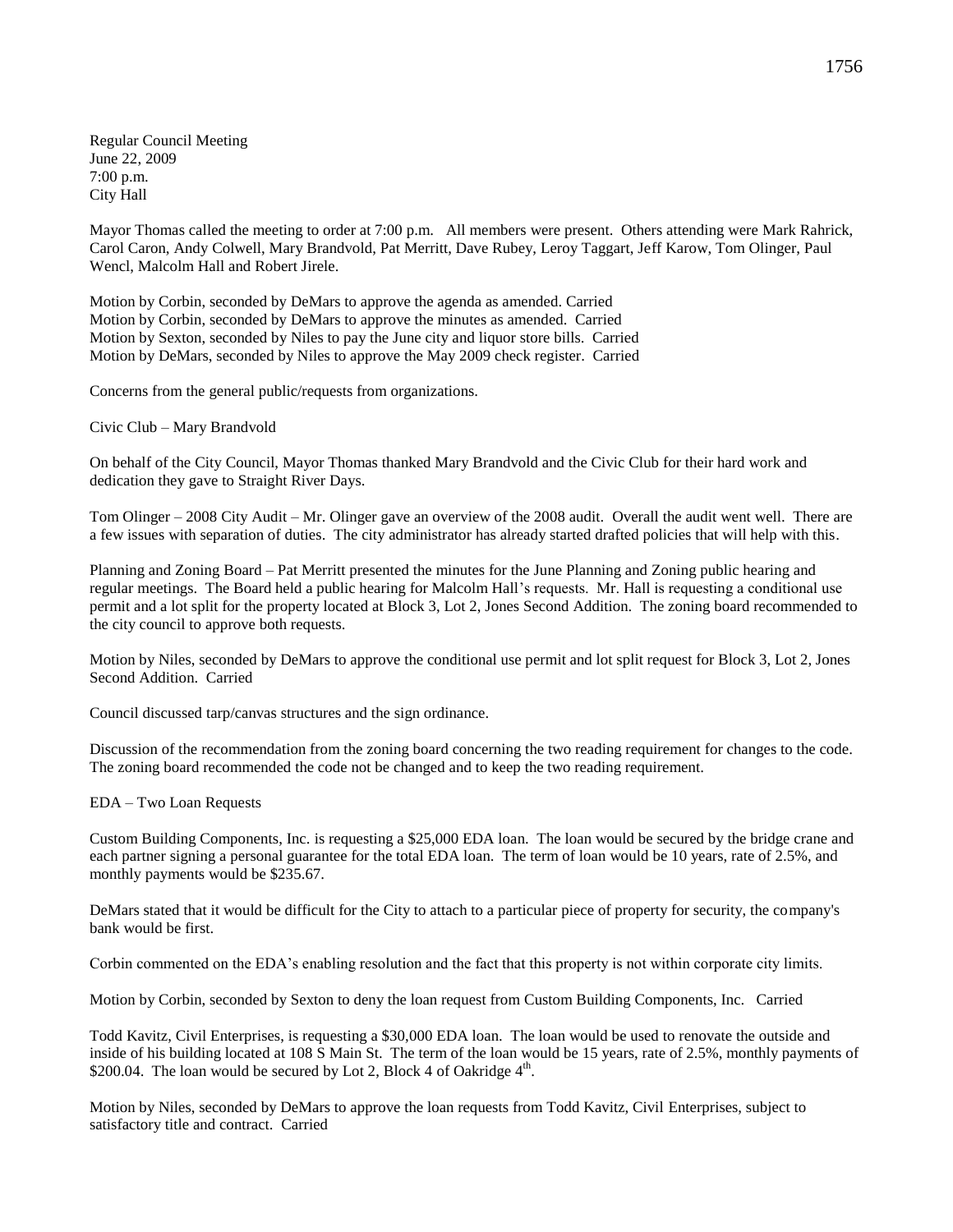City Engineer None.

City Attorney – Annexation Agreement Update – Clinton Falls Township responded to the City regarding a proposed annexation agreement. They stated that they are not interested in an annexation agreement at this time. Council directed Goldy to contact the Clinton Falls Township officials.

Medford Township's attorney contacted Rahrick and gave feedback concerning the annexation agreement. Rahrick was confident that we would be able to work out an agreement.

City Clerk – PERA Correction – Three of the new city staff hired last year were never added to the PERA retirement benefits. Kniefel reported all the information and PERA responded back to the City with a bill. Kniefel will research how to properly report the back payments.

## City Administrator

The 1<sup>st</sup> Ave SE letters went out to all the property owners regarding the cost to pave and curb and gutter that gravel road. One property owners responded back and expressed concern about the project during these economic times. Goldy stated that the city needs an updated assessment policy to address the maintenance of gravel roads.

Thomas requested a meeting to be held with the property owners once the assessment policy is updated.

Goldy informed the council that he has been working with Pettipiece and Associates on how the city is going to cash flow paying for the current and upcoming water and sewer projects.

Council was given a new form of the budget that the city is going to be using from now on.

Discussion of the pathways to the new pavilion. This project may be able to be combined with another project in town. Discussion was tabled.

Liquor Store The Muni Straight River Days street dance went really well.

Water & Sewer None.

Street & Lights None.

Park & Pool Resolution for the donation from the MARC committee will be on next month's agenda.

Mayor None.

Old Business

Insurance Agent of Record – Dave Rubey, of Americana Insurance Agency, spoke to the council. Dave Rubey has been the city's agent of record since the early 90's.

Leroy Taggart, of RJF Agencies, Inc., spoke with the council on different ways the city could benefit by using RJF Agencies, Inc.

Thomas suggested that the City stay with the current agent due to current situations.

Resolution adopting fines for code violations.

Motion by Corbin, seconded by DeMars to approve the resolution adopting fines for administrative violations. Carried

Frank Woodfill Wildlife Refuge Update – Mark Rahrick contacted the county attorney. The county attorney said that the county transportation committee will discuss this situation on July 11, 2009.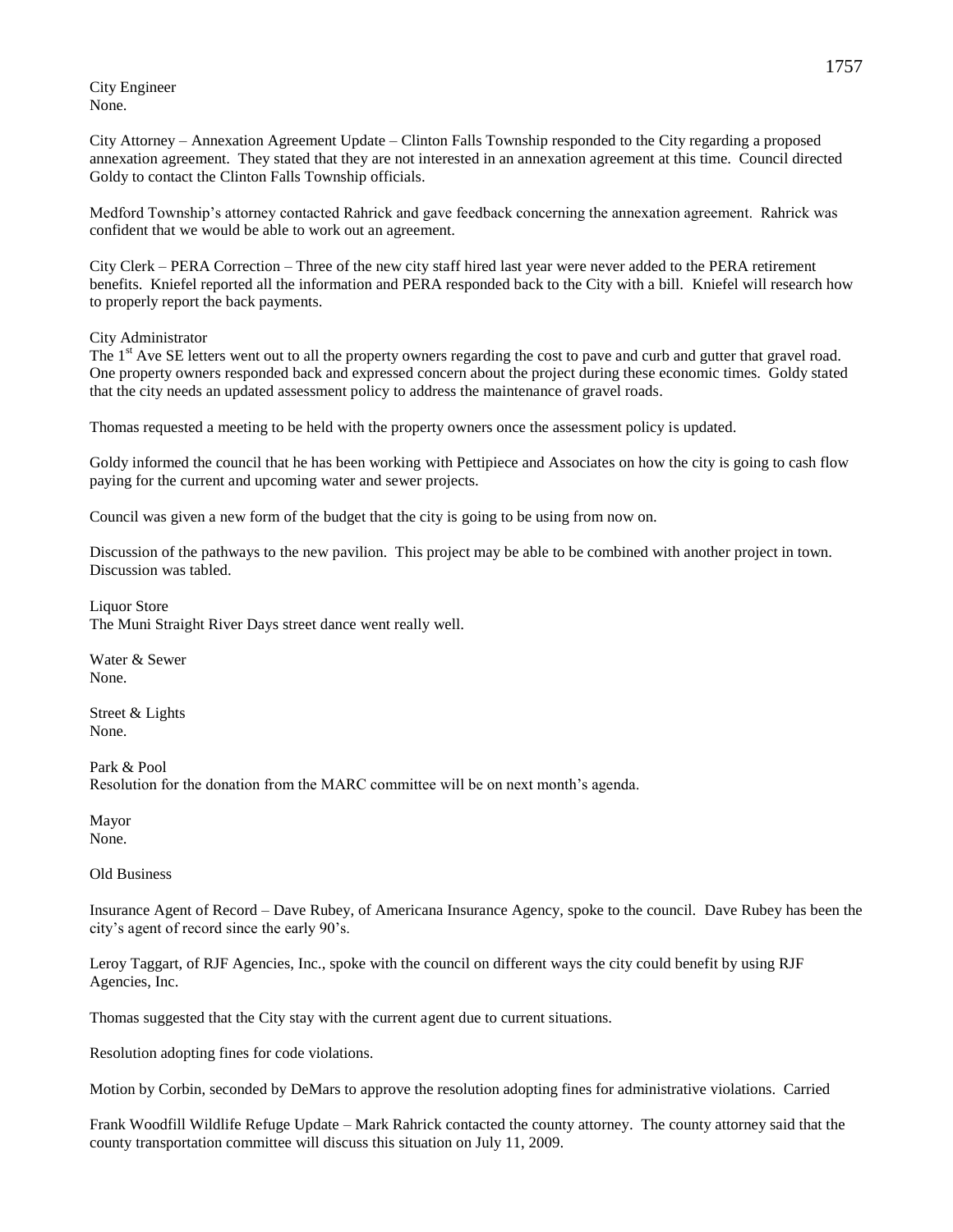New Business

Christ the King Church has sent a request to city asking for \$790 to help pay for the maintenance done to Pool Street. Corbin stated that the city was not involved with the timing of the maintenance, the contractor choice, or the type of work to be done.

Council consensus is to have Rahrick look at the lease agreement and draft an agreement for yearly maintenance between the church and the city.

Zoning Enforcement – Goldy presented an idea to the council to hire somebody for a couple hours per week to look at all the properties in town and make a list of the violations. This person would be trained on code enforcement and city hall staff would send out the letters.

Thomas added that the intent is to have the new part time public works worker do this in addition to the rest of the job description for that position.

Goldy stressed the importance of the council to stand behind the staff in enforcing the code.

Goldy used an example in town of an industrial zoned property using the property for a commercial use. A letter will go out stating that the property is zoned industrial and cannot be used for commercial purposes. If the property is used for commercial purposes, there will be an administrative fine and/or the owners will be issued a citation. The full council agreed.

A summary resolution amending Chapter 4 of city code was presented.

Motion by Corbin, seconded by Sexton to approve the summary resolution amending Chapter 4 of the city code. Carried

A summary resolution adopting the Administrative Fines Ordinance was presented.

Motion by Niles, seconded by Corbin to approve the summary resolution adopting the Administrative Fines Ordinance. Carried

The League of Minnesota Cities attorney would like to meet with the council regarding the billboard litigation before the next regular council meeting.

There will be a special meeting at 6:30 p.m. before the regular meeting the billboard litigation.

Next regular council meeting will be Monday, July 27, 2009 at 7:00 p.m.

Motion by Corbin, seconded by Niles to adjourn at 8:37 p.m. Carried

Minutes approved at  $\blacksquare$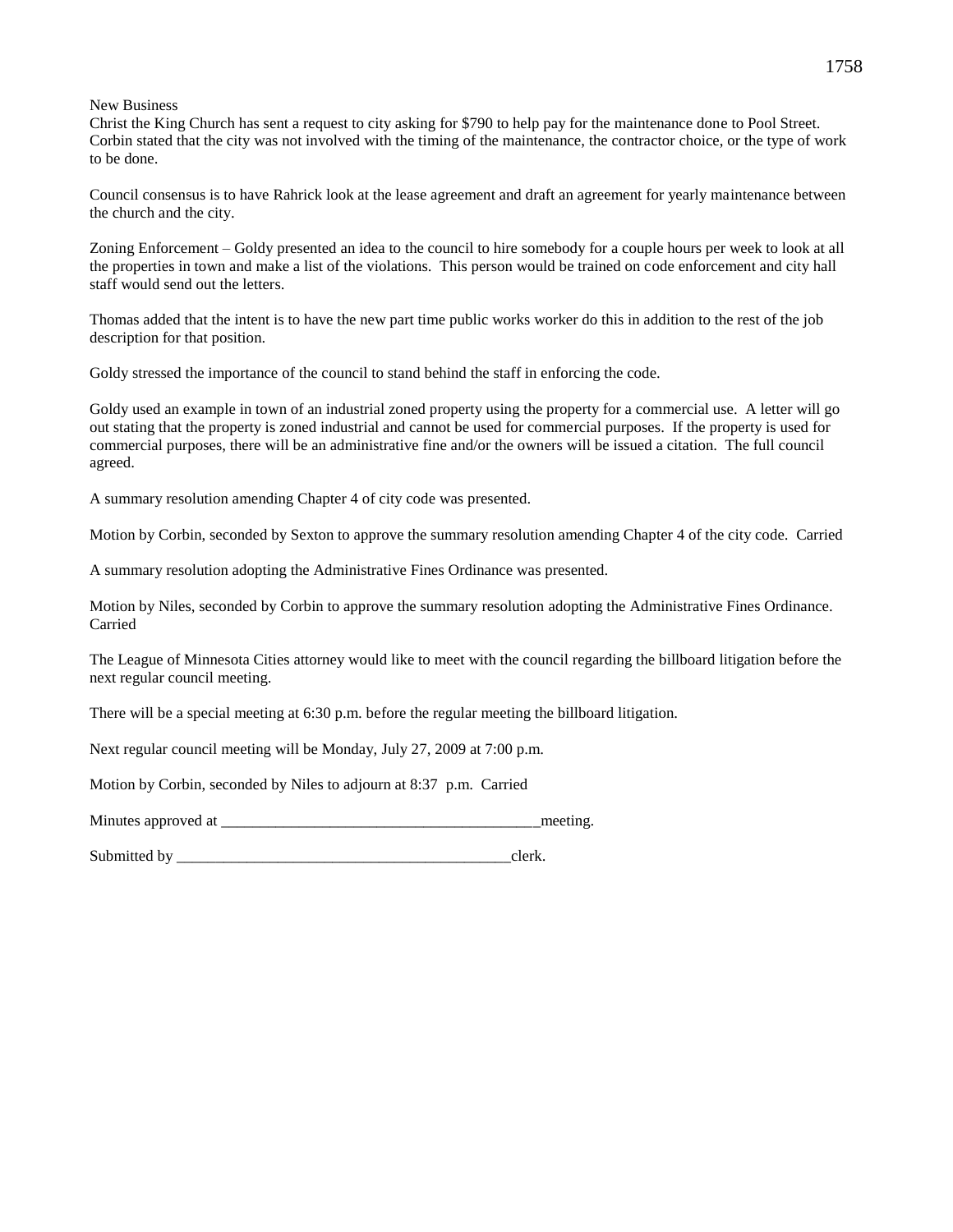Special Council Meeting July 22, 2009 City Hall

Mayor Thomas called the meeting to order at 6:00 p.m. All members were present. Others attending were Bill Goldy, Amber Kniefel, Paul Wencl, Mark Rahrick, Jeff Karow, Rick Hager, John Anhorn, Terrance Yule, and Pat Merritt.

Purpose of this meeting is to discuss a possible land purchase from Paul Wencl at the Old School Addition Lot 3.

Motion by Corbin, seconded by Sexton to go into closed session. Carried.

The meeting went into closed session at 6:01 pm upon the grounds permitted under Minnesota Statute Section 13D.05 subdivision 3. Persons in attendance included the City Council, City Attorney, City Administrator, and City Clerk. The closed portion of the meeting was being recorded. Items discussed were the appraisal of the land and funding for the land.

Motion by Corbin, seconded by DeMars to reopen the meeting. Carried.

Mayor called for a five minute recess.

The offer from the City Council to Paul Wencl is \$141,094.56 for Lot 3 of the Old School Addition. This amount is the original offer of \$150,000 excluding the open space dedication payment that Wencl needs to pay to the City per the developer's agreement. The City would pay \$15,000 down and payments of approximately \$12,000 per year for five years, with a balloon payment at the end of five years. Interest rate will be 3.5% and will start accruing after closing. Payments would be made annually with the first payment being in March of 2010.

Motion by DeMars, seconded by Niles to purchase the Wencl Old School Addition Lot 3 for \$141,094.56 according to the terms stated. Yes: Thomas, DeMars, Sexton, Niles, Nay: Corbin Carried.

Motion by Corbin, seconded by Sexton to adjourn the special meeting at 7:00 p.m.

Minutes approved at the meeting.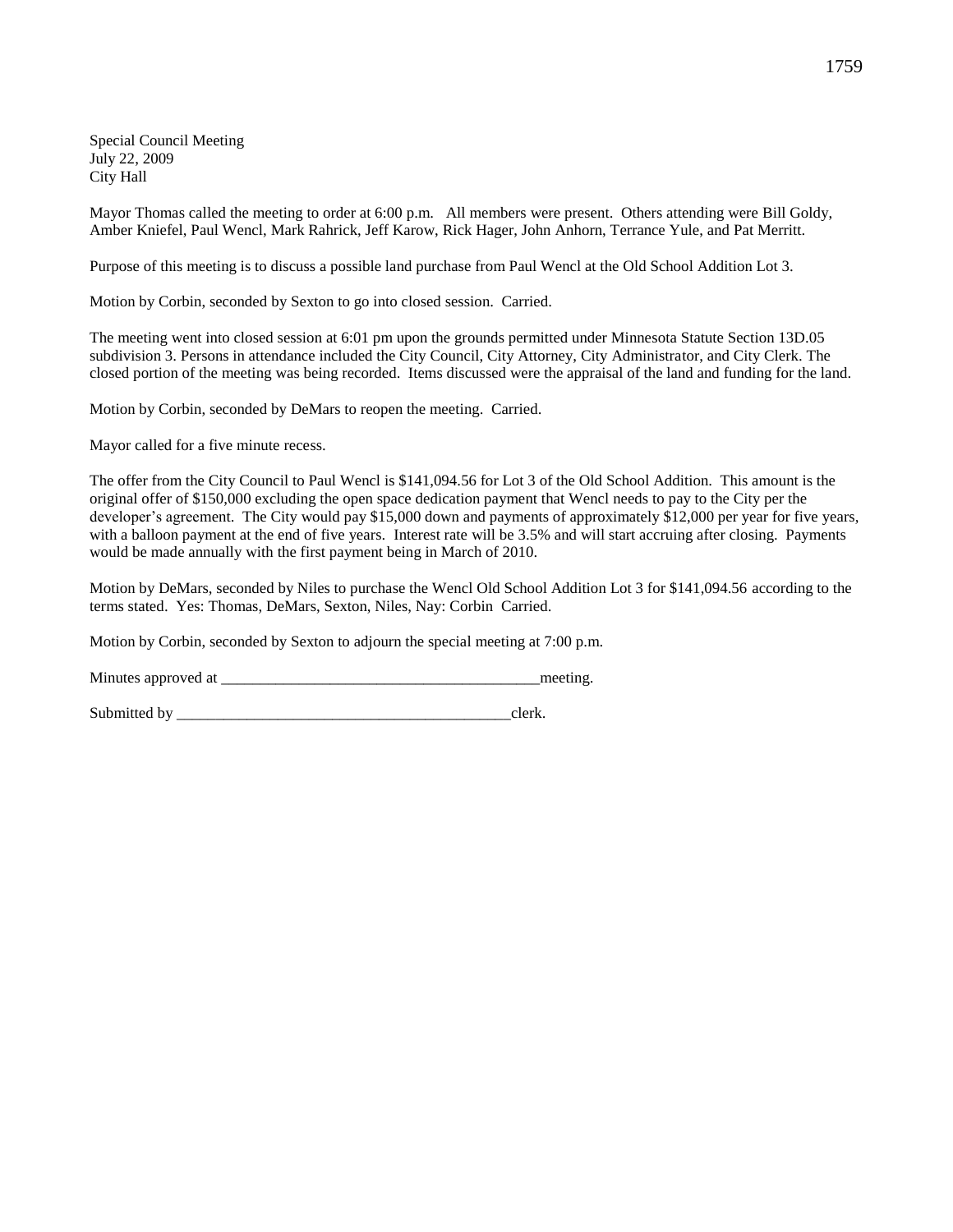Special Council Meeting July 27, 2009 City Hall

Mayor Thomas called the meeting to order at 6:30 p.m. Members present were Thomas, DeMars, Corbin and Sexton. Member absent was Niles. Others attending were Bill Goldy, Amber Kniefel, Mark Rahrick, and the League of Minnesota Cities attorney, Jason Kuboushek.

Purpose of this meeting is to discuss the Nelson billboard litigation.

Motion by Corbin, seconded by DeMars to go into closed session. Carried.

The meeting went into closed session at 6:31 pm upon the grounds permitted under Minnesota Statute Section 13D.05 subdivision 3. Persons in attendance included the City Council, City Attorney, League Attorney, City Administrator, and City Clerk. The closed portion of the meeting was being recorded. Item discussed was the Nelson billboard litigation.

Motion by Corbin, seconded by DeMars to reopen the meeting. Carried.

Motion by Corbin, seconded by DeMars to adjourn the special meeting at 7:10 p.m.

Minutes approved at \_\_\_\_\_\_\_\_\_\_\_\_\_\_\_\_\_\_\_\_\_\_\_\_\_\_\_\_\_\_\_\_\_\_\_\_\_\_\_\_\_meeting.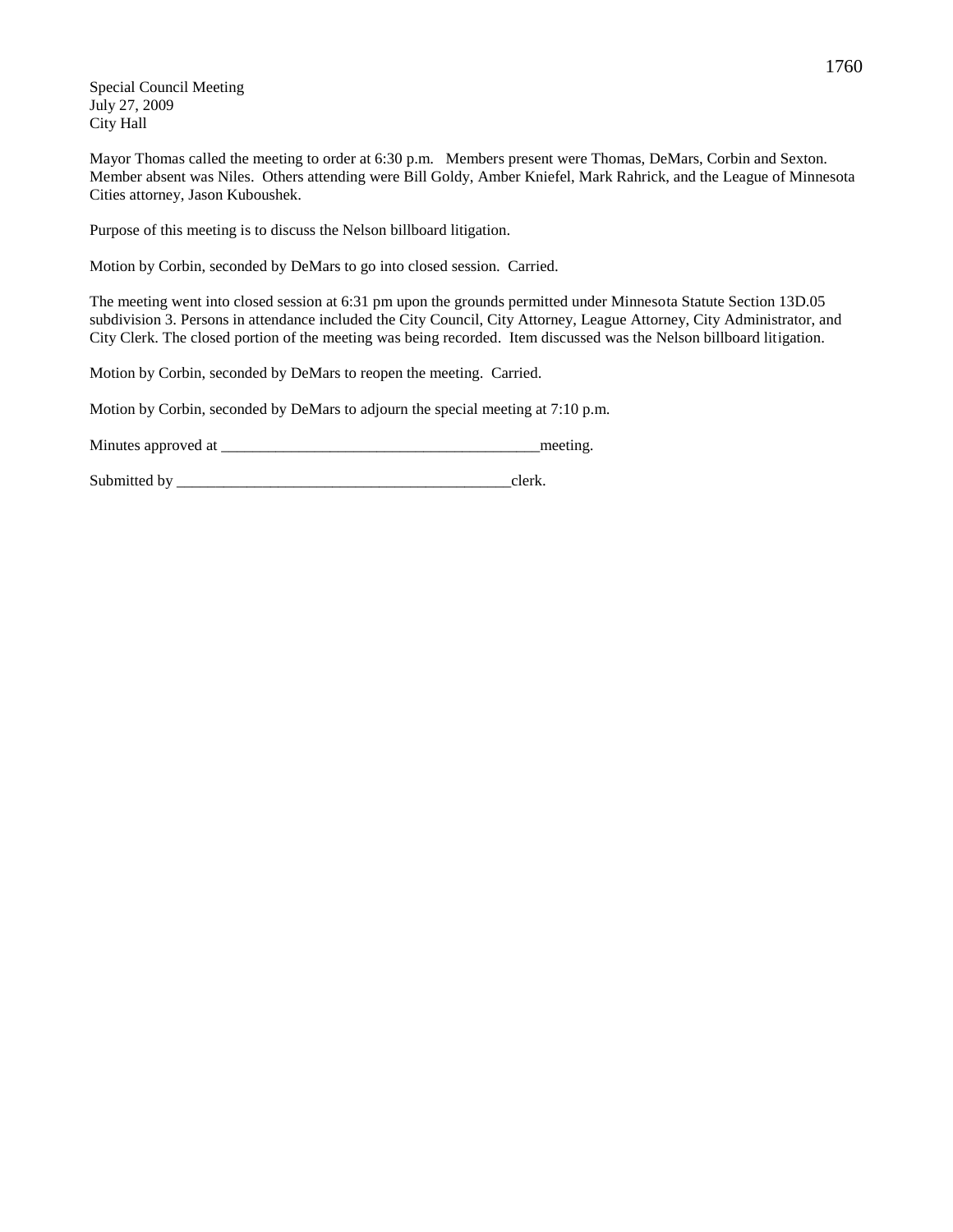Regular Council Meeting July 27, 2009 7:00 p.m. City Hall

Mayor Thomas called the meeting to order at 7:17 p.m. Members present were Thomas, DeMars, Corbin and Sexton. Member absent was Niles. Others attending were Bill Goldy, Amber Kniefel, Mark Rahrick, Pat Merritt, Carol Caron, Dave Rubey, and Melanie Hagen.

Motion by Corbin, seconded by Sexton to approve the agenda as amended. Carried Motion by Corbin, seconded by DeMars to approve the minutes as amended. Carried Motion by DeMars, seconded by Sexton to approve the July city and liquor store bills. Carried Motion by DeMars, seconded by Sexton to approve the June 2009 check register. Carried

Concerns from the general public/requests from organizations.

Melanie Hagen – Ms. Hagen expressed concerns on how a rezone for the property located at 106 E Central would affect the leasing or selling of the property. The property is zoned industrial. Ms. Hagen would like the property to be used for a consignment and thrift shop. The property would need to be zoned commercial for the property to be used in that way. Ms. Hagen asked if the property could be given a conditional use permit. The attorney addressed the question and informed the council that a conditional use permit would not be in compliance with the city code. Ms. Hagen is asking for dialogue between her and the city to try to come to an agreement to get this business running. Otherwise, litigation would be the next step. Ms. Hagen is asking to try this business for a trial period to see if it works.

Rahrick stated that the City Council absolutely wants to see the businesses in town succeed. The City is required to enforce our ordinances. There is no such thing as allowing somebody to conditionally use a property as commercial but then retain the industrial designation. The property either has to be zoned commercial or industrial and the uses that you put to the property are determined by what zoning designation the property has. Zoning it to commercial would allow you to use the property as a consignment and thrift shop.

Ms. Hagen asked about the section in the code that relates to an appeals board given the power to grant exceptions to established rules.

Thomas added that what Rahrick has stated is correct. We cannot make exceptions to the ordinances. The ordinances do not allow that.

Rahrick stated that the board of appeals is available if you feel something hasn't been applied correctly. This is to ensure you have due process. The board of appeals is not going to allow the council to violate the ordinances.

Sexton stated that if the property would need to go back industrial after being zoned commercial, she would be conducive to that. Sexton asked why not just ask to zone the property commercial?

Hagen answered that their fear is that somebody would want to buy it and use it as a welding shop and not be able to go back to the industrial designation.

Goldy explained that if the zoning request for commercial was approved and then somebody else buys it and wants the property industrial, they would need to apply for a rezone. That would be heard by the planning and zoning board and the council again. The city would like to see the business thrive; we just need to follow our code.

Council gave Ms. Hagen the opportunity to leave the meeting to look up a section of the code and bring it back to the council when she retrieves it.

Americana Agency – Dave Rubey presented the city's liquor liability insurance and worker's compensation insurance renewal information.

Discussion on the worker's compensation insurance. Currently the City does not pay a deductible on the worker's comp insurance. Consensus of the council is to stay with current plan with no deductible for the worker's compensation insurance.

Discussion on liquor liability. The City could choose to pay an extra \$456 to receive a higher liability coverage.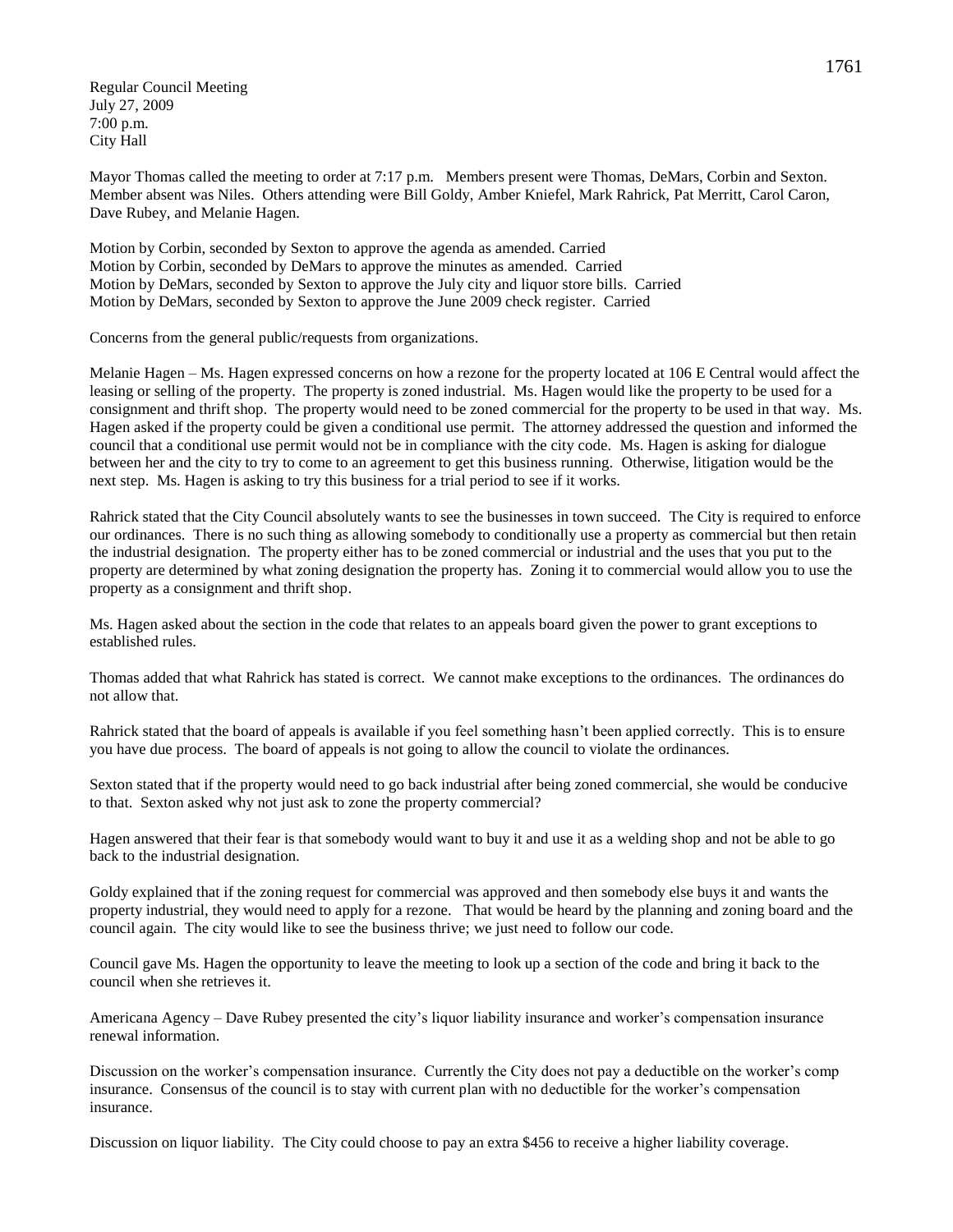Motion by DeMars, seconded by Sexton to pay the extra \$456 and go with the higher limits for liquor liability coverage. Carried

Planning and Zoning Board – Pat Merritt presented the minutes for the July Planning and Zoning regular meeting. No action of the council is needed.

Council discussed the issue brought up by the Planning & Zoning Board about altering non-conforming structures. No action was taken.

EDA – Bill Goldy presented the EDA minutes. No action was needed.

Park Board – Marie Sexton presented the Park Board minutes.

Motion by Sexton, seconded by DeMars to make the membership fee \$40 for the rest of the season. Carried

City Engineer – Carol Caron

Ritchie Bros. – BCM was at the site working through the punch list items to finalize the project.

 $3<sup>rd</sup>$  St Extension – Paul Wencl has asked Bolton & Menk to do the private engineering work on the last three houses in the 2<sup>nd</sup> phase of his development. Ms. Caron asked the council for their thoughts about Bolton & Menk engineering for Paul Wencl. Consensus of the council was that this would be looked at by a case by case instance. The council gave the approval for Bolton & Menk to do the private engineering work for Mr. Wencl.

Thomas asked about the stated cost of engineering services. The contract needs to be reviewed.

Construction of the second phase of the project triggers the need to construct  $3<sup>rd</sup>$  Street. Bituminous prices have gone down since last year. Ms. Caron explained the two options for beginning this project. Whether the City opens the project up for the bidding process, or take quotes. Corbin would like to open the 3<sup>rd</sup> Street project up for bids. Bolton & Menk would be in control of the process with either way the city chooses.

Motion by Corbin, seconded by DeMars to commence the construction of 3<sup>rd</sup> Street and let out for bids. Carried

Ms. Hagen returned to the council chambers with the section of the code that she needed clarification on. With regard to the Board of Adjustment section, Ms. Hagen interprets the ordinance to read that she could request a "no use" variance. This would allow a use that is not a permitted use in the code.

Mr. Rahrick explained that the code regulates "use" variances. This section states that no "use" variances are allowed. Example was that a property owner could not ask for a variance based on how a property is to be used. The uses for property are specifically listed in the code for each zoning designation.

If the Hagen's decide to apply for a rezone rezone request, the council agreed to have the Planning & Zoning Board call a special meeting for a public hearing. The council will also call a special meeting to follow the public hearing.

City Attorney – Annexation Agreement Update – Medford Township's attorney drafted a response to the draft annexation agreement. Rahrick and Goldy will meet with the township's attorney.

City Administrator

The three property owner's that would be assessed for the sidewalk improvements on Main Street received letters. The letters explained the estimated cost of the project and the estimated amounts that would be assessed to each property. Goldy heard back from all three property owners and all of them were not in support of the sidewalk reconstruction at this time.

Pettipiece & Assoc. will be attending the August meeting to speak with the council on the PFA loan for the water project.

Goldy and Rahrick will be working on a data request policy.

Goldy, DeMars and Craig O'Hearn will work to develop a check writing policy for the liquor store.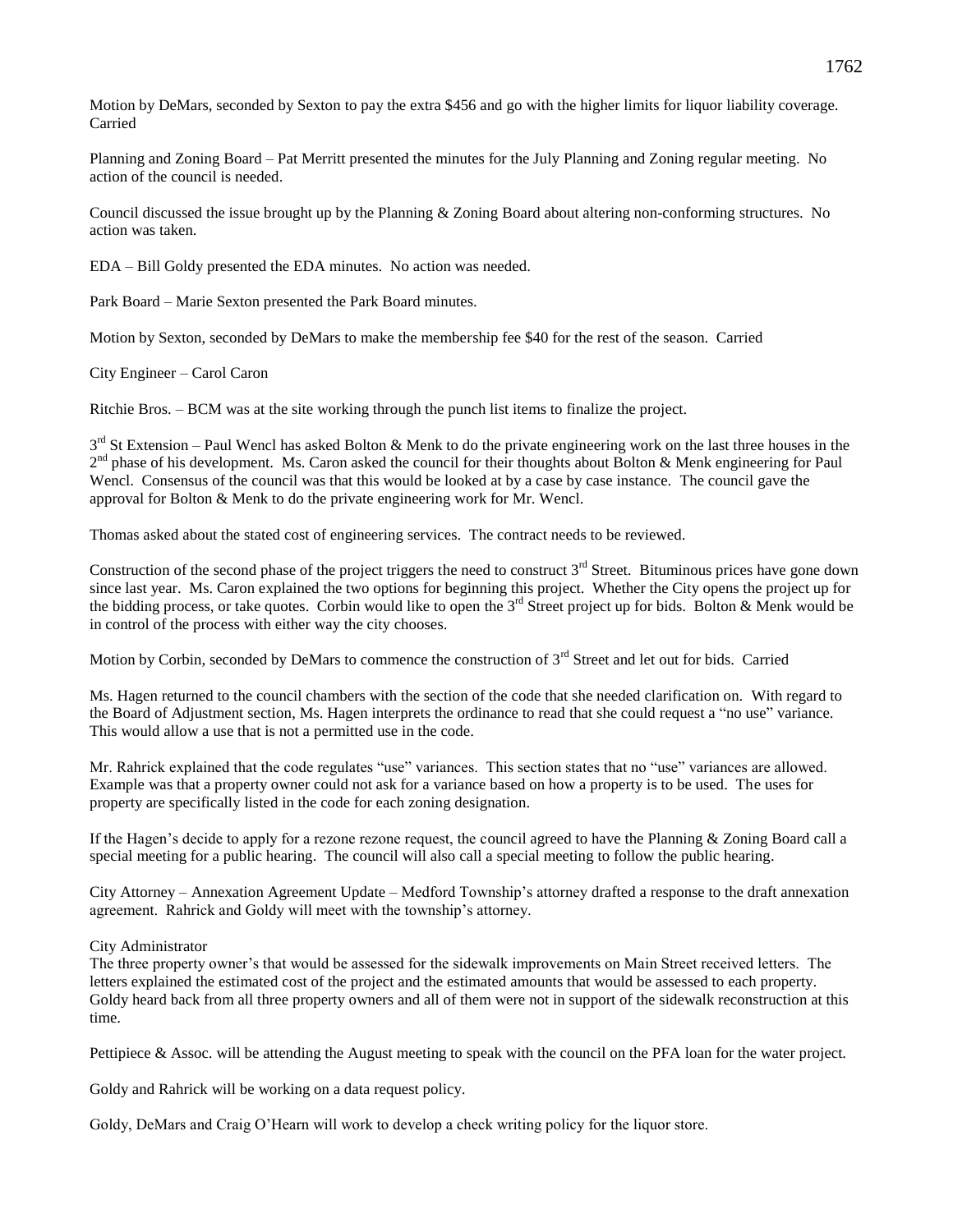Discussion on a budget/finance committee. The preliminary budget will need to be to the county in September. Goldy would like to form a budget/finance committee. The committee would consist of Goldy, Kniefel, Kucera, O'Hearn and two council members. Corbin and DeMars offered to be on the committee.

Mayor Thomas – Proposal for ordinance enforcement. Thomas presented to have Goldy work on code enforcement on Fridays. He would not go over the 20 hours that were agreed upon in the shared administrator agreement. Any meetings that Goldy would be required to attend would be paid out separately at the rate of \$25 per meeting. The City Administrator Ordinance states that Goldy is responsible for enforcement of the City Code.

Motion by Thomas, seconded by Corbin to pay Goldy \$25 per public meeting above his contracted salary of 20 hours per week. Carried

## Old Business

Frank Woodfill Wildlife Refuge – Doug Ruth, County Attorney, affirmed to Rahrick that the county does want the city of Medford to have the wildlife refuge. Rahrick is continuing to work with MnDOT.

### New Business

Amendment to code – Goldy presented a change to the code that would take out the requirement to have two readings for every ordinance amendment. This would enable the council to amend an ordinance and adopt the ordinance in one council meeting. Thomas explained that he was in favor of this change due to the time it takes currently to amend ordinances. If there is an issue that requires more time or more research, the council could always choose to have two readings.

Motion by Thomas, seconded by DeMars to accept this as the  $1<sup>st</sup>$  reading amending the ordinance requirement of two readings for every ordinance change. Carried

Rental Units Ordinance – Goldy and Rahrick drafted changes to the rental ordinance.

Motion by Corbin, seconded by DeMars to accept this as the  $1<sup>st</sup>$  reading amending the rental units ordinance. Carried

Dog Kennels at the City Shop – Addressing recent issues with dog control in the City, the Mayor has suggested some changes that would benefit the kennels at the city shop. Kucera received quotes to install fencing over the top of the outdoor kennels to prevent dogs from climbing out.

Goldy and Kniefel visited the Faribault Vet Clinic and presented an agreement the city could use to help with dog control. The Faribault Vet Clinic would be used as back-up if needed and the costs associated would be the dog owner's responsibility.

Motion by Sexton, seconded by Corbin to approve the bid to install the fencing over the top of the outdoor kennels at the shop. Carried

Bulk Water Rate – The bulk water rate has not been adjusted for many years. Current charges are \$4.00 per thousand gallons. Goldy proposed an increase to \$6.00 per thousand gallons and an additional \$10.00 service fee per day that water is taken.

Motion by Corbin, seconded by DeMars to increase the bulk water rate to \$6.00 per thousand gallons and a \$10.00 additional service fee per day that water is taken. Carried

Motion by Corbin, seconded by Sexton accept the flag donation resolution. Carried

Mayor Thomas gave a thank you to the VFW for the flags and to Pat Merritt for his time spent on getting the donation.

Motion by Corbin, seconded by DeMars to accept the MARC donation for the pool. Abstains: Sexton. Carried

Additional City Concerns – Mayor Thomas stated that the chairpersons for each of the committees need to be in attendance at the council meetings to present the minutes. If there are no representatives present, the item will be removed from the agenda and the extra pay given per meeting will be revoked.

Next regular council meeting will be Monday, August 24, 2009 at 7:00 p.m.

Motion by Corbin, seconded by DeMars to adjourn at 9:20 p.m. Carried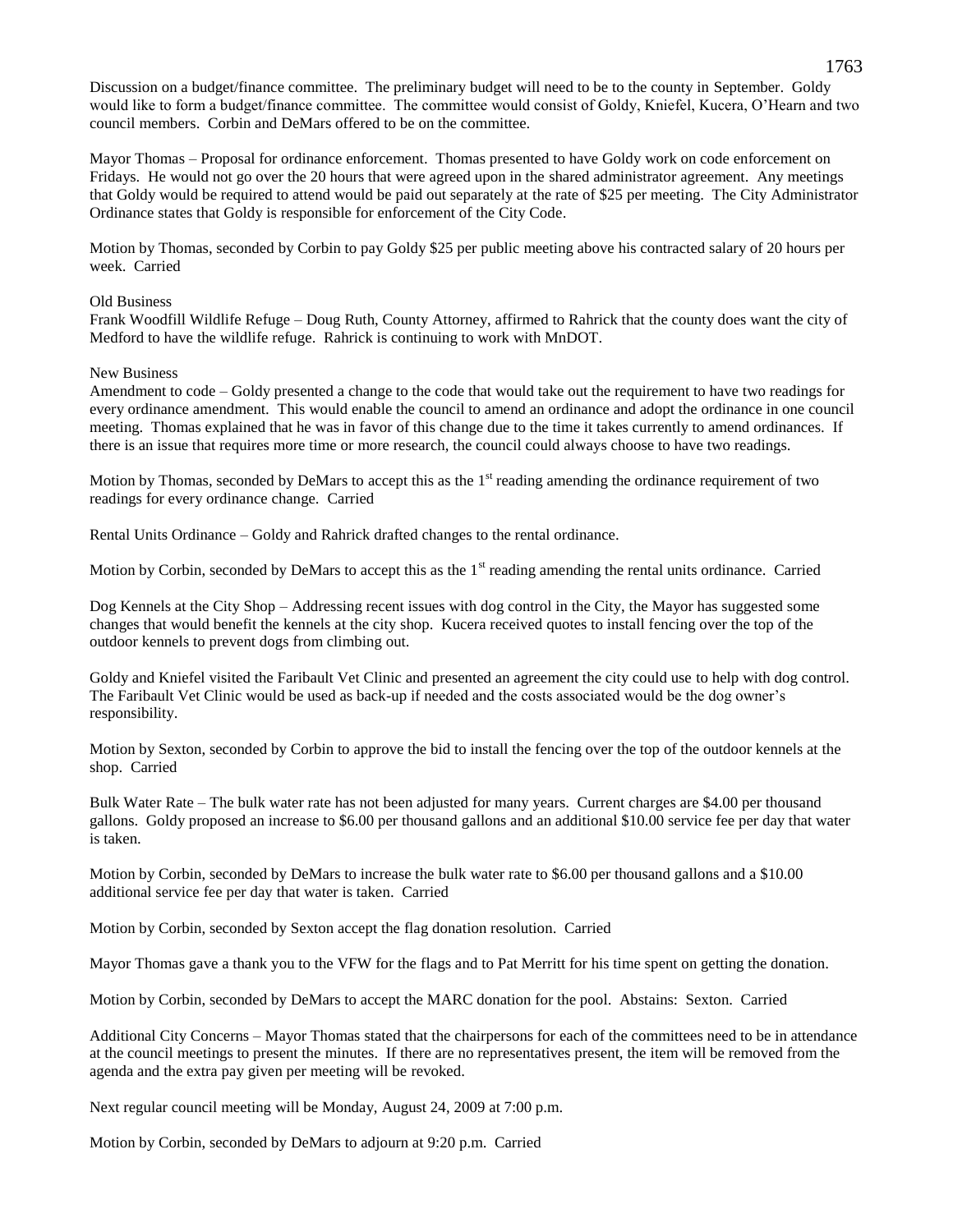Minutes approved at \_\_\_\_\_\_\_\_\_\_\_\_\_\_\_\_\_\_\_\_\_\_\_\_\_\_\_\_\_\_\_\_\_\_\_\_\_\_\_\_\_meeting. Submitted by \_\_\_\_\_\_\_\_\_\_\_\_\_\_\_\_\_\_\_\_\_\_\_\_\_\_\_\_\_\_\_\_\_\_\_\_\_\_\_\_\_\_\_clerk.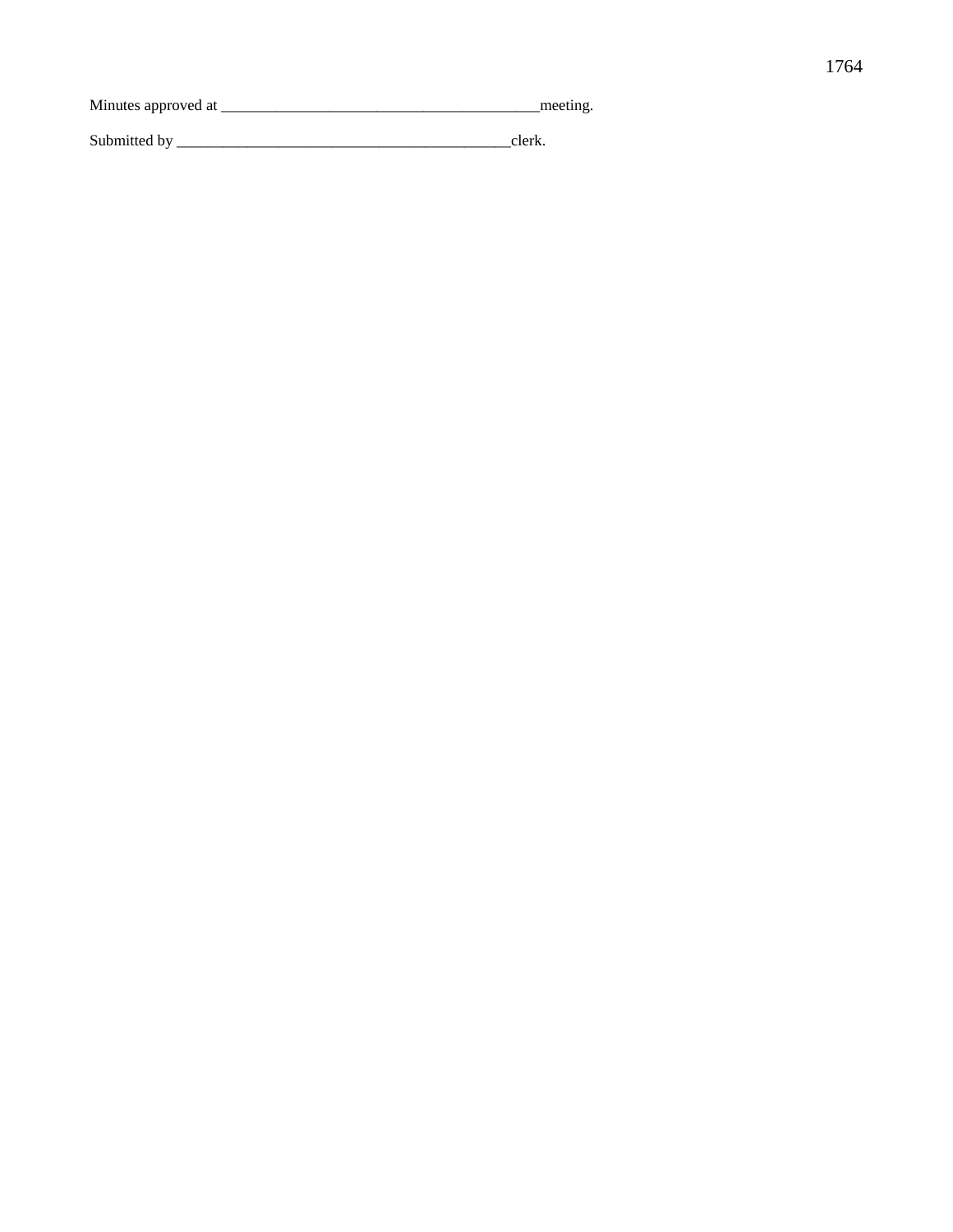Special Council Meeting August 12, 2009 City Hall

Mayor Thomas called the meeting to order at 6:30 p.m. Members present were Thomas, DeMars, Corbin, Niles and Sexton. Others attending were Bill Goldy, Amber Kniefel, Ivan Cowell, Darren and Melanie Hagen.

The two items on the agenda are the  $2<sup>nd</sup>$  reading and adoption of the code amendment and the rezone request of the property located at 106 E Central Ave.

Goldy gave an overview of the ordinance change. The proposed amendment to the code is to the requirement to have two readings before adopting any code changes. Section 2.13, Subdivision 1 proposed change would read "Subdivision 1. Readings. Every ordinance and resolution shall be presented in writing. Every ordinance shall receive one reading before the council prior to final adoption. An ordinance or resolution need not be read in full unless a member of the council requests such a reading."

Motion by Sexton, seconded by DeMars to accept this reading as the  $2<sup>nd</sup>$  reading to the ordinance change. Carried.

Motion by Niles, seconded by Corbin to adopt the ordinance change of Section 2.13, Subdivision 1. Carried.

Discussion of the rezone request made by Darren and Melanie Hagen for the property located at 106 E Central Ave. Ivan Cowell presented on behalf of the Zoning Board. Cowell stated that the Zoning Board voted to recommend to the City Council to approve the rezone request of I-1 to C-2 for the property located at 106 E Central Ave.

Thomas added that Dan Kaiser stopped by City Hall and wanted the boards to know that he was not opposed to the rezone.

Melanie Hagen addressed the council. Her past experiences with the council have not been positive. At the last council meeting, she left feeling good and she appreciates the changes she noticed.

Motion by Sexton, seconded by Niles to approve the rezone request from I-1 to C-2 for the property located at 106 E Central Ave. Carried.

Motion by DeMars, seconded by Corbin to approve the zoning map change. Carried.

Motion by Corbin, seconded by Niles to adjourn the meeting at 6:40 p.m. Carried.

Minutes approved at the setting and the setting meeting.

Submitted by clerk.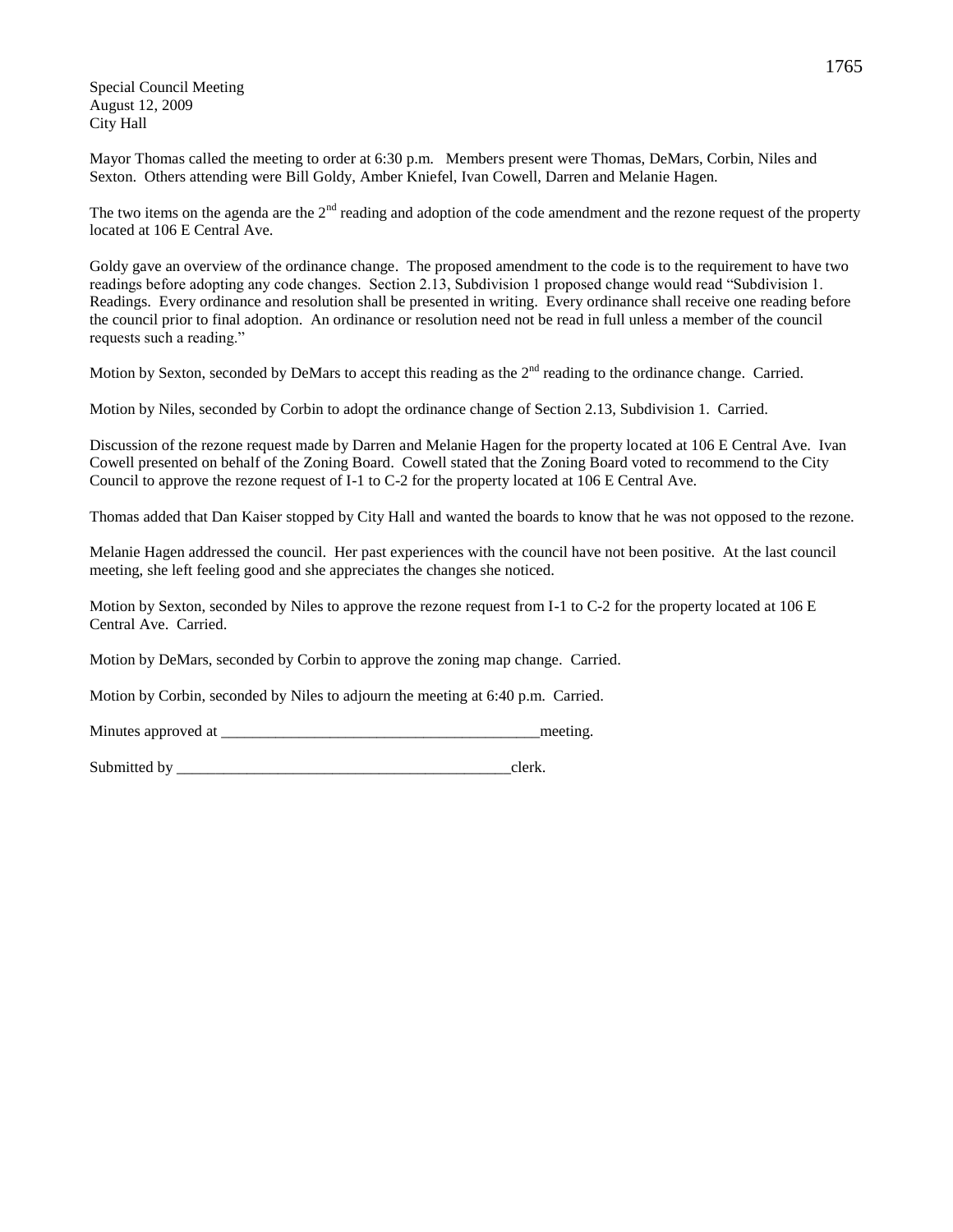Regular Council Meeting August 24, 2009 7:00 p.m. City Hall

Mayor Thomas called the meeting to order at 7:00 p.m. Members present were Thomas, DeMars, Corbin, Niles, and Sexton. Others attending were Bill Goldy, Amber Kniefel, Mark Rahrick, Pat Merritt, Rich Kucera, Tony Renchin, and Chuck Pettipiece.

Motion by Sexton, seconded by DeMars to approve the agenda as amended. Carried Motion by DeMars, seconded by Corbin to approve the minutes as presented. Carried Motion by Niles, seconded by Sexton to approve the August city and liquor store bills. Carried Motion by DeMars, seconded by Sexton to approve the July 2009 check register. Carried

Concerns from the general public/requests from organizations.

Pat Merritt asked the council for an update on the Frank Woodfill Wildlife Refuge and it's status on becoming City of Medford property. Mark Rahrick, city attorney, has given all the information to MnDOT and is waiting to hear back from them.

Planning and Zoning Board – Pat Merritt presented the minutes from the Planning and Zoning public hearing and regular meeting. No action of the council is needed.

EDA – The "Shop Medford" program will be starting soon. No action was needed.

Park Board – Tony Renchin presented a summary of the last Park Board meeting. No action needed.

Nelson Billboard Litigation.

Motion by Corbin, seconded by DeMars to go into closed session. Carried.

The meeting went into closed session at 7:12 pm upon the grounds permitted under Minnesota Statute Section 13D.05 subdivision 3. Persons in attendance included the City Council, City Attorney, League Attorney (via telephone), City Administrator, and City Clerk. The closed portion of the meeting was being recorded. Item discussed was the Nelson billboard litigation.

Motion by Corbin, seconded by Niles to come out of closed session at 7:34 p.m. Carried

Rick Hager – Medford Fire Department. Hager presented a request to the council for the fire department to purchase seven new pagers with the cost not to exceed \$3500. The fire department received a grant of \$1500. A resolution accepting this grant will be on next month's agenda.

Motion by Sexton, seconded by DeMars to approve the fire department's request to purchase seven new pagers with a cost not to exceed \$3500. Carried

Medford Fire Department is hosting this year's Steele County Disaster Drill at the Medford School auditorium. All council members are invited to participate. The date of the event is September 29, 2009 at 8:00 AM.

Hager spoke with the council about NIMS training. All city council and city staff need to have NIMS training. The city also needs to approve a resolution adopting NIMS plan.

PFA Loan Application – Chuck Pettipiece. Pettipiece presented information on a tier system to apply to the water rates in order for the city to make debt service payments on the new water project. Approximately \$75,000 would come from increased water rates and \$75,000 would come from reserves. This is only an option for the first one or two years.

Goldy, city administrator, is recommending to the council to go with the flat base scenario.

Sexton would like to have a public meeting to explain to the public why water rates are increasing. Thomas suggested that the city hold the meeting at the Medford School. Council agreed to have the public meeting in October and possibly implementing the water rate increase November 1, 2009.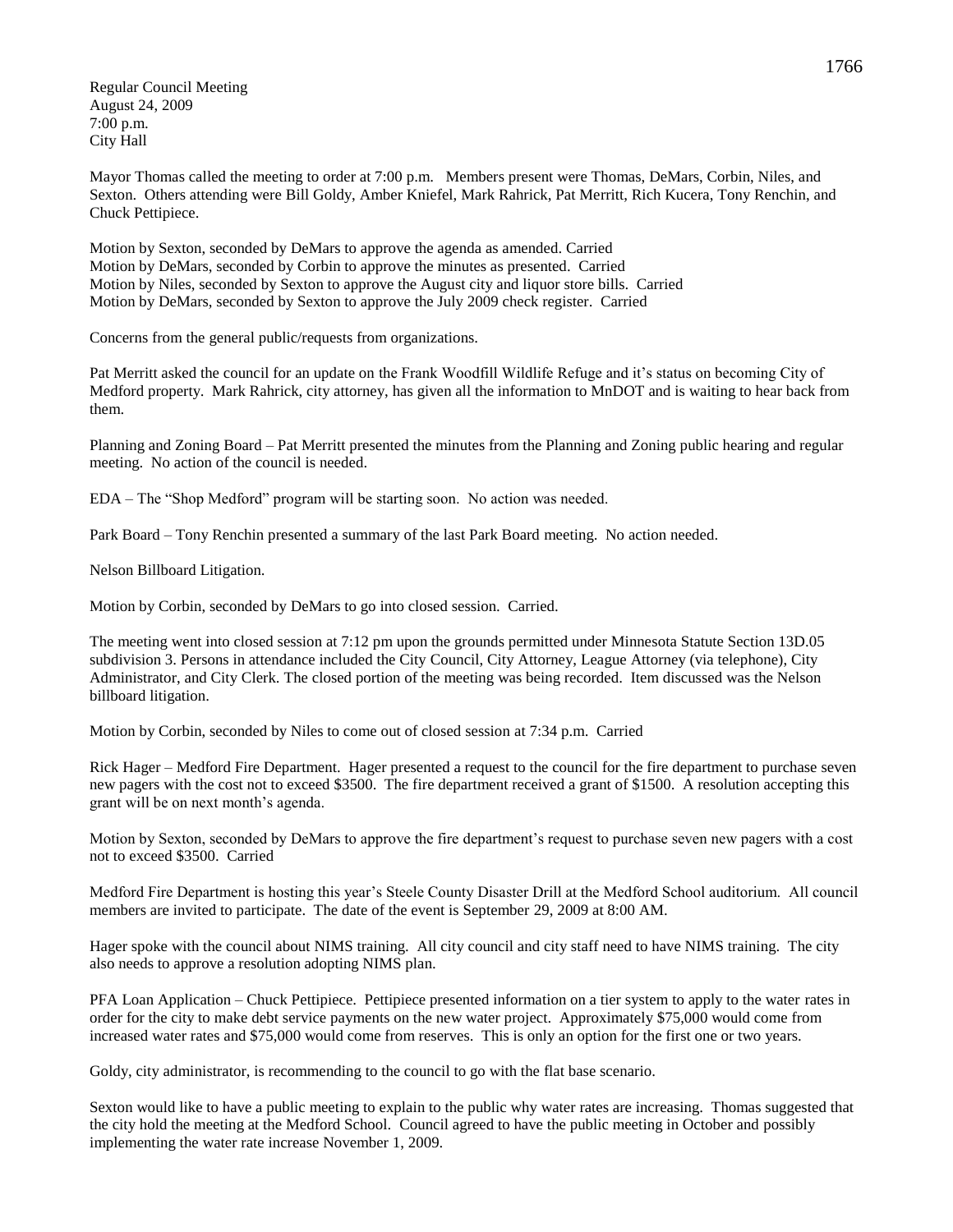City Engineer – Bill Goldy presented a memo on behalf of Carol Caron. The memo illustrated a time line for the 3<sup>rd</sup> St construction and the Wencl Old School  $2<sup>nd</sup>$  Addition.

Goldy, Rahrick and the City Engineers have been working on the engineers contract for services with the city.

City Attorney – Annexation Agreement Update – Rahrick presented the points of the agreement that the township's attorney recommended to change.

- The township did not want to expand the area included in the annexation agreement to include sections 6,7,and 18. Consensus of the council is to leave those sections out of the annexation agreement.
- The agreement on road maintenance between city and township when the road divides city and township. Township would like the city to maintain both sides of the road. Consensus of the council is to continue to have the township maintain both sides and the city will reimburse the township for half the maintenance costs.
- Discussion on the amount of reimbursement the city gives to the township in the instance of an annexation. City proposed \$150 per gross acre. Township would like 15 times the township's annual tax revenue. Council consensus is to change it to the township's option of calculation.
- Township would like to establish a joint annexation board in conjunction with the city.

## City Administrator

City Operations – Goldy gave the council a reminder about the Open Meeting Law.

Concerns about council boards and commissions – Boards are not allowed to make decisions without making the recommendations to the council for approval. Boards are not to authorize work to be done by city staff.

Code Enforcement – Goldy plans on working on code enforcement every Friday. Goldy will go street by street taking down addresses that are violating city code. Any code violation that affects health and safety should be brought to Goldy immediately.

Rental Units Ordinance amendment  $-2<sup>nd</sup>$  Reading.

Motion by Sexton, seconded by Niles to accept the  $2<sup>nd</sup>$  reading of the amendment to the rental units ordinance. Carried

Motion by Corbin, seconded by DeMars to adopt the rental units ordinance amendments. Carried

Motion by Corbin, seconded by DeMars to accept the resolution approving publication of the ordinance by title and summary. Carried

City Group Health Plan – Goldy presented a proposal that involves the payment of a stipend to full-time employees in lieu of a group health insurance plan. Stipends would be set by the council. Goldy's recommendation to the council is to terminate the city's current health insurance plan and pay a \$475 stipend per full-time employee per month. This arrangement would save the city approximately \$18,000 a year.

Corbin agrees with paying the stipend because he feels the city is over paying for a group health plan.

Sexton would like to see more research before making a final decision. Sexton is not in agreement with the stipend.

Niles agrees with the stipend. He feels it saves the city \$18,000 while taking care of the employees.

DeMars agrees with the stipend and feels \$475 is not out of line when talking about the amount of the stipend.

Thomas recommended to the council to table the discussion until the city has a chance to meet with the current insurance agent.

Corbin did not feel this should wait.

Motion by Corbin, seconded by Niles to terminate the group health policy and pay a stipend of \$475 per month per fulltime employee. Yes: Corbin, Niles, DeMars Nay: Thomas and Sexton Motion Carried.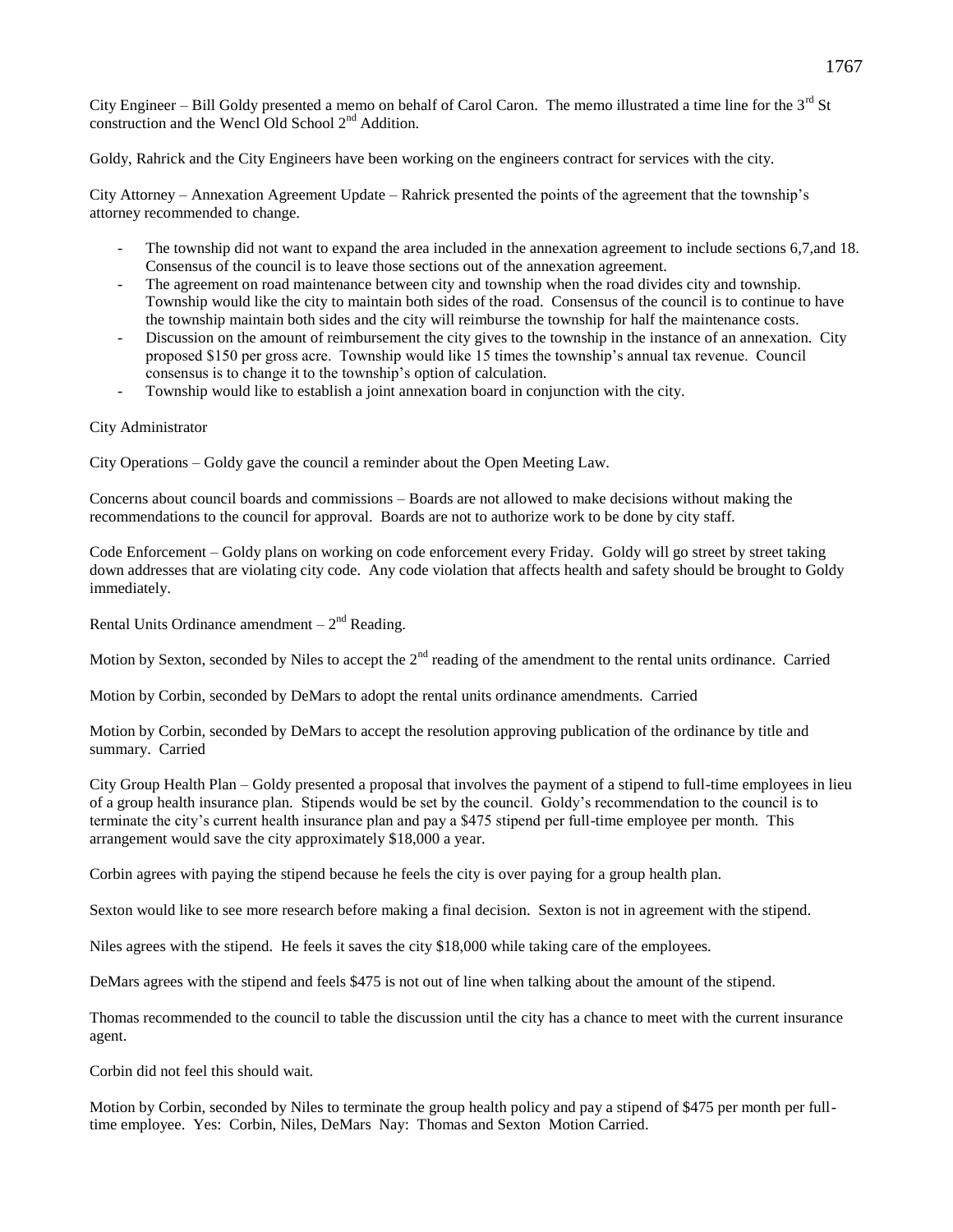Old Business None.

New Business

Budget Discussion – The budget planning committee consisting of DeMars, Corbin, Goldy, Kucera, and Kniefel met to discuss the budget. A preliminary budget along with the levy must be submitted to the county by September 15, 2009.

Thomas would like to call a special meeting to go over the budget line by line.

Motion by Corbin, seconded by DeMars to adopt the proposed 2010 budget. Carried

Motion by Niles, seconded by DeMars to approve the resolution to adopt the 2010 levy. Carried

Next regular council meeting will be Monday, September 28, 2009 at 7:00 p.m.

December council meeting will be moved to Monday, December 21, 2009 at 7:00 p.m. Public comment on the 2010 budget and levy will be accepted at the December 21, 2009 regular council meeting.

Special council meeting to discuss the final budget will Tuesday, October 20, 2009 at 7:00 p.m.

Motion by Corbin, seconded by Niles to adjourn at 9:55 p.m. Carried

Minutes approved at \_\_\_\_\_\_\_\_\_\_\_\_\_\_\_\_\_\_\_\_\_\_\_\_\_\_\_\_\_\_\_\_\_\_\_\_\_\_\_\_\_meeting.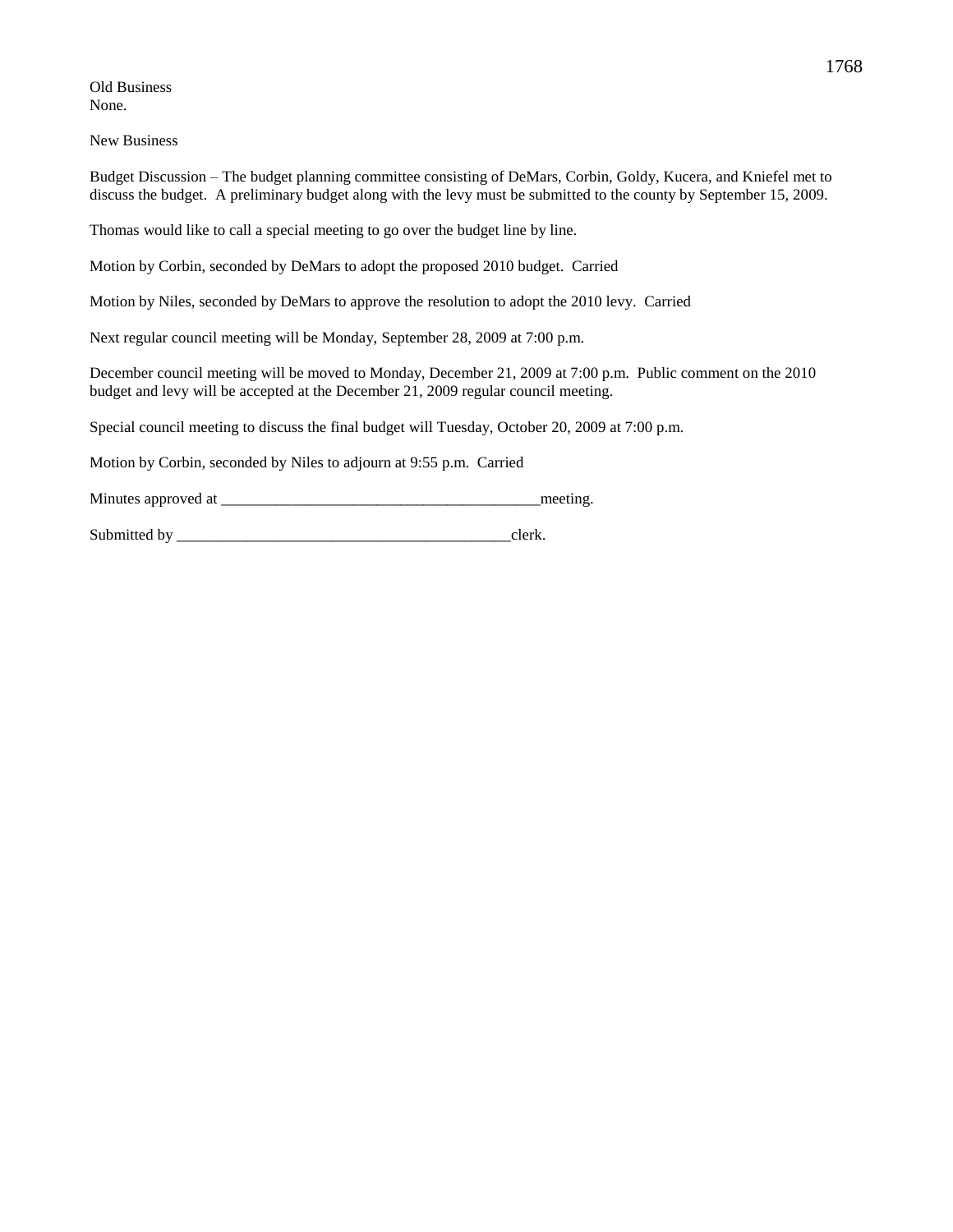Special Council Meeting September 14, 2009 City Hall

Mayor Thomas called the meeting to order at 6:00 p.m. Members present were Thomas, DeMars, Corbin, Niles and Sexton. Others attending were Bill Goldy, Amber Kniefel, and Rich Kucera.

The purpose of tonight's meeting is to discuss the city's options in filling the city administrator position.

The shared administrator's agreement between the City of Claremont and the City of Medford has been terminated by the City of Claremont. Bill Goldy, City Administrator, has given the City of Medford his notice to terminate employment. Goldy's last day with the city will be December 7, 2009.

Goldy presented four options to the council.

Option 1 – Eliminating the city administrator position and returning to the city clerk/deputy clerk format.

Option 2 – Eliminating the city administrator position and forming a zoning administrator position.

Option 3 – Posting for a part-time city administrator.

Option 4 – Posting for a full-time city administrator.

Discussion of the council on changes to the public works staff, changing the number of hours of the full-time staff, and how to cut down on attorney's fees.

Thomas went around to each council member and asked for input regarding each of the presented options.

Corbin stated that he felt options 2 and 3 should be taken off the table. Corbin did not feel the city would find the right person to fill a part-time position and that \$50,000 would not be enough to hire a well qualified administrator. He is favoring the city clerk/deputy clerk option.

Sexton does not want to go back to the city clerk/deputy clerk format. Sexton felt that the city might be able to find another part-time administrator. She added that the city may not be ready for a full-time administrator but that might be the only viable option.

Niles would like to post for a part-time and see if we get any qualified applicants. He also suggested to look at another possible sharing situation between another city.

DeMars felt that the city cannot afford a full-time administrator at this time. DeMars asked to have Amber Kniefel's input on the options.

Kniefel stated that going to the city clerk/deputy clerk administration again would not be beneficial to the city. Now that the city has had some experience with the way everything works with an administrator, she felt the city should not go backwards. When looking at options 3 and 4, Kniefel urged the council to find a well qualified individual whether it be a part or full time position.

Kucera stated that he felt the city should continue with an administrator. It is well organized and much more efficient for everyone.

Thomas recommended posting for a part-time.

Goldy stated that the city could post for a part-time and see what kind of response we get. He will also check around and see if there are any sharing possibilities with other cities.

Thomas suggested an increase in part-time hours from 20 to 24 hours per week.

Each council member will be involved with ranking the applicants. The ranking of the applicants will be on October's agenda where the council will narrow down the applicants to the ones they choose to interview. Interviews will follow shortly after October's regular meeting.

Motion by Corbin, seconded by DeMars to adjourn the meeting at 6:47 p.m. Carried.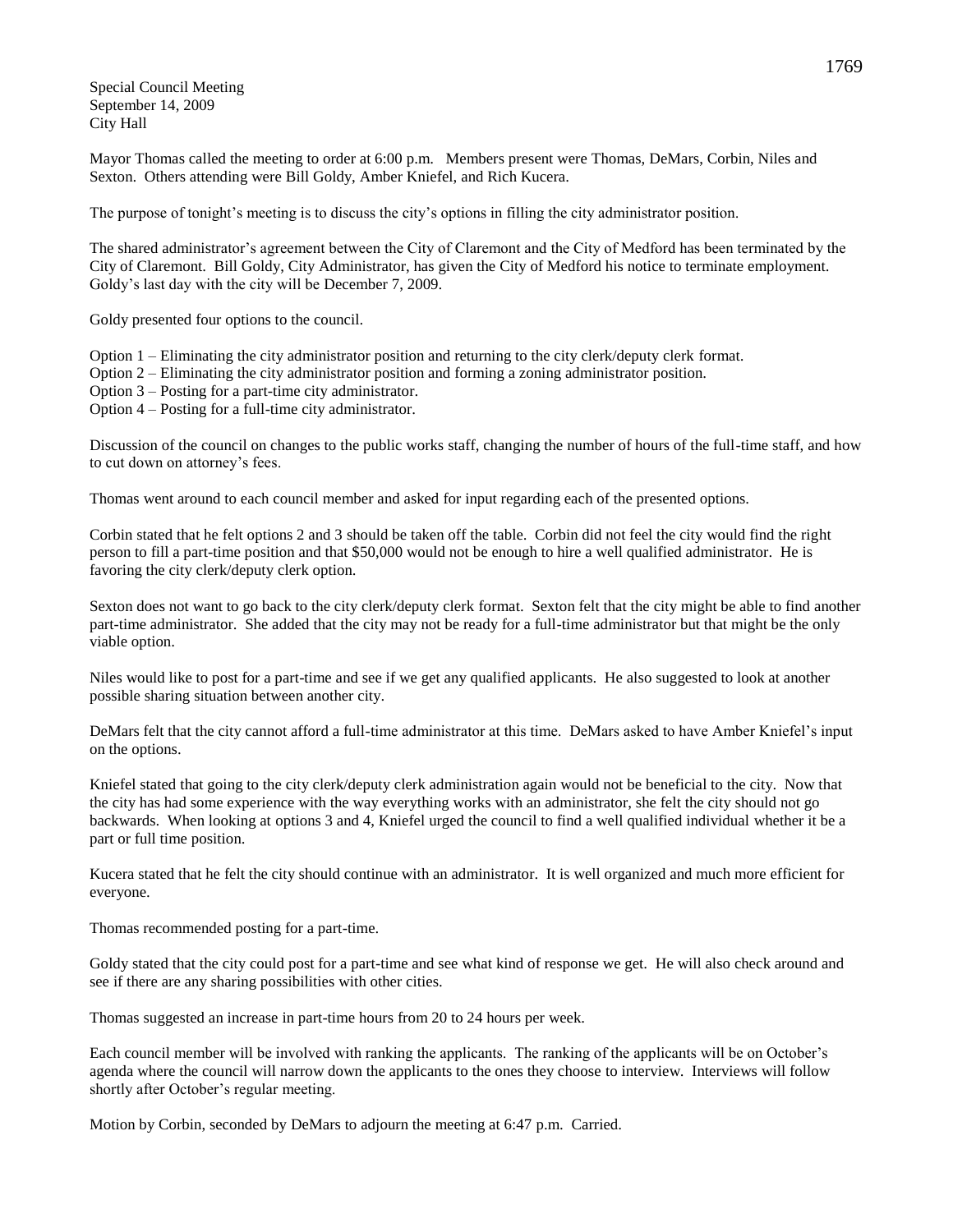| Minutes approved at | meeting. |
|---------------------|----------|
| Submitted by        | clerk    |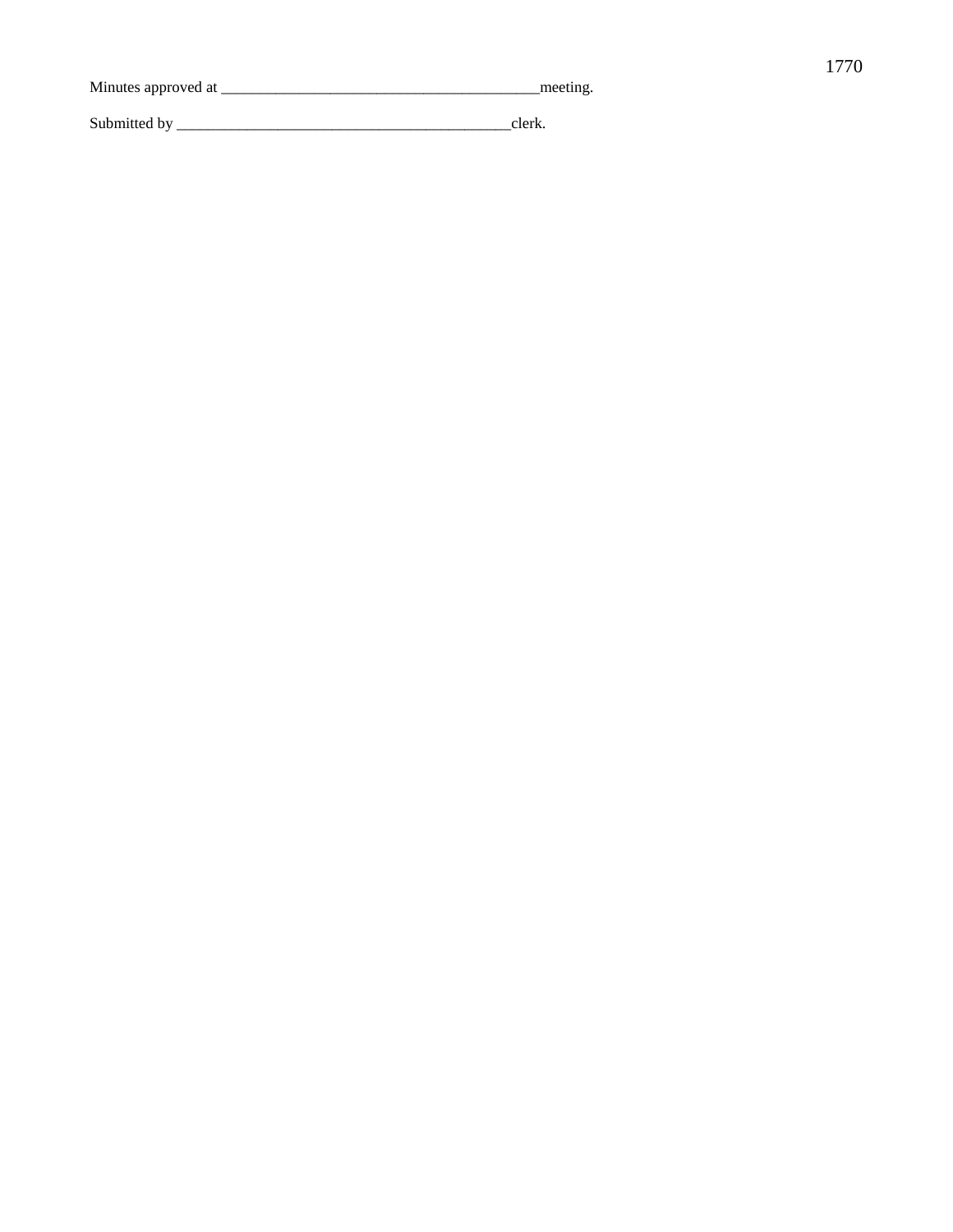Regular Council Meeting September 28, 2009 7:00 p.m. City Hall

Mayor Thomas called the meeting to order at 7:00 p.m. Members present were Thomas, DeMars, Corbin, Niles, and Sexton. Others attending were Bill Goldy, Amber Kniefel, Mark Rahrick, Pat Merritt, Rich Kucera, Carol Caron, Rich Quiring, and Seth Peterson.

Motion by Corbin, seconded by DeMars to approve the agenda as amended. Carried Motion by Corbin, seconded by DeMars to approve the minutes as amended. Carried Motion by Sexton, seconded by Corbin to approve the September city and liquor store bills. Carried Motion by DeMars, seconded by Niles to approve the August 2009 check register. Carried

Concerns from the general public/requests from organizations. None.

Planning and Zoning Board – Pat Merritt presented the minutes from the Planning and Zoning public hearing and regular meeting.

Public Hearing for the Wencl Old School 2<sup>nd</sup> Addition preliminary and final plat. Zoning Board recommendation to the City Council is to approve the preliminary and final plat request.

Discussion of the Wencl Old School 2<sup>nd</sup> Addition developer's agreement. Rahrick gave an overview of the changes for the developer's agreement.

Motion by Niles, seconded by Sexton to approve the preliminary and final plat subject to the signing and execution of the developer's agreement. Carried

Discussion of the Wind Energy Conversion Systems ordinance. The Zoning Board had a few subject points that needed explanation. Rahrick will address these points and send a new draft to the Zoning Board for the October meeting.

Discussion of the amendment to the 4.25 and 4.26 sections of the code. Zoning Board recommended to change the term "floor area" to "exterior foundation dimension".

Motion by DeMars, seconded by Niles to approve the amendments to sections 4.25 and 4.26 of the City Code. Carried.

Motion by Sexton, seconded by Corbin to approve the resolution to publish the 4.25 and 4.26 amendment by summary and title. Carried.

Discussion of the amendment to section 4.50 of the City Code. The Zoning Board recommended to the City Council to approve an amendment to update the minimum lot size requirements of the Subdivision and Platting Ordinance. The minimum lot size would be changed to 75 X 120.

Motion by Corbin, seconded by DeMars to approve the amendment to section 4.50 of the City Code. Carried.

Motion by Niles, seconded by Corbin to approved the resolution to publish the 4.50 amendment by summary and title. Carried.

Discussion of the changes to the sign ordinance section 4.84 of the City Code. Rahrick went through the proposed changes.

Motion by Corbin, seconded by Niles to approve the changes to section 4.84 of the City Code. Carried.

Motion by Niles, seconded by Corbin to approve the resolution to publish the 4.84 amendments by summary and title. Carried.

EDA – None.

Park Board – Citizen petition to plant a memoriam tree in Central Park for Ernie Reinhard, Sr. Park Board recommended to the City Council to approve the request of the citizen petition.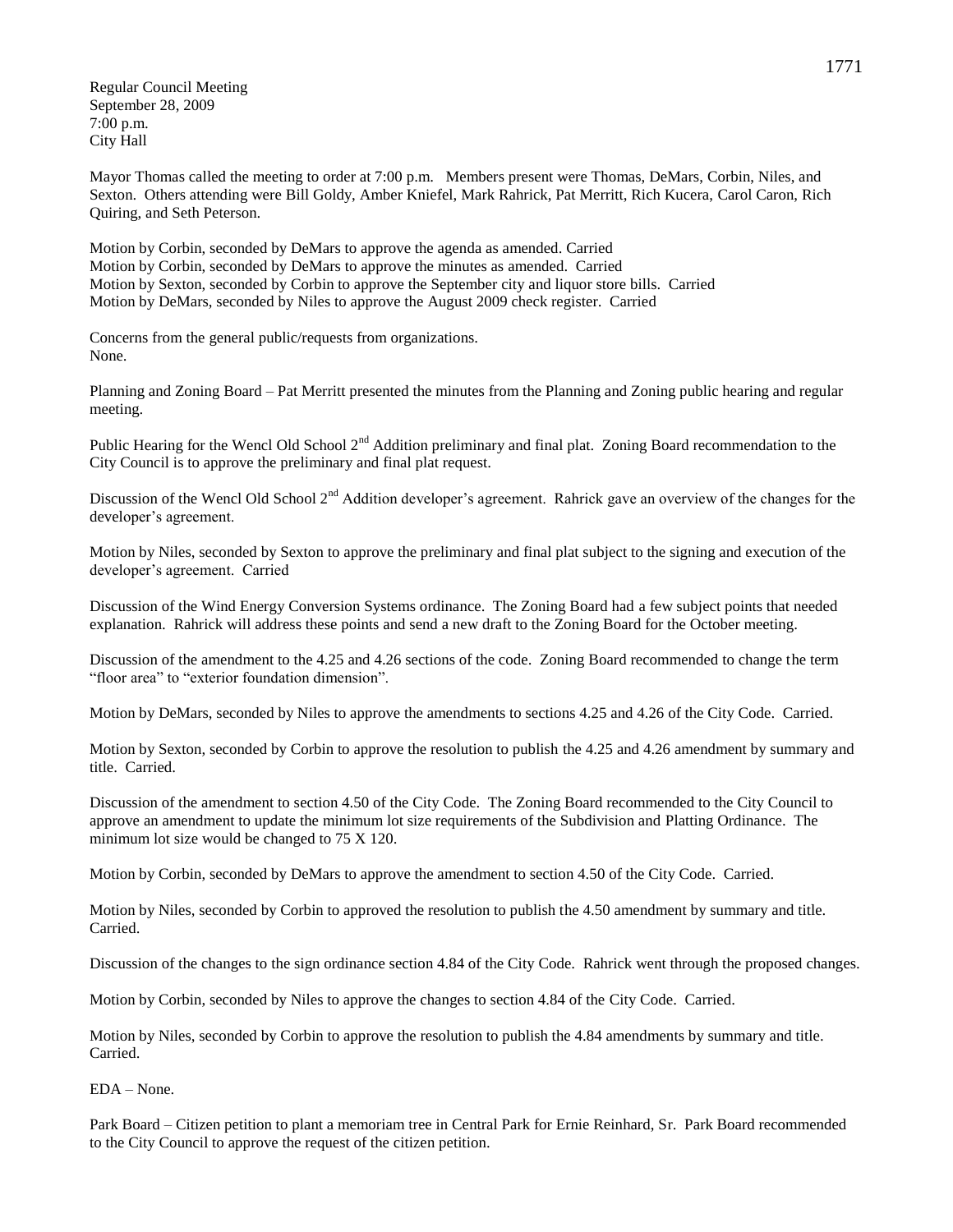Motion by Niles, seconded by DeMars to approve the request of the petition pending city approval of placement of the tree and the plaque is no larger than one foot by one foot. Carried

City Engineer  $-3^{rd}$  Street Project bid opening. Bids were open on Monday, September 28, 2009 at 10:00 a.m. The City received four bids:

- Wencl Construction \$50,550.00
- Heselton Construction, LLC \$51,975.25
- Neisen's Paving & Excavating \$55,960.00
- BCM Construction, Inc. \$58,729.00

Motion by Niles, seconded by Corbin to award the bid to Wencl Construction pending the letter of credit from Paul Wencl's bank. Carried.

Seth Peterson gave an update on the upcoming water project. The water project and the new water tower are both eligible for low interest funding through PFA.

Discussion of the city engineer contract naming Bolton & Menk the city engineers.

Motion by Corbin, seconded by DeMars to approve the engineer contract and authorize the appropriate signatures. Carried.

City Administrator – presented a memo addressing the health insurance stipend amount approved at the last regular council meeting.

The special meeting to discuss water rate adjustments will be on Thursday, October 22, 2009 at 7:00 p.m. in the Medford School Auditorium.

Investment of two CD's that are maturing. Americana Community Bank offered to renew both CD's at 2.25% for 13 months. City staff will renew both CD's at the Americana Community Bank.

Public Works Department – Rich Kucera is working with the city engineer to draft an RFP for biosolid application.

Liquor Store Commissioner – Brenda DeMars – The liquor store manager would like to have a yearend street dance.

DeMars also asked the council about hiring Straight River Enterprises back to clean the liquor store again. Council consensus was to approve the request and hire Straight River Enterprises to clean the muni once a week.

Mayor – Danny Thomas – Discussion on code enforcement and administrating fines. Once a fine is administered, the property owner has the option to challenge the fine. If a fine is challenged, it is up the City to charge the property owner criminally. City staff and the city attorney need to be in agreement before a fine is administered. Every fine that is challenged will be charged criminally.

Discussion on Straight River Days and the parade. The Medford Civic Club has decided not to hold Straight River Days or the parade for 2010. Thomas spoke with the Knights of Columbus and they are discussing the possibility of organizing the parade. The city will do nothing about Straight River Days at this time.

Discussion on the Christmas lights on the water tower. Thomas recommended that the Park Board discuss this at the next Park Board meeting.

Senior Care Connection representatives and the County Commissioner will be meeting on Wednesday, September 30 at 1:00 p.m. Thomas will be attending the meeting and is requesting one other member of the council attend also. DeMars offered to attend the meeting with Thomas.

Thomas and DeMars will also attend the volunteer recognition event for Senior Care Connection volunteers on October 15, 2009.

Old Business Nelson Billboard Litigation.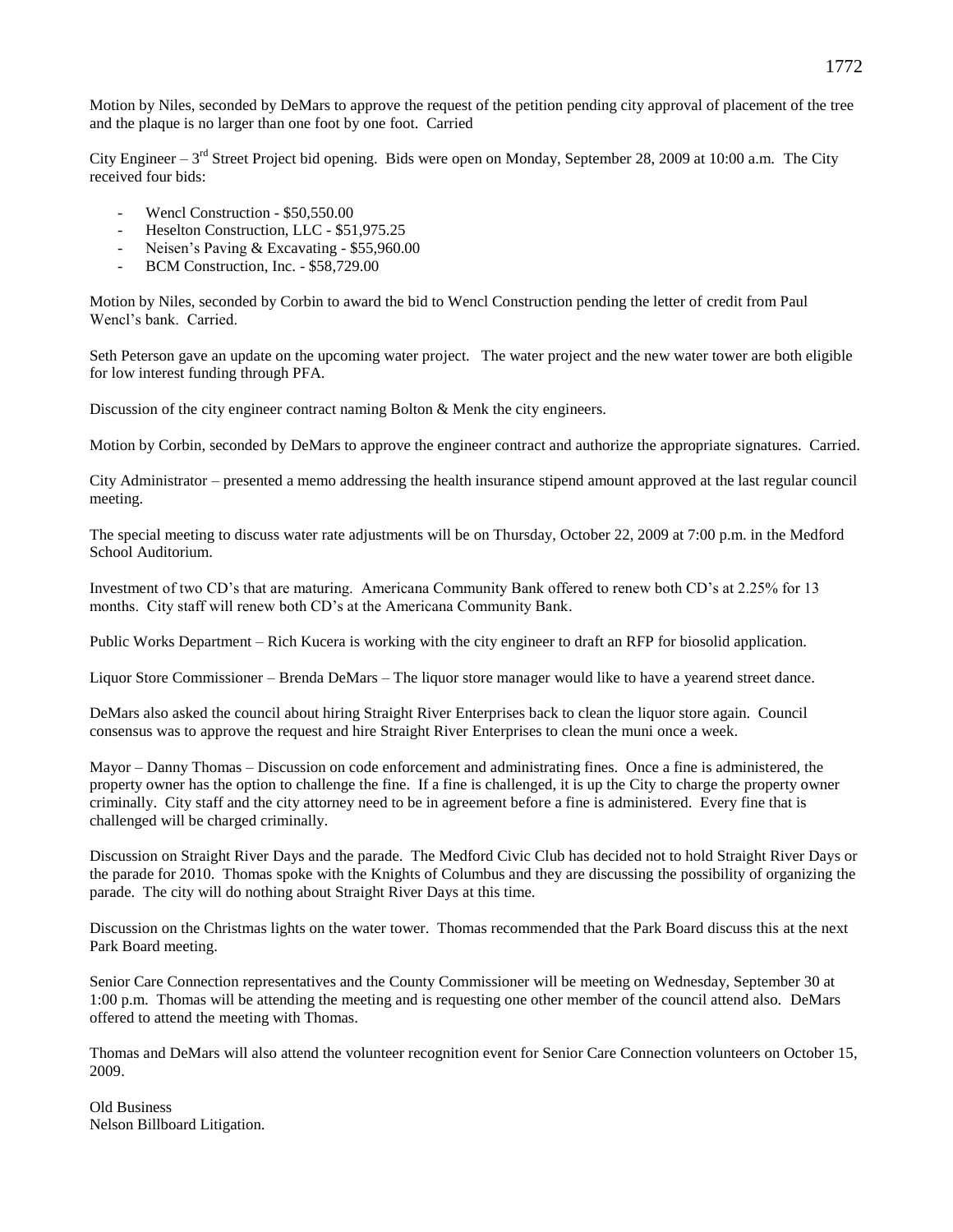Motion by Corbin, seconded by Niles to approve the settlement agreement between Steve Nelson and the City of Medford and to authorize the signatures needed on the documents. Carried.

New Business

Motion by DeMars, seconded by Niles to approve the resolution approving pull tabs at the liquor store. Carried.

Motion by Sexton, seconded by Corbin to approve the donation resolution for the Medford Fire Department from the Department of Natural Resources for pagers. Carried.

Motion by Sexton, seconded by DeMars to approve the donation resolution for the Medford Pool from the Department of Natural Resources for unblockable drain covers. Carried.

Next regular council meeting will be Monday, October 26, 2009 at 7:00 p.m.

Motion by Corbin, seconded by Niles to adjourn at 8:34 p.m. Carried

Minutes approved at \_\_\_\_\_\_\_\_\_\_\_\_\_\_\_\_\_\_\_\_\_\_\_\_\_\_\_\_\_\_\_\_\_\_\_\_\_\_\_\_\_meeting.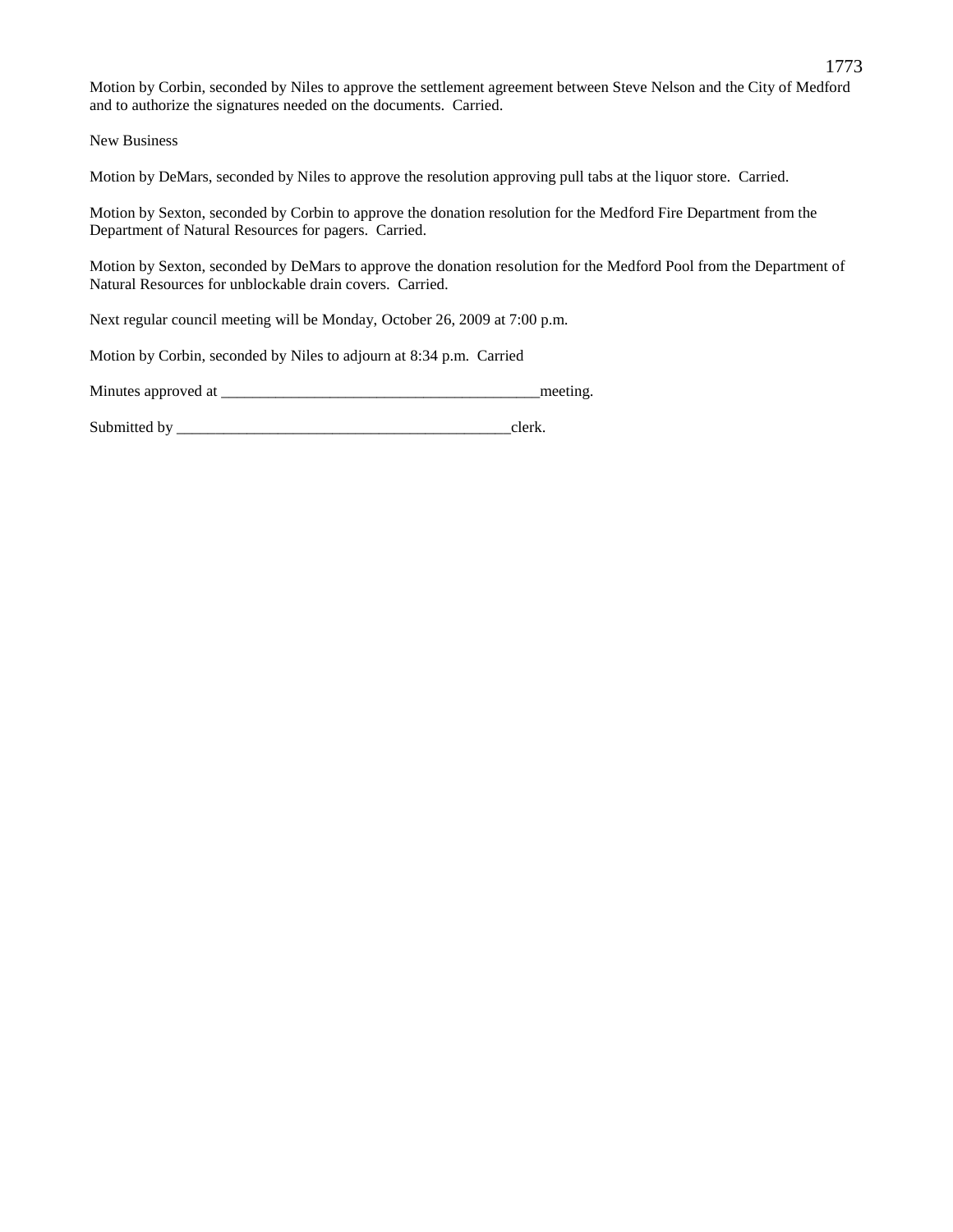Special Council Meeting October 22, 2009 Medford Public School

Mayor Thomas called the meeting to order at 7:00 p.m. Members present were Thomas, DeMars, Corbin, and Sexton. Absent: Niles. Others attending were Bill Goldy, Amber Kniefel, Butch Schultz, and Seth Peterson.

The purpose of tonight's meeting is to discuss the new water system improvements and water rate adjustments.

Seth Peterson gave an overview of the water system improvements. The cost estimate of the water treatment facility is \$1,831,280. Also in the plans is the construction of a new water tower. The cost estimate of the water tower is \$600,000.

Motion by Corbin, seconded by Sexton to add into the total project cost an upgrade to automatic meter readers for the city and the decommissioning and removal of the old water tower. Carried.

Bill Goldy, city administrator, gave an overview of the water rate adjustments for 2010. The projected debt service payment per year will be approximately \$150,000. The city needs to made adjustments now to generate at least 50% of the anticipated debt service payment which is about \$75,000. Each utility account will be charged a monthly flat water rate of \$13.25 per month. The new flat rate will generate approximately \$75,843 annually.

A resolution for the water rate adjustments will be included with the November packet. Rate adjustments will be implemented starting January 2010.

Motion by Corbin, seconded by DeMars to adjourn the meeting at 7:46 p.m. Carried.

Minutes approved at \_\_\_\_\_\_\_\_\_\_\_\_\_\_\_\_\_\_\_\_\_\_\_\_\_\_\_\_\_\_\_\_\_\_\_\_\_\_\_\_\_meeting.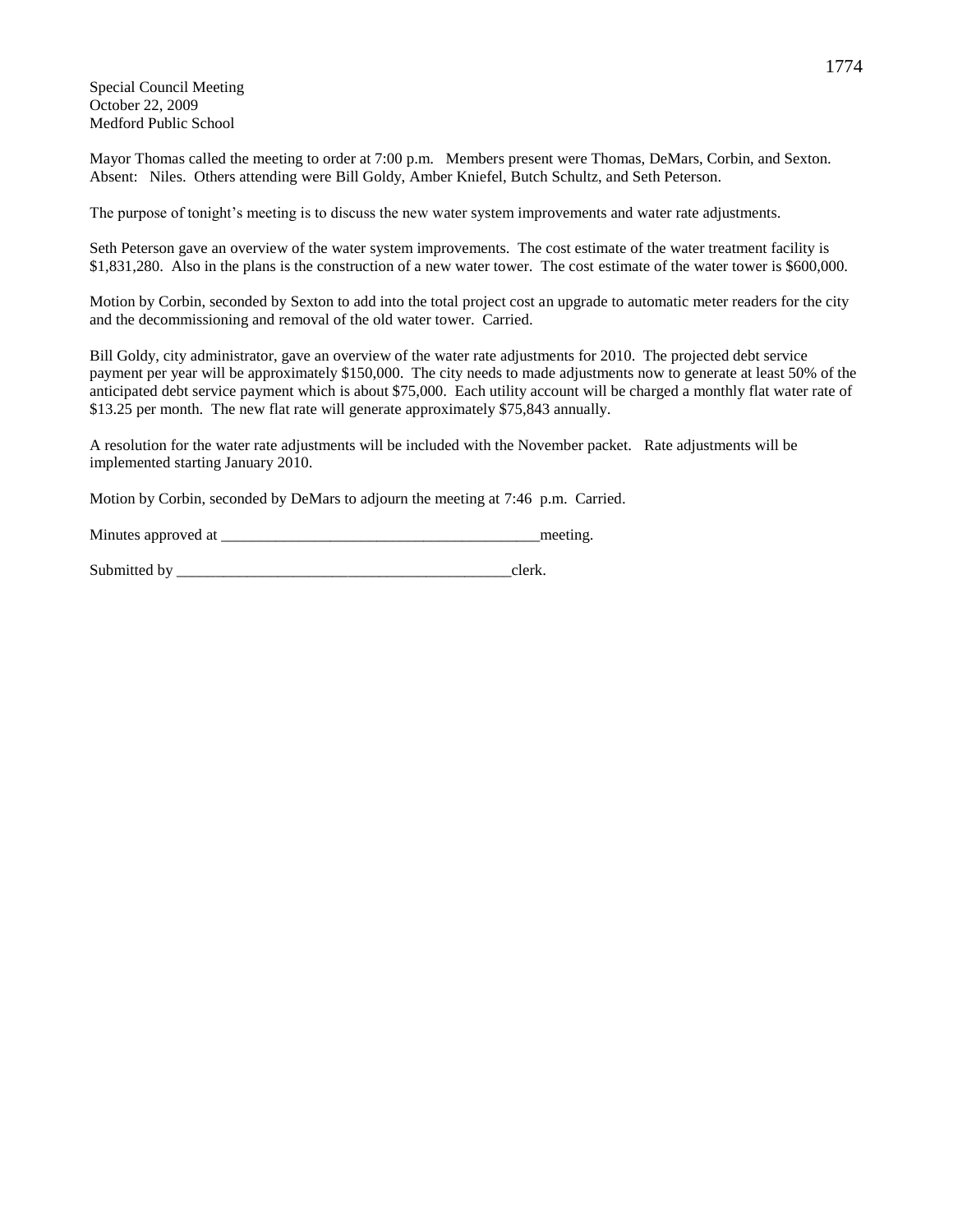Regular Council Meeting October 26, 2009 7:00 p.m. City Hall

Mayor Thomas called the meeting to order at 7:00 p.m. Members present were Thomas, DeMars, Corbin, Niles, and Sexton. Others attending were Bill Goldy, Amber Kniefel, Mark Rahrick, Pat Merritt, Rich Kucera, Carol Caron, Rich Quiring, Paul Wencl, Jeff Karow, Andy Colwell, and Seth Peterson.

Motion by Corbin, seconded by DeMars to approve the agenda as amended. Carried Motion by DeMars, seconded by Niles to approve the minutes as amended. Carried Motion by Sexton, seconded by Niles to approve the October city and liquor store bills. Carried Motion by DeMars, seconded by Corbin to approve the September 2009 check register. Carried

Concerns from the general public/requests from organizations. None.

Planning and Zoning Board – Pat Merritt presented the minutes from the Planning and Zoning regular meeting. No action by the council is needed.

EDA – Winners of the 2009 first session of the "Shop Medford" program were drawn.

- \$400 Kelli Asfeld
- \$250 Bev Dahle
- \$100 Lorlee Steever
- \$100 Andrea Classon
- \$100 Rebecca Hoffman
- \$100 Alicia Meland
- \$100 Peggy Biwer
- \$100 John Prondzinski

Park Board – Marie Sexton gave the Park Board report.

Discussion of the warming house and ice rink at Straight River Park. Mayor Thomas stated that the ice rink needs a border around the edges. Council asked Rich Kucera to figure out the best way to address this. Julie Bruessel managed the warming house/ice rink last winter. She has declined managing this year. Mayor Thomas asked if Vern Wheeler, city part time public works worker, would be interested in taking on the management of the warming house/ice rink. Council discussed different options, but feels city staff should be involved.

Discussion on the Christmas lights around town. The Park Board would like to continue looking into possible solutions for the water tower lights. Mayor Thomas stated that is not an option. The city will review the possibility of purchasing new lights for the poles at the budget meeting.

City Engineer – Carol Caron presented the first pay request for the  $3<sup>rd</sup>$  Street construction project.

Goldy addressed the council concerning the Wencl Old School Addition Phase 1 developer's agreement. The fees outlined in the first developer's agreement have not been paid. The total amount due to the city is \$40,568.47. Goldy recommended taking the \$40,568.47 off the purchase price of the land the city is purchasing from Paul Wencl. Final purchase price would then be \$100,526.09. If for some reason, the city does not purchase the land, the entire amount of the fees owed to the city will need to be paid by Paul Wencl.

Motion by Sexton, seconded by DeMars to approve the deductions as presented to bring the final purchase price of the land down to \$100,526.09. Carried.

Motion by Corbin, seconded by DeMars to approve the first pay request for the 3<sup>rd</sup> Street construction project. Yes: Thomas, Corbin, Sexton, DeMars Abstain: Niles Carried

Discussion of Wencl Old School Addition Phase Two developer's agreement. Mark Rahrick went through changes to the agreement since the last meeting.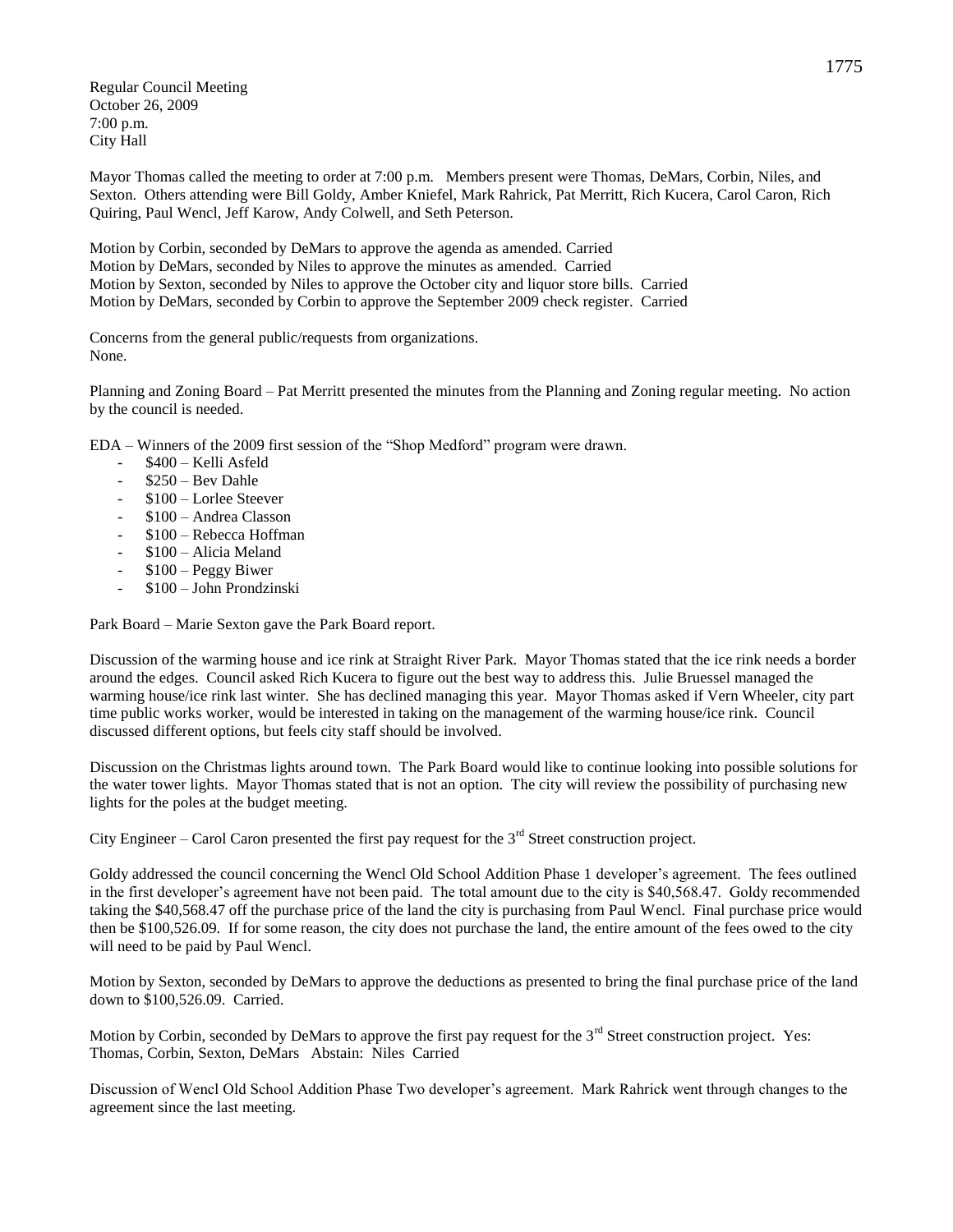- Wencl continues to have the obligation to construct all the sidewalks that were required within the first developer's agreement.
- The north lot adjacent to the future city property will have a 25' set back.
- If the city constructs a private drive along the north lot, said lot will not be assessed for the improvement.
- The curb & gutter will be extended along the southern lot along Central running east.
- The City will be responsible for the construction of a storm drainage pond that would run along the east side of the properties.

Motion by DeMars, seconded by Niles to approve the Wencl Old School Addition Phase Two developer's agreement. Carried.

Water Treatment Facility – Seth Peterson informed the council that pilot water testing has been completed using a mini water treatment facility that was set up at the main city well. The test results will be available in about a month.

City Attorney – Medford Township Annexation Agreement – Medford Township approved the agreement. The city needs to publish the agreement at least 10 days before official approval. Rahrick will work with Kniefel to get the publishing done and the final approval will be on November's agenda.

Water Project Title Issues – The city attorney and the city engineer found some title issues around the city hall area where the new water facility will be located. Parts of the area were never recorded into the City's name. The fire hall was also found to be over the property line.

Motion by Corbin, seconded by DeMars to authorize the city attorney to fix the title problems and address the street vacation issue for the fire hall. Carried.

Public Works Director – Rich Kucera would like to install stop signs at east Central and  $2<sup>nd</sup>$  St SE running east and west. Council consensus was to allow Kucera to install the signs.

Mayor – Danny Thomas – EDA Appointment.

Motion by Thomas, seconded by Niles to remove Phil Heim from the EDA board. Carried.

Mayor Thomas appointed Lois Nelson to the EDA board. Carried.

Old Business None.

New Business

Select Interview Candidates for the City Administrator Position. Goldy recommended to have the interviews on Monday, November 2, 2009 starting at 6:00 PM

Thomas addressed the council concerning candidate #24. Candidate #24 did not include all the information wanted the council to consider with his application. The council will need to decide if the additional information should be included.

Sexton would like the additional information included. She feels this is a strong candidate that should be interviewed.

Corbin feels the council should not add the information. If this would get added, all the candidates should get the opportunity to add additional information.

Niles did not feel the information should be added.

DeMars did not feel the information should be added.

Council will not allow the additional information to be reviewed at this time.

The candidates to be interviewed will be candidate #2, #4, #6,#20, and #26. Interviews will begin at 5:00 PM on Monday, November 2, 2009.

There is a Steele County Board of Adjustment Hearing on Wednesday, November 4 at 7:30 PM.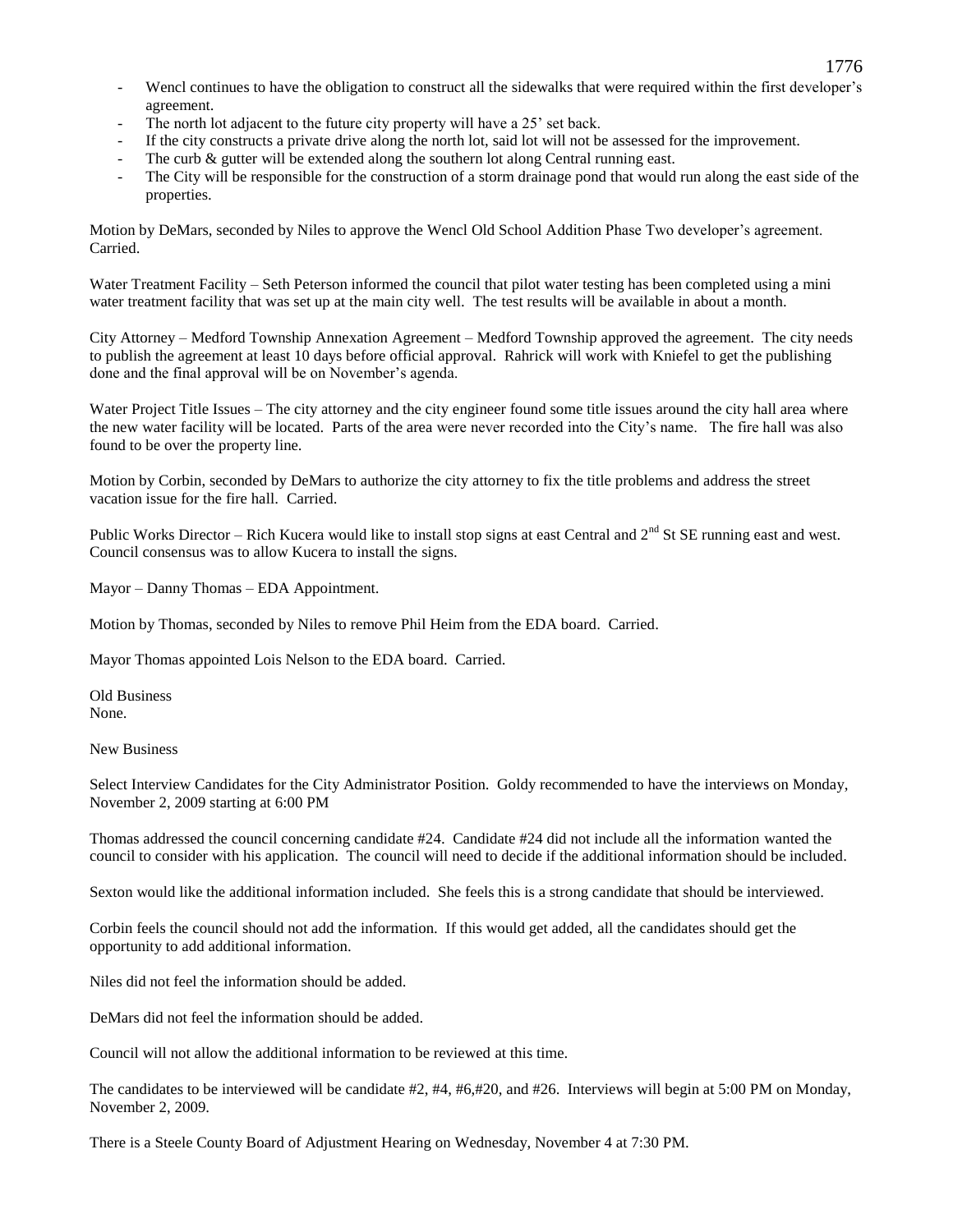Motion by Sexton, seconded by DeMars to approve the donation resolution for the Medford Park Endowment Fund from Pat and Kay Merritt. Carried.

Motion by Sexton, seconded by Corbin to approve the donation resolution for the Medford Park Endowment Fund from the Medford Civic Club. Carried.

Motion by Sexton, seconded by Niles to approve the donation resolution for the Medford Straight River Park from the Telecom Pioneers. Carried.

Special meeting to discuss the 2010 budget will be on Monday, November 30, 2009 at 6:00 PM.

Next regular council meeting will be Monday, November 23, 2009 at 7:00 p.m.

Motion by Corbin, seconded by Niles to adjourn at 8:33 p.m. Carried

Minutes approved at \_\_\_\_\_\_\_\_\_\_\_\_\_\_\_\_\_\_\_\_\_\_\_\_\_\_\_\_\_\_\_\_\_\_\_\_\_\_\_\_\_meeting.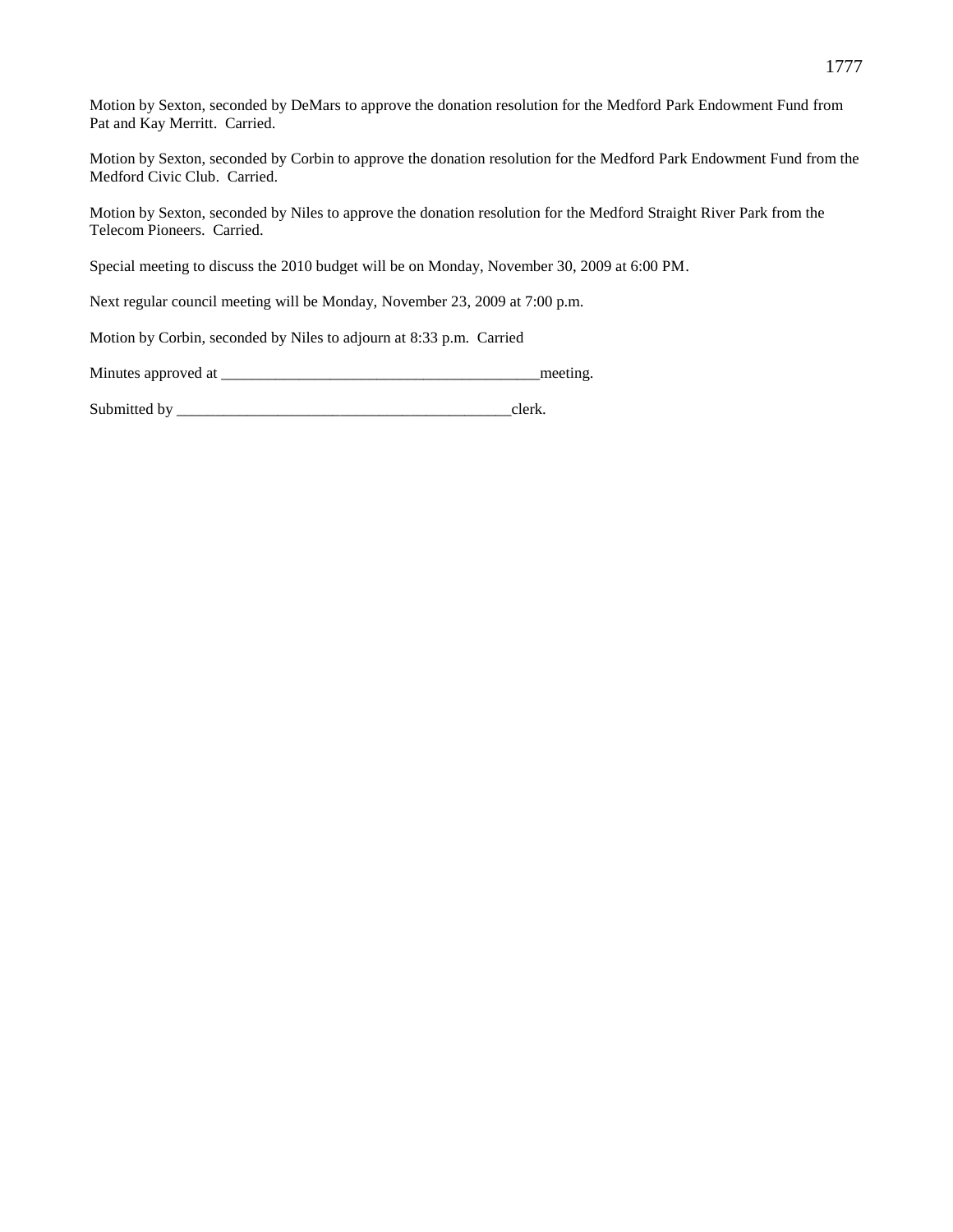Special Council Meeting November 2, 2009 Medford City Hall

Mayor Thomas called the meeting to order at 5:00 p.m. Members present were Thomas, DeMars, Corbin, Niles, and Sexton. Others attending were Bill Goldy, Amber Kniefel, and Rich Kucera.

The purpose of tonight's meeting is to interview candidates for the city administrator position.

Candidates interviewed:

Jerry Carrier Todd Bodem Marcia Honold

Discussion of the interviews.

Another round of interviews will be held on Monday, November 9, 2009 at 5:00 p.m.

Motion by Corbin, seconded by DeMars to adjourn the meeting at 7:25 p.m. Carried.

Minutes approved at \_\_\_\_\_\_\_\_\_\_\_\_\_\_\_\_\_\_\_\_\_\_\_\_\_\_\_\_\_\_\_\_\_\_\_\_\_\_\_\_\_meeting.

Submitted by clerk.

Special Council Meeting November 9, 2009 Medford City Hall

Mayor Thomas called the meeting to order at 5:00 p.m. Members present were Thomas, DeMars, Corbin, Niles, and Sexton. Others attending were Bill Goldy, Amber Kniefel, and Rich Kucera.

The purpose of tonight's meeting is to interview candidates for the city administrator position.

Candidates interviewed:

Sarah Friesen Pete Connor

Discussion of the interviews.

The council will take time to review all the interviews over the next couple weeks. Further discussion will be held at the next council meeting.

Motion by Corbin, seconded by DeMars to adjourn the meeting at 7:00 p.m. Carried.

| Minutes approved at |  | meeting |
|---------------------|--|---------|
|---------------------|--|---------|

| Submitted by |  |  |
|--------------|--|--|
|--------------|--|--|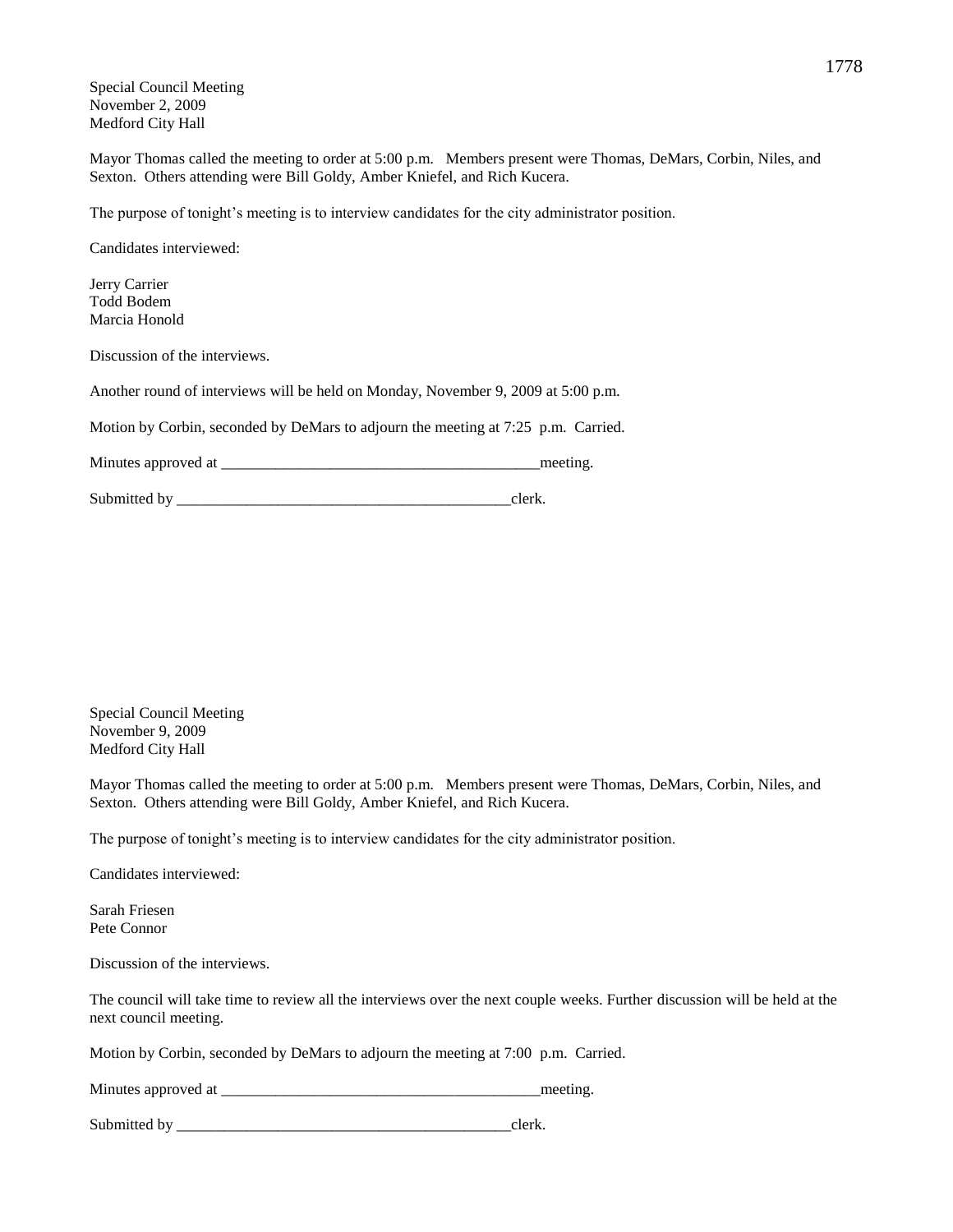Regular Council Meeting November 23, 2009 7:00 p.m. City Hall

Mayor Thomas called the meeting to order at 7:00 p.m. Members present were Thomas, DeMars, Corbin, Niles, and Sexton. Others attending were Bill Goldy, Amber Kniefel, Mark Rahrick, Pat Merritt, Rich Kucera, Seth Peterson, Paul Wencl, Jeff Karow, Andy Colwell, Butch Schultz, Trish Dougherty, Tony Renchin, Rick Hager, and Wayne Maas.

Motion by Corbin, seconded by DeMars to approve the agenda as amended. Carried Motion by Sexton, seconded by DeMars to approve the minutes as presented. Carried Motion by Sexton, seconded by Niles to approve the November city and liquor store bills. Carried Motion by DeMars, seconded by Corbin to approve the October 2009 check register. Carried

Concerns from the general public/requests from organizations. None.

Planning and Zoning Board – Pat Merritt presented the minutes from the Planning and Zoning regular meeting.

Wayne Maas attended the regular zoning board meeting to request a special use permit to move a house into town. The house would be moved from Janesville and would be inspected and brought up to code in accordance with the State Building Code. The zoning inspector and the building inspector would be involved throughout the process. Zoning Board recommendation to the council is to approve the special use permit request.

Motion by Niles, seconded by Sexton to approve the special use permit for Wayne Maas to move a house into city limits in accordance with city and state code. Carried.

Wind Energy Conversion Ordinance. The Planning and Zoning Board made a recommendation to the council to approve the wind energy ordinance. The zoning board now needs to hold a public hearing. After the public hearing, the council will act on the ordinance.

Liquor License Ordinance. The Planning and Zoning Board was asked to review the liquor license ordinance and the requirements in place. One stipulation in being approved for a liquor license is that the license cannot be within 300 feet of a church or school. The ordinance needs to be clarified regarding the procedure to measure the 300 feet. Mayor Thomas asked that this be discussed again at the next zoning meeting. Merritt is asked to contact church representatives to receive their feedback.

EDA – Andy Colwell presented the EDA minutes. A Shop Medford update was given.

EDA would like city administrative staff to update the community profile for the City of Medford on the DEED website.

EDA also recommended that the business list be updated on the City website.

Park Board – Tony Renchin presented the Park Board minutes. No council action is needed.

Tony Renchin will be resigning from the Park Board effective January 1, 2010. Mayor Thomas gave a thank you to Tony for his time served on the board.

Weston Group – Trish Dougherty – Assisted Living Facility presentation. Ms. Dougherty gave a presentation on the options concerning the construction of an assisted living facility in Medford. The next step would be a feasibility study.

Thomas formed a committee to focus on the possibility of an assisted living facility. Dan Niles and Brenda DeMars volunteered to be council representation. Thomas also suggested one zoning board person and two community members, one possibly being Mona Kaiser.

Fire Department – Rick Hager presented a quote to purchase new turn out gear for the new firefighters.

Motion by DeMars, seconded by Niles to approve the purchase request of new turn out gear for the fire department. Carried.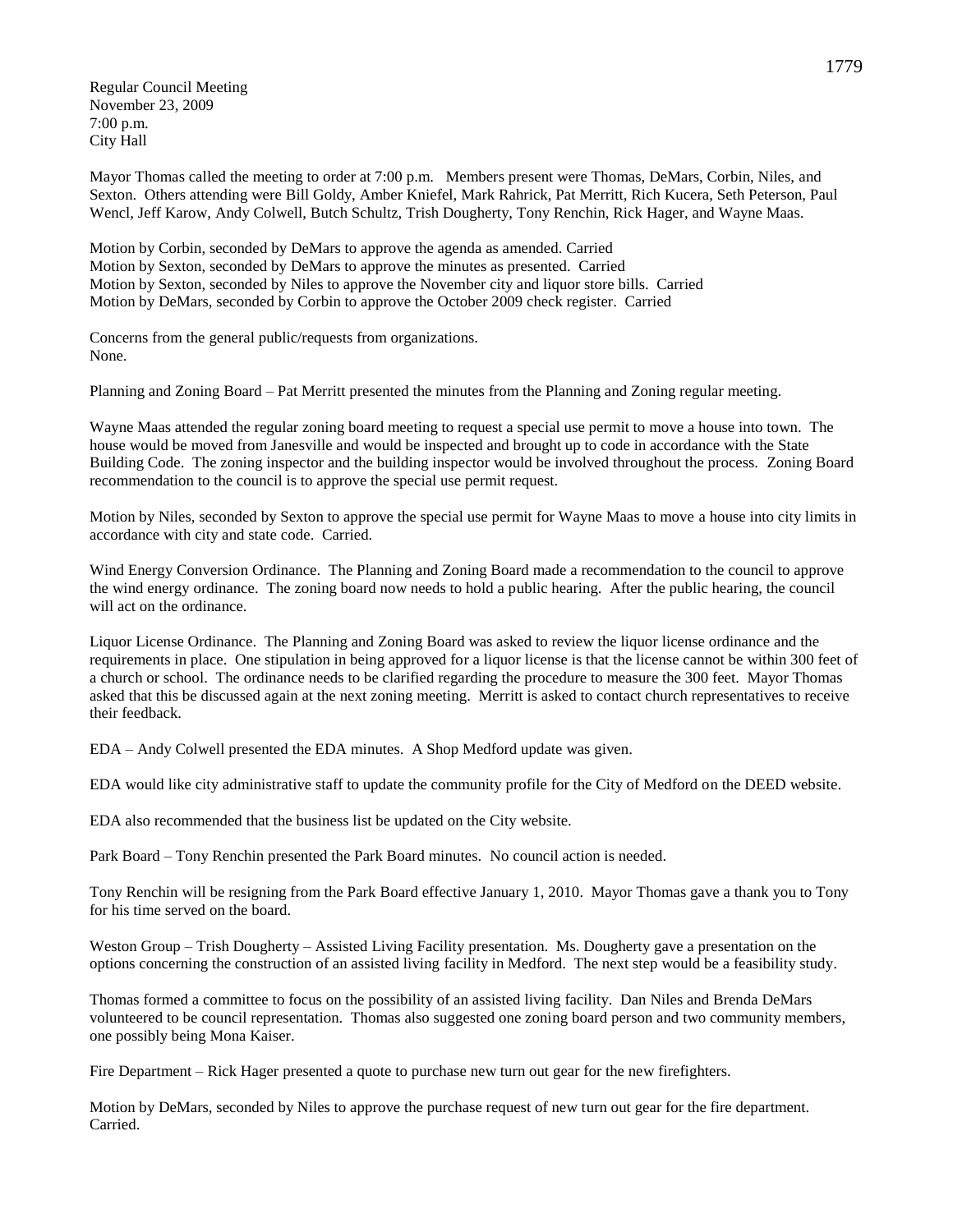City Engineer – Seth Peterson presented pay request #2 for the  $3<sup>rd</sup>$  Street project in the amount of \$16,569.75.

Motion by Sexton, seconded by DeMars to approve pay request #2 for the third street project in the amount of \$16,569.75. Carried.

City Attorney – Medford Township Annexation Agreement – The agreement has been published. After approval, the agreement needs to be signed by the both the township representatives and city representatives.

Motion by Corbin, seconded by Sexton to approve the Medford Township Annexation Agreement. Carried.

Rahrick also gave an update of the progress concerning the title issues for the water treatment project.

City Administrator – Bill Goldy spoke with Gary Hanson from the Medford School. Hanson would like have council representation at school board meetings quarterly. Hanson will also have someone representing the school at council meetings quarterly. The council agreed this is a good idea. Brenda DeMars and Mike Corbin volunteered to be council representation.

Public Works Director – Rich Kucera – Discussion on the ice rink and warming house. Sexton will be applying for grant funding for the ice rink improvements. City staff will be in charge of managing of the warming house. There will be no hiring of additional employees to staff the warming house.

Mayor – Danny Thomas will no longer be carrying a city cell phone. The public is always welcome to contact Thomas on his home phone.

Old Business None.

New Business

Handbook Revisions – Bill Goldy presented an update to the handbook incorporating a few new guidelines as well as all the changes that have been made throughout the year. Goldy recommended to the council to approve the handbook changes effective January 1, 2010.

Motion by Sexton, seconded by DeMars to approve the handbook changes effective January 1, 2010. Carried.

US Cable Franchise Ordinance – The franchise agreement has expired. The city administrator recommended to the council to extend the agreement to July 26, 2014.

Motion by DeMars, seconded by Niles to approve the franchise agreement term extension until July 26, 2014. Carried.

FEMA will be holding an informational meeting concerning flood plains and mapping at the Administration Center on Wednesday, December 9 from 2-4 PM.

Motion by Sexton, seconded by Corbin to approve the donation resolution for the Medford Park Endowment Fund from Pat and Kay Merritt in memory of David Wobschall. Carried.

Motion by Corbin, seconded by Sexton to approve the donation resolution for the Medford Park Endowment Fund from Pat and Kay Merritt in memory of George Dietz. Carried.

City Administrator Position – Council discussed the hiring of Bill Goldy to be Medford's full-time city administrator. The position would follow the current wage scale starting at \$52,000 per year.

Mayor Thomas stated that he feels Medford needs a full time city administrator.

Niles stated that he agrees that Medford needs a full time city administrator.

DeMars stated that she also agrees that Medford needs a full time city administrator.

Corbin stated that he does have concerns about the budget and paying for a full time administrator, but he does agree that Medford needs one.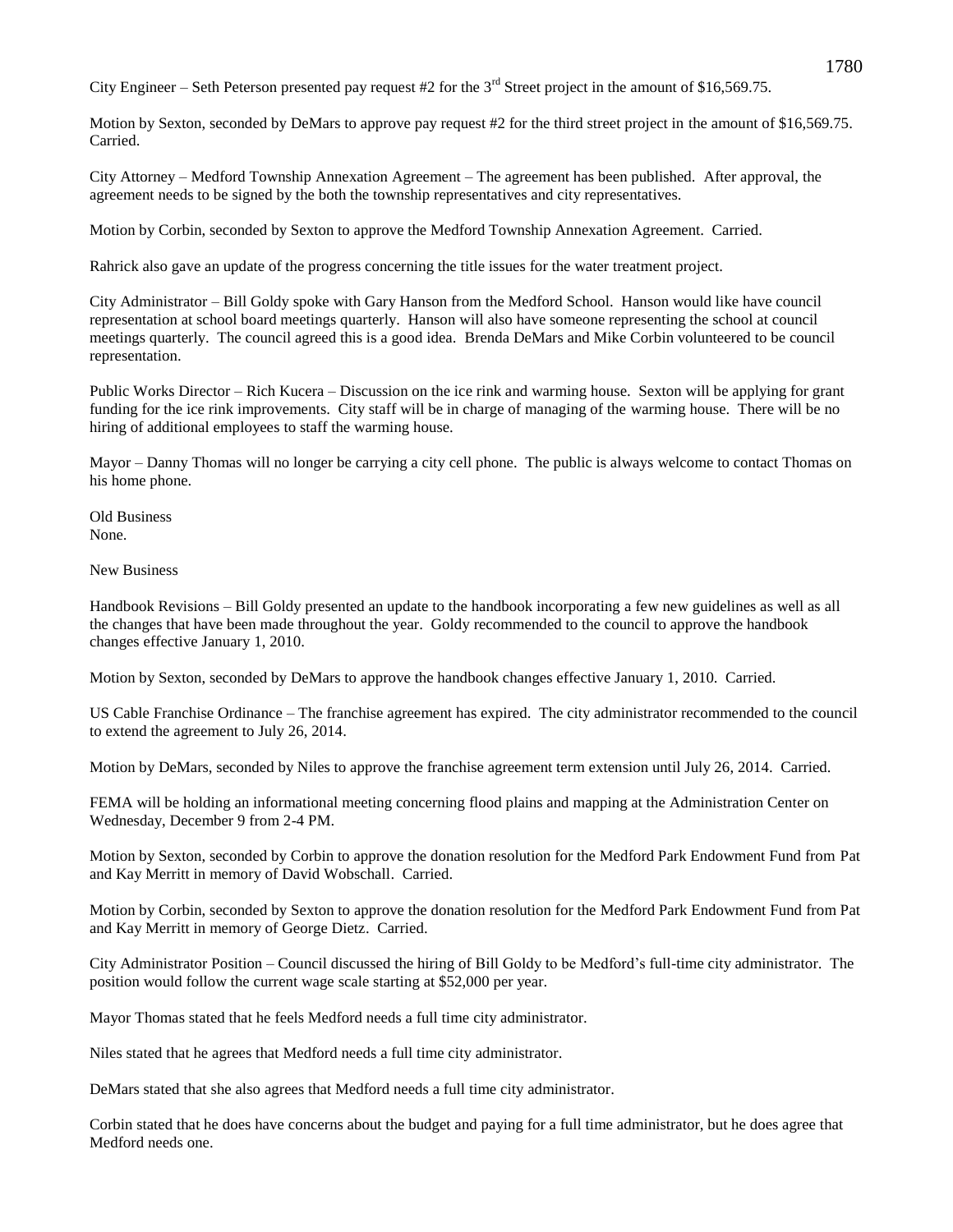Sexton agrees with the full time city administrator.

Motion by Thomas, seconded by Niles to appoint Bill Goldy to a full time city administrator position starting January 1, 2010 or sooner if necessary. Carried.

Next regular council meeting will be Monday, December 21, 2009 at 7:00 p.m.

Motion by Corbin, seconded by DeMars to adjourn at 8:42 p.m. Carried

Minutes approved at \_\_\_\_\_\_\_\_\_\_\_\_\_\_\_\_\_\_\_\_\_\_\_\_\_\_\_\_\_\_\_\_\_\_\_\_\_\_\_\_\_meeting.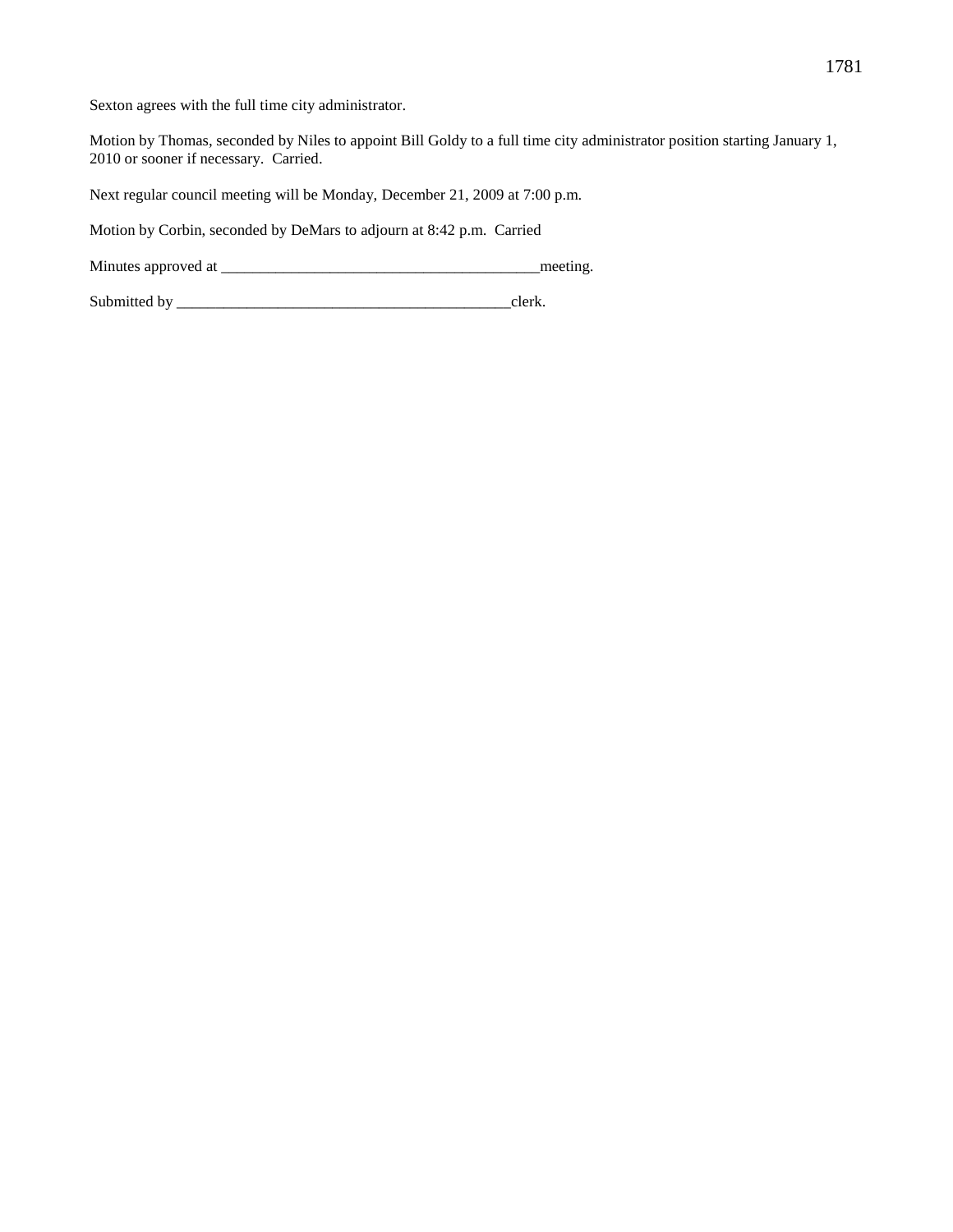Special Council Meeting November 30, 2009 Medford City Hall

Mayor Thomas called the meeting to order at 6:00 p.m. Members present were Thomas, DeMars, Corbin, Niles, and Sexton. Others attending were Bill Goldy, Amber Kniefel, Rich Kucera, Chuck Wencl, Joan Pirkl, Jeff Karow, and Amy Hellevik.

The purpose of tonight's meeting is the 2010 city budget.

Members of the public were present to ask the council about funding for the maintenance of the Christ the King parking lot and Pool Street. The city attorney will review the agreement and this will be discussed at the next regular council meeting.

Bill Goldy presented the sewer rate portion of the budget. The city has a debt service payment due for the wastewater treatment plant of \$95,000 annually. Current sewer revenues total \$157,000 annually. Current sewer expenditures are \$241,500 annually. This leaves an annual deficit of \$84,500.

Goldy proposed that a flat rate for the sewer be added to each metered account in the amount of \$13.25. This would still leave a deficit of approximately \$9,000.

The new minimum water/sewer bill will be \$58.48 for up to 3,000 gallons. The town average of 6,000 gallons will have a water/sewer bill of approximately \$75.43.

Thomas suggested using \$50,000 from reserves to cut the sewer flat rate in half. After a large amount of discussion, the council consensus was not to pull any more from reserves.

Motion by Corbin, seconded by Niles to approve the flat rate sewer increase of \$13.25 per metered account effective January 1, 2010. Yes: Corbin, Niles, DeMars, Sexton Nay: Thomas. Carried.

Revenue budget. The fire department donated \$13,000 to the city. Goldy recommended to the council to use \$10,000 for the pool and \$3,000 for the land purchase. Council consensus agrees with Goldy's recommendation.

Levy discussion – the breakdown of the levy will state the Medford Pool receiving \$16,625 instead of the Medford EDA. Sexton expressed concerns with this. Goldy gave an option to split up the \$16,625 into both the EDA and the pool. Council consensus was to leave the levy as submitted originally.

Discussion of the expenditure budget.

DeMars asked about the payments to the board members and the council members attending separate board meetings. Council consensus is to leave it the same as last year.

Motion by Corbin, seconded by Niles to adjourn the meeting at 7:33 p.m. Carried.

| Minutes approved at |  | meeting |
|---------------------|--|---------|
|---------------------|--|---------|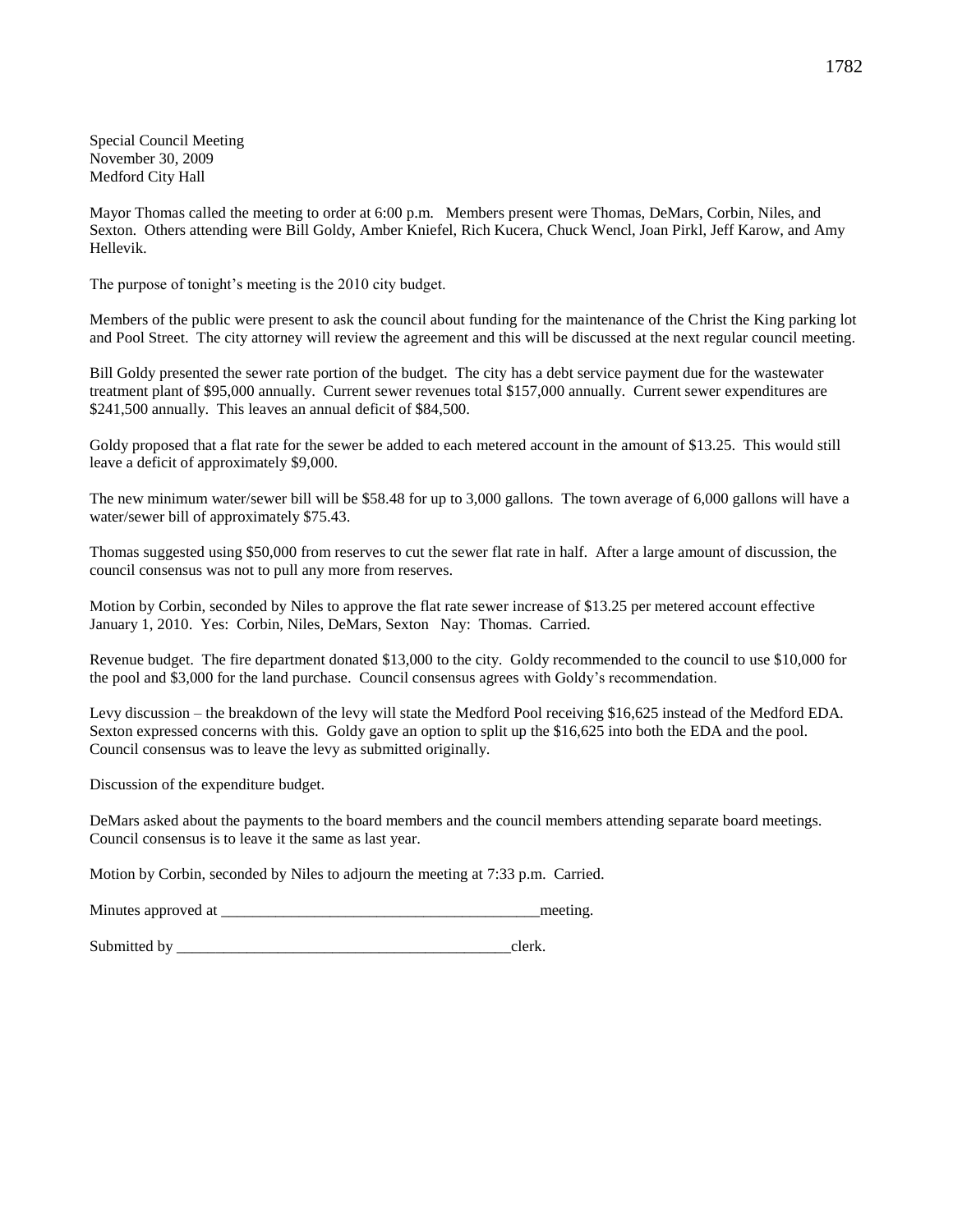Regular Council Meeting December 21, 2009 7:00 p.m. City Hall

Mayor Thomas called the meeting to order at 7:00 p.m. Members present were Thomas, DeMars, Corbin, and Sexton. Members absent: Niles. Others attending were Bill Goldy, Amber Kniefel, Mark Rahrick, Pat Merritt, Rich Kucera, Seth Peterson, Jeff Karow, Dan and Mona Kaiser, and Claire Kennedy.

Addition to the agenda: Dan Niles' resignation from the Medford City Council. Motion by Corbin, seconded by Sexton to approve the agenda as amended. Carried

Bill Goldy, City Administrator, read a letter from Dan Niles stating his resignation from the Medford City Council effective immediately.

Motion by Corbin, seconded by DeMars to accept the resignation of Dan Niles from the Medford City Council effective immediately. Carried

Discussion of the process of filling the open seat on the council. With more than two years remaining on the term, the city will need to hold a special election. The council can appoint to fill the seat and hold the special election at the regular state election in November. Administrator Goldy recommended to the council to open the seat up to applications for the council to consider. Mayor Thomas would like to fill the seat by the application process. Corbin inquired about holding a special election along with the scheduled special election next month. The fast turn around and the cost may make that option less feasible.

Council consensus is to open the seat up to applications that the council can consider. Application deadline will be January 20, 2009. The applications will be discussed at the January 25, 2010 regular meeting.

Motion by Sexton, seconded by DeMars to approve the minutes as presented. Carried Motion by Sexton, seconded by DeMars to approve the December city and liquor store bills. Carried Motion by DeMars, seconded by Sexton to approve the November 2009 check register. Carried

Public comment on the 2010 City Budget and City Levy.

Dan Kaiser asked a question on the budgeted number for local government aid and how that number was figured. Goldy answered that the number was based on Governor Pawlenty's unallotment of local government aid projection for 2010.

Concerns from the general public/requests from organizations. None.

Planning and Zoning Board – Pat Merritt presented the minutes from the Planning and Zoning public hearing and regular meeting.

Planning and Zoning Board held a public hearing on the Wind Energy Conversion Systems Ordinance. The Board recommended to the city council to approve and adopt the ordinance.

Motion by Corbin, seconded by DeMars to adopt the Wind Energy Conversion Systems Ordinance Section 4.85 as written. Carried.

Discussion of the change to the Land Use concerning the zoning designation for WECS.

Motion by DeMars, seconded by Corbin to amend sections 4.25, 4.26, and 4.32 as presented. Carried

Liquor License Ordinance. Merritt summarized letters that were submitted to the Zoning Board from the three churches in town. Church representatives gave their feedback and concerns in relation to the 300 foot setback requirement of liquor licenses from churches.

Mayor Thomas called on Dan Kaiser for comments/concerns about the 300 foot requirement. The Kaiser's are not opposed to the proposed idea of a new business on Main Street. Mr. Kaiser does have concerns about changing ordinances for a single situation. The Zoning Board's recommendation is to possibly change the requirement to 250 feet, which would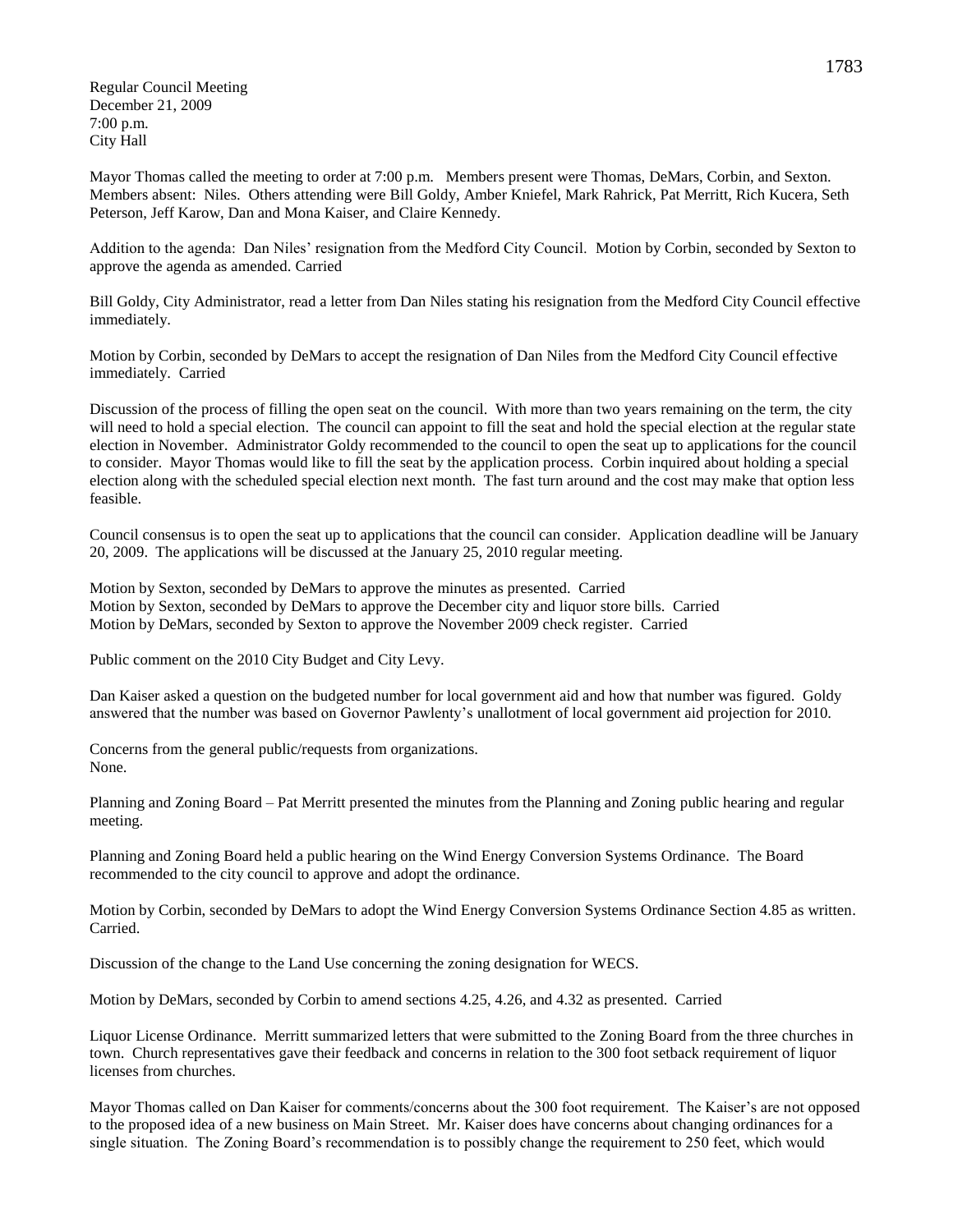exclude Dan Kaiser's building from being able to obtain a liquor license. Mr. Kaiser asked the council to consider his business when determining a possible footage change; not to exclude the business from being able to obtain a liquor license.

DeMars asked about parking along Main Street. This will need to be addressed in the future.

Goldy recommended holding a public hearing about the possible change to the ordinance and the footage between liquor licenses and churches and schools.

Council consensus was in agreement to hold a public hearing to receive feedback from the public.

EDA – None.

Park Board – Marie Sexton reiterated the Park Board's concerns about not hiring attendants for the warming house. Goldy responded that city staff and law enforcement will be checking periodically on the ice rink and warming house. Council agreed to keep it going without constant staffing to see how it works.

City Engineer – Seth Peterson presented pay request #3 for the  $3<sup>rd</sup>$  Street project in the amount of \$1,983.60.

Motion by Corbin, seconded by DeMars to approve pay request #3 for the third street project in the amount of \$1,983.60. Carried.

Seth Peterson informed the council that the pilot testing on the well came back with excellent results. Both medias removed the radium well beyond the requirements and the city can move forward with the least costly form of removal.

City Attorney – "Pool Street" agreement – The agreement between Christ the King Church and the city of Medford was signed in 2002. The agreement states that Pool Street will be maintained at the City's discretion. Rahrick has a few more issues to research on this situation.

Rahrick gave an update on the property line issues at the City Hall/City Shop area. George Dietz's family is being very corropertaive with the City to resolve the title issues. Rahrick's office will begin the probate procedure. Dietz's family ran into a few minor finance issues that will be added into the probate proceeding. Rahrick needed council consensus that the George Dietz estate will not be charged for adding the finance issues into probate. Council agreed that the Dietz family will not be charged.

City Administrator – Bill Goldy informed the council of the abatement of the conditions at the apartment complex on  $2<sup>nd</sup>$ Ave SE. The city will be cleaning up the area and the property will be charged.

Public Works Director – Rich Kucera presented information on automatic meter readers. Basically, there are two different types of reader systems. The mobile system and the fixed system. Council consensus is to move forward with the fixed network.

# Old Business

Assisted Living Facility committee met last Wednesday. The members in attendance were Administrator Goldy, Mona Kaiser, Lois Nelson, and councilmember Brenda DeMars. Recommendation to the council is to not expend the funds for a feasibility study on a public owned facility. The committee recommends to the council to exhaust all possible options of a privately owned assisted living facility first.

Council consensus is to look at privately owned facilities first and keep the committee working on different options.

Administrator Goldy needs to send a letter to the Weston Group informing them of the status of the City concerning assisted living facilities.

Motion by Corbin, seconded by DeMars to adopt the resolution adding a flat water and flat sewer rate to utility bills. Carried

Motion by Corbin, seconded by DeMars to adopt the 2010 city budget. Carried

Motion by Corbin, seconded by Sexton to adopt the 2010 city levy. Carried